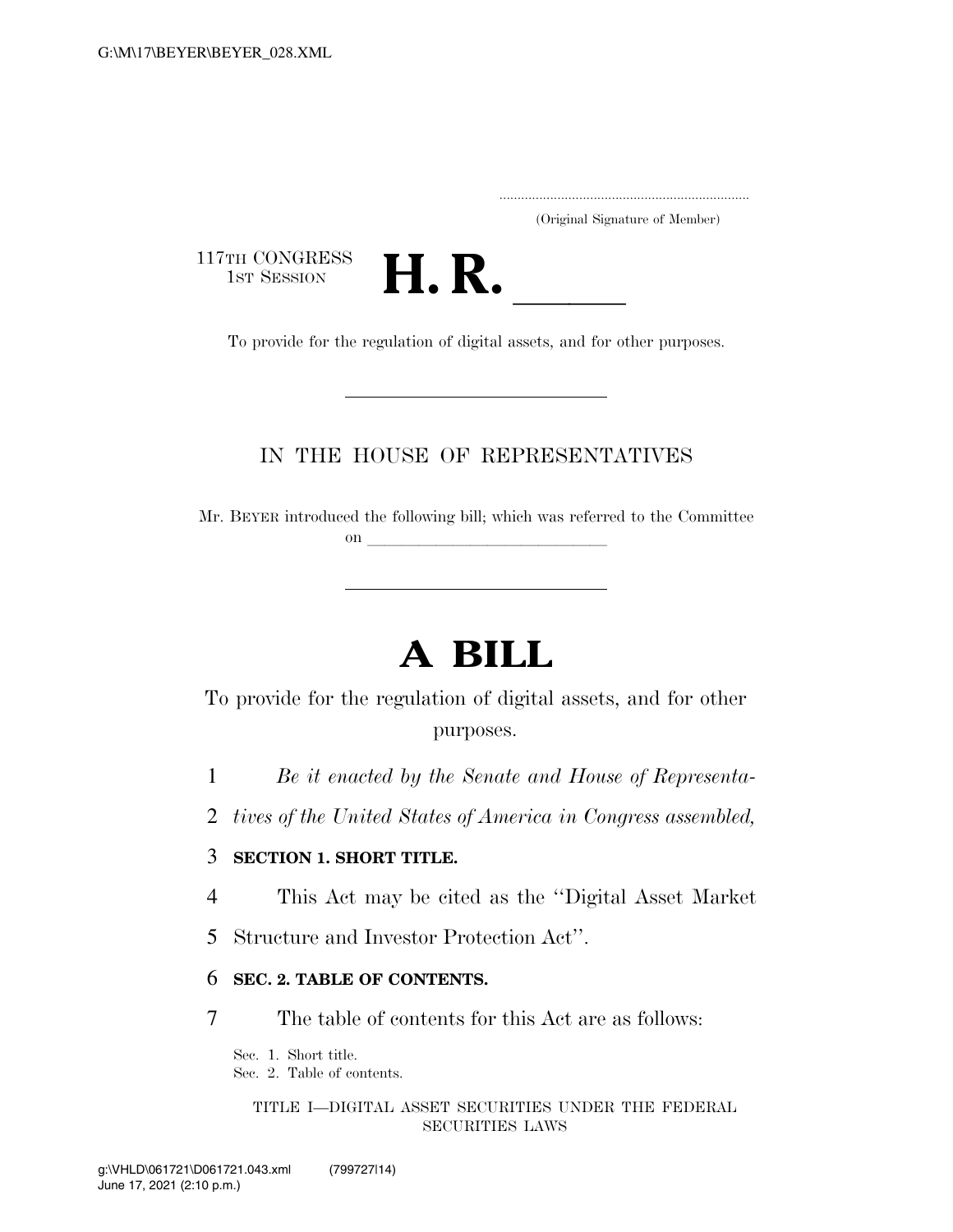#### Subtitle A—Securities Exchange Act of 1934

- Sec. 101. Definition of digital asset security.
- Sec. 102. Delayed registration for digital asset securities.
- Sec. 103. Desecuritization of digital asset securities.
- Sec. 104. Joint SEC and CFTC rulemaking on major digital asset classification.
- Sec. 105. Conforming amendments.

#### Subtitle B—Other Securities Laws

- Sec. 111. Securities Act of 1933.
- Sec. 112. Investment Advisers Act of 1940.
- Sec. 113. Investment Company Act of 1940.
- Sec. 114. Securities Investor Protection Act of 1970.

#### TITLE II—TREATMENT OF DIGITAL ASSETS UNDER THE COMMODITY EXCHANGE ACT

- Sec. 201. Definitions.
- Sec. 202. Actual delivery of digital assets.
- Sec. 203. Optional Federal charter for digital asset trading and clearing.
- Sec. 204. Reporting requirements.
- Sec. 205. CTA and CPOs: Commodity Interests.

Sec. 206. Swap data repositories and digital asset trade repositories.

#### TITLE III—DIGITAL FEDERAL RESERVE NOTES, LEGAL TENDER STATUS, THE REGULATION OF DIGITAL ASSET FIAT-BASED STABLECOINS, AND FEDERAL DEPOSIT AND SHARE INSUR-ANCE FOR DIGITAL ASSETS

#### Subtitle A—Digital Federal Reserve Notes

- Sec. 301. In general.
- Sec. 302. Digital asset legal tender status.

Subtitle B—Regulation of Digital Asset Fiat-Based Stablecoins

- Sec. 311. Department of Treasury regulation of digital asset fiat-based stablecoins.
- Sec. 312. Conforming amendment.

Subtitle C—Federal Deposit and Share Insurance for Digital Assets

- Sec. 321. Digital asset not deposits for Federal deposit and share insurance.
- Sec. 322. Directed rulemaking FDIC and NCUA website disclosure on digital assets and insurance noncoverage.

#### TITLE IV—BANK SECRECY ACT

- Sec. 401. Bank Secrecy Act.
- Sec. 402. Anonymizing services, money mule, and anonymity-enhanced convertible virtual currencies.
- Sec. 403. Digital asset transaction actual delivery reporting.
- Sec. 404. Virtual digital asset service providers.

#### TITLE V—VARIOUS DIGITAL ASSET REPORTS

Sec. 501. IRS report on digital asset utilization.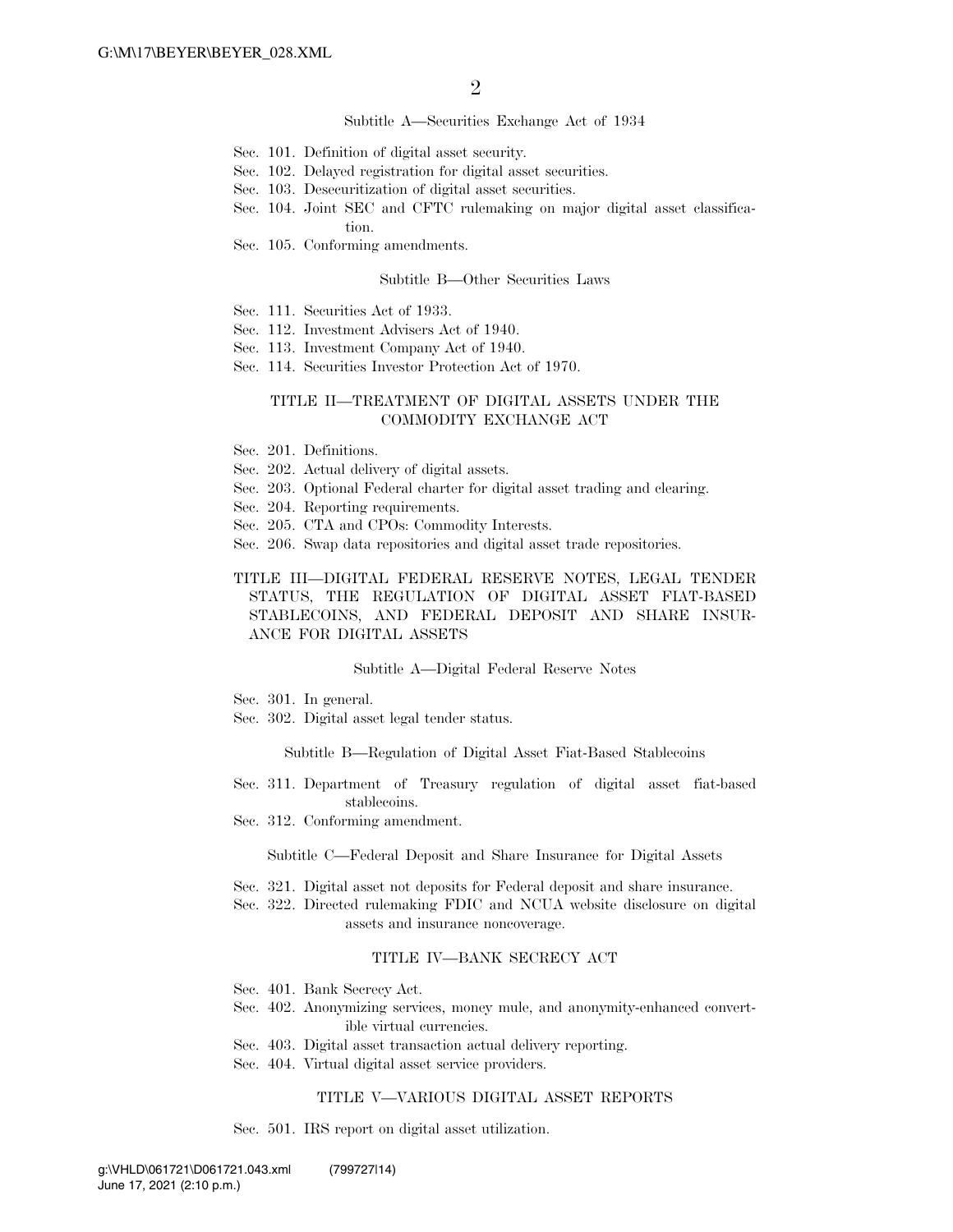Sec. 502. Report on ransomware and digital assets. Sec. 503. Report on decentralized finance. Sec. 504. Report on Custody of Digital Assets and Digital Asset Securities. Sec. 505. Report on digital asset trading platforms. Sec. 506. Report on false trade reporting, wash trading, and off-chain transaction on digital asset trading platforms. Sec. 507. Relevant committees defined. **TITLE I—DIGITAL ASSET SECU- RITIES UNDER THE FEDERAL SECURITIES LAWS Subtitle A—Securities Exchange Act of 1934 SEC. 101. DEFINITION OF DIGITAL ASSET SECURITY.**  (a) DEFINITION OF SECURITY.—Section 3(a)(10) of the Securities Exchange Act of 1934 (15 U.S.C. 9 78 $c(a)(10)$  is amended— (1) by inserting ''digital asset security,'' after ''investment contract,''; and (2) by striking ''; but shall not include cur- rency'' and inserting ''; but shall not include any fiat currency, commodity, digital asset,''. (b) OTHER DEFINITIONS.—Section 3(a) of the Secu- rities Exchange Act of 1934 (15 U.S.C. 78c(a)) is amend- ed— (1) by transferring paragraph (79) so as to ap- pear after paragraph (78); (2) by redesignating the second paragraph (80) as paragraph (81); and (3) by adding at the end the following: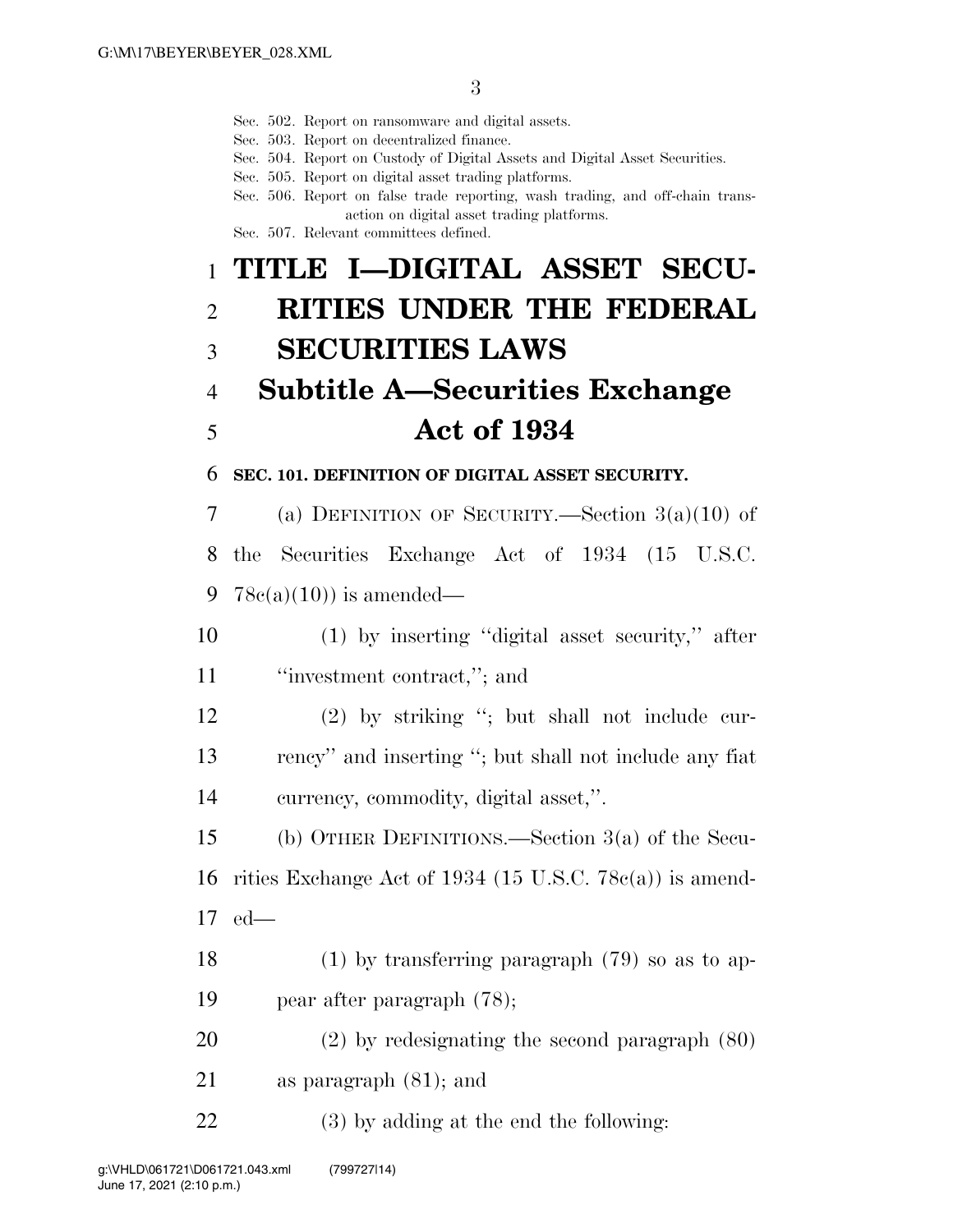| $\mathbf{1}$   | $``(82)$ DIGITAL ASSET SECURITY.—             |
|----------------|-----------------------------------------------|
| $\overline{2}$ | "(A) IN GENERAL.—The term 'digital            |
| 3              | asset security' means a digital asset that:   |
| $\overline{4}$ | "(i) Provides the holder of the digital       |
| 5              | asset with any of the following rights:       |
| 6              | "(I) Equity or debt interest in               |
| 7              | the issuer.                                   |
| 8              | "(II) Right to profits, interest, or          |
| 9              | dividend payments from the issuer.            |
| 10             | "(III) Voting rights in the major             |
| 11             | corporate actions (which shall not in-        |
| 12             | clude new block creations, hardforks,         |
| 13             | or protocol changes related to the dig-       |
| 14             | ital asset) of the issuer.                    |
| 15             | $\lq\lq$ (IV) Liquidation rights in the       |
| 16             | event of the issuer's liquidation.            |
| 17             | "(ii) In the case of an issuer with a         |
| 18             | service, goods, or platform that is not       |
| 19             | wholly operational at the time of issuing     |
| 20             | such digital asset, with respect to any       |
| 21             | fundraising or capital formation activity     |
| 22             | (including initial coin offerings) which is   |
| 23             | accomplished through the issuance of such     |
| 24             | a digital asset, issues such digital asset to |
| 25             | a holder in return for money (including       |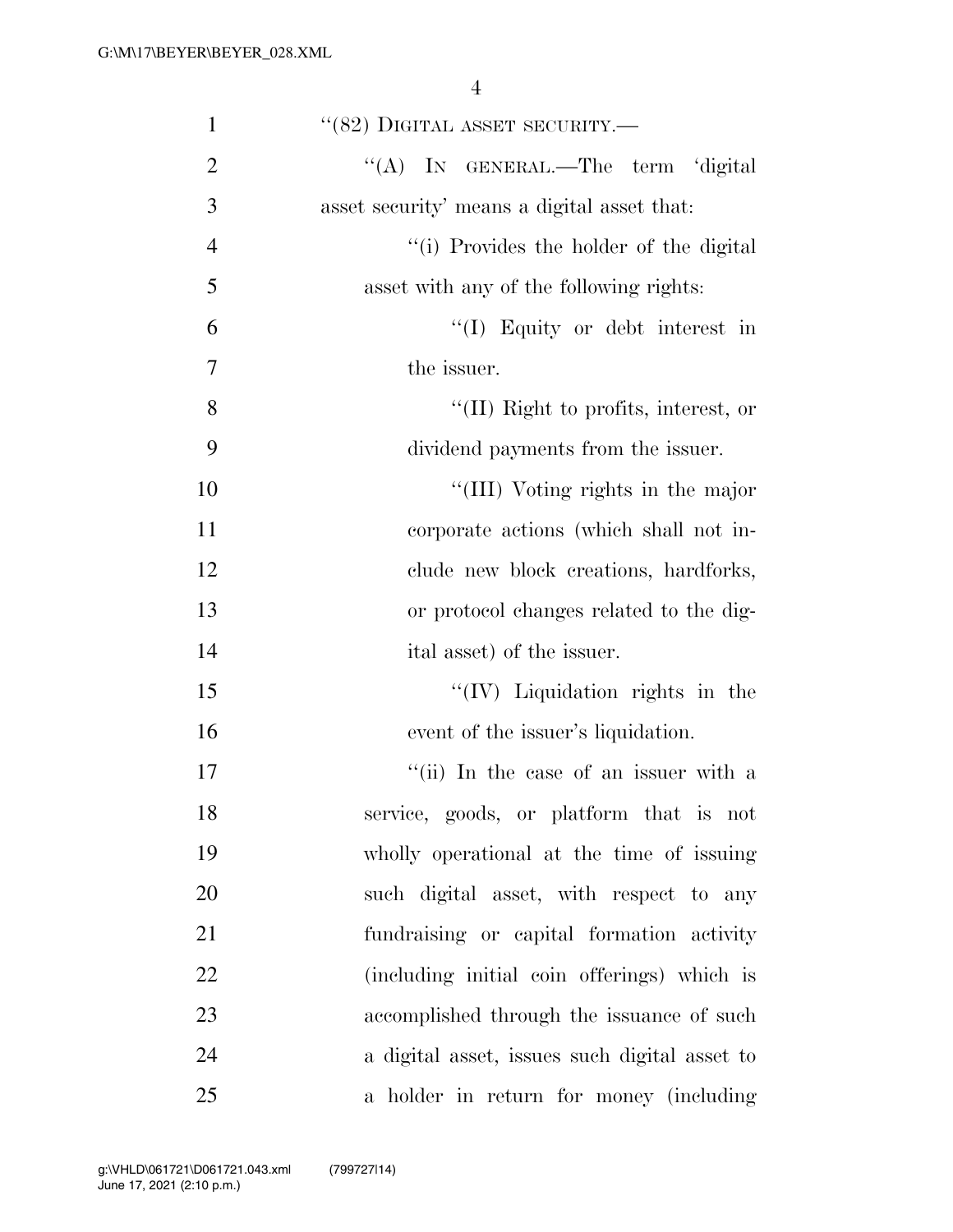| $\mathbf{1}$   | other digital assets) to fund the develop-             |
|----------------|--------------------------------------------------------|
| $\overline{2}$ | ment of the proposed service, goods, or                |
| 3              | platform of the issuer.                                |
| $\overline{4}$ | ``(B)<br>RULE RELATING TO DIGITAL AS-                  |
| 5              | SETS.—The term 'digital asset security' does           |
| 6              | not include any digital asset other than the dig-      |
| 7              | ital assets described in subparagraph (A). Any         |
| 8              | digital asset not described in subparagraph $(A)$      |
| 9              | shall be considered to be, and regulated as, a         |
| 10             | commodity under the Commodity Exchange Act             |
| 11             | $(7 \text{ U.S.C. 1a et seq.})$ .".                    |
| 12             | SEC. 102. DELAYED REGISTRATION FOR DIGITAL ASSET SE-   |
|                |                                                        |
| 13             | <b>CURITIES.</b>                                       |
| 14             | Section $12(g)(1)$ of the Securities Exchange Act of   |
| 15             | 1934 (15 U.S.C. 78l(g)(1)) is amended—                 |
| 16             | (1) in subparagraph $(A)(ii)$ , by striking "and"      |
| 17             | at the end;                                            |
| 18             | $(2)$ in subparagraph $(B)$ , by inserting "and"       |
| 19             | after "persons,"; and                                  |
| 20             | $(3)$ by inserting after subparagraph $(B)$ the fol-   |
| 21             | lowing:                                                |
| 22             | "(C) in the case of an issuer of a digital asset       |
| 23             | security, not later than 120 days after the last day   |
| 24             | of the third fiscal year on which the issuer first has |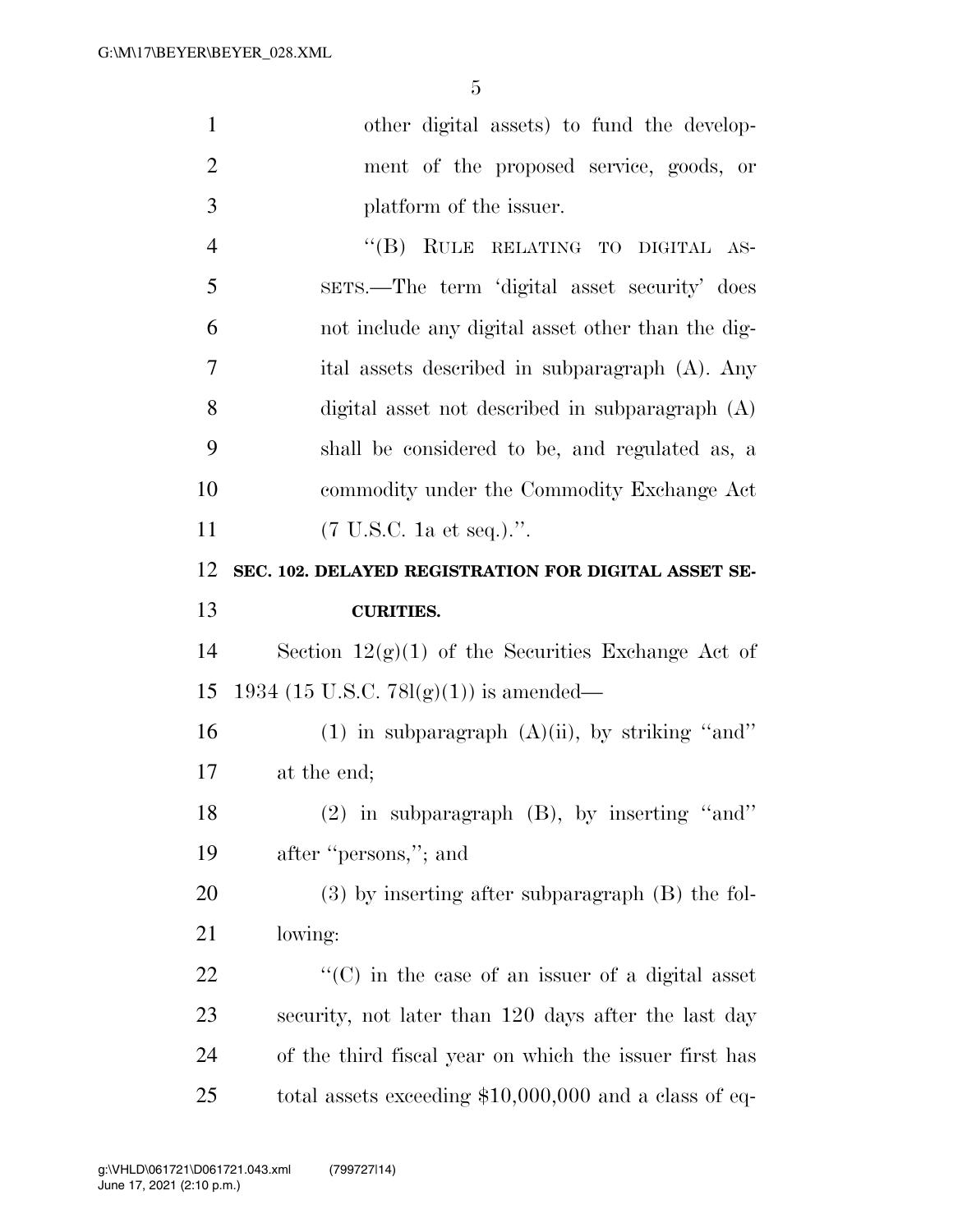uity security (other than an exempted security) held 2 of record by 2,000 or more persons,".

## **SEC. 103. DESECURITIZATION OF DIGITAL ASSET SECURI-TIES.**

5 Section  $12(g)$  of the Securities Exchange Act of 1934 6 (15 U.S.C. 78 $(q)$ ) is amended by adding at the end the following:

8 "(7) DESECURITIZATION OF DIGITAL ASSET SECURITIES.—Registration of any class of digital asset security pursuant to this sub- section or status as a security (or both) shall be terminated ninety days, or such shorter period as the Commission may determine, after the issuer files a desecuritization certification with the Commission. The desecuritization certifi- cation shall demonstrate that the issuer's serv- ice, goods, or platform are fully operational and that the digital asset does not provide holders of such digital assets with any of the rights specified in subclauses (I) through (IV) of sec-21 tion  $3(a)(82)(A)$ . The Commission shall after notice and opportunity for hearing deny termi- nation of registration or change in status as a security (or both) if it finds that the desecuritization certification is untrue. Termi-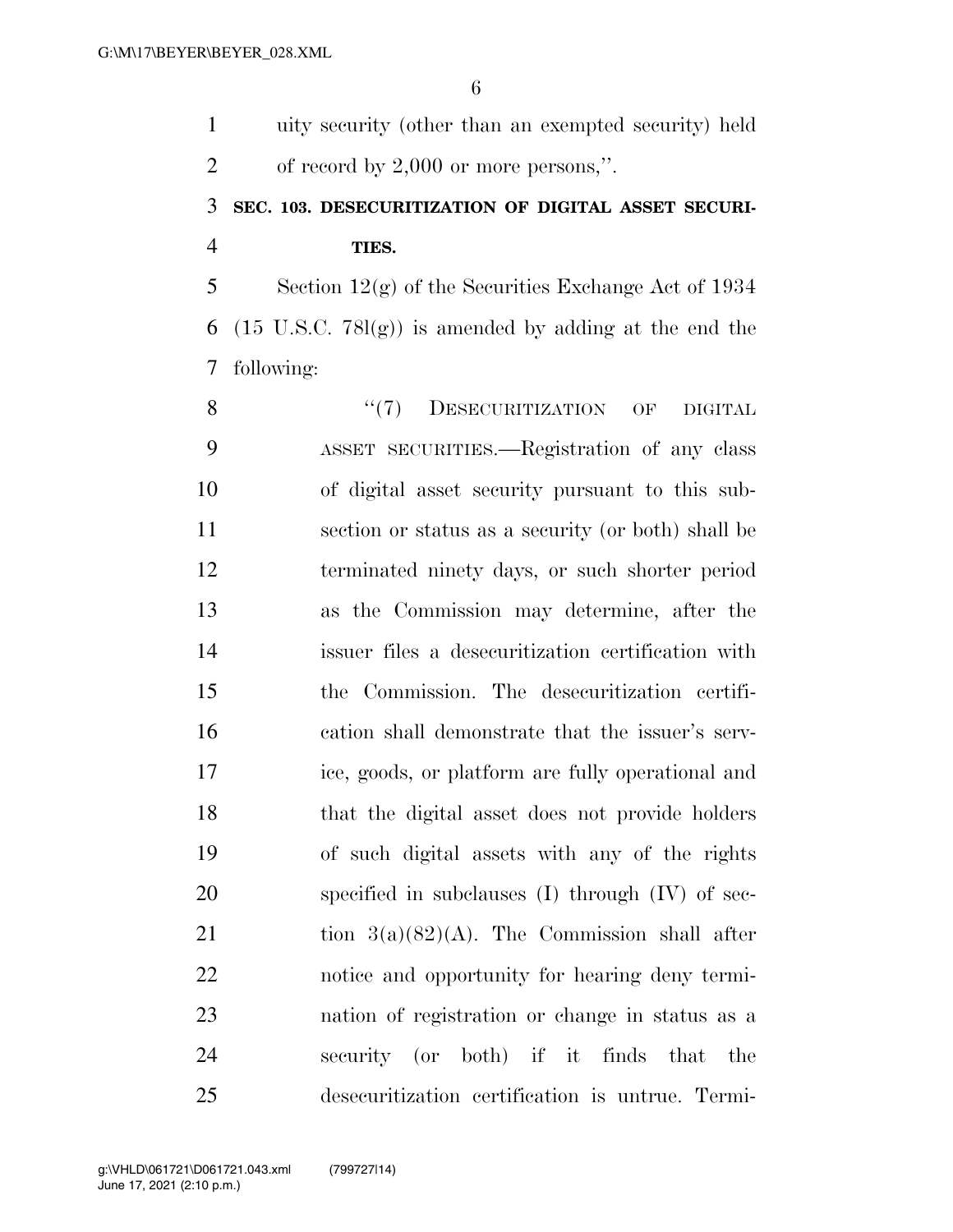| $\mathbf{1}$   | nation of registration or change in status (or               |
|----------------|--------------------------------------------------------------|
| $\overline{2}$ | both) shall be deferred pending final determina-             |
| 3              | tion on the question of denial. A digital asset              |
| $\overline{4}$ | security so desecuritized shall be considered to             |
| 5              | be, and regulated as, a commodity under the                  |
| 6              | Commodity Exchange Act (7 U.S.C. 1a et                       |
| $\overline{7}$ | $seq.$                                                       |
| 8              | SEC. 104. JOINT SEC AND CFTC RULEMAKING ON MAJOR             |
| 9              | DIGITAL ASSET CLASSIFICATION.                                |
| 10             | The Securities Exchange Act of 1934 is amended by            |
| 11             | adding at the end the following:                             |
| 12             | "SEC. 105. JOINT SEC AND CFTC RULEMAKING ON MAJOR            |
|                |                                                              |
| 13             | DIGITAL ASSET CLASSIFICATION.                                |
| 14             | "(a) IN GENERAL.—Not later than $150$ days after             |
| 15             | the date of the enactment of this section, the Commission    |
| 16             | and the Commodity Futures Trading Commission shall           |
|                | 17 jointly publish, for purposes of a 60-day public comment  |
|                | 18 period, a proposed rulemaking that classifies each of the |
| 19             | major digital assets by (i) highest market capitalization    |
| 20             | and (ii) highest daily trading volume as either—             |
| 21             | $\lq(1)$ a digital asset; or                                 |
| 22             | $\lq(2)$ a digital asset security.                           |
| 23             | "(b) FINAL RULE.—Not later than 270 days after               |

the Commodity Futures Trading Commission shall jointly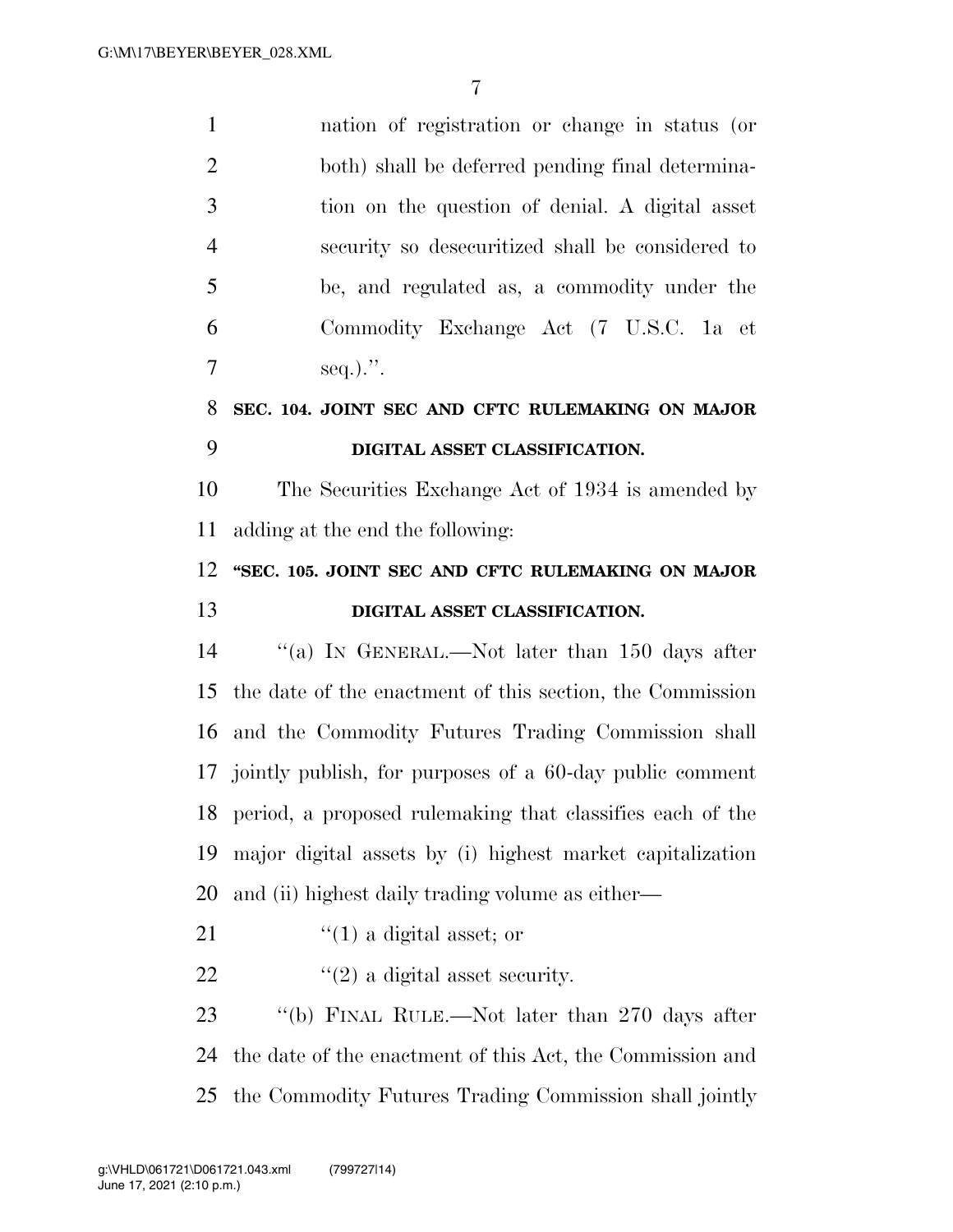publish a final rule that classifies each of the major digital assets by (i) highest market capitalization and (ii) highest daily average trading volume as—

- 4  $(1)$  a digital asset; or
- ''(2) a digital asset security.

 ''(c) MAJOR DIGITAL ASSETS DEFINED.—In this subsection, the term 'major digital assets' means the top 25 digital assets (including digital asset securities) by (i) the highest market capitalization and (ii) the highest daily trading volume as of the date of the enactment of the Dig- ital Asset Market Structure and Investor Protection Act as reported on an appropriate publicly available website (as jointly determined by the Commission and the Com- modity Futures Trading Commission) that publishes such information, such as CoinMarketCap.''.

### **SEC. 105. CONFORMING AMENDMENTS.**

17 (a) DEFINITION OF BROKER.—Section  $3(a)(4)(A)$  of the Securities Exchange Act of 1934 (15 U.S.C. 78c(a) is amended by inserting ''including a digital asset security, but not digital assets,'' after ''security''.

 (b) SECURITIES EXCHANGE ACT DEFINITIONS.— Section 3(a) of the Securities Exchange Act of 1934 (15 U.S.C. 78c(a)), as amended by section 101, is further amended by adding at the end the following: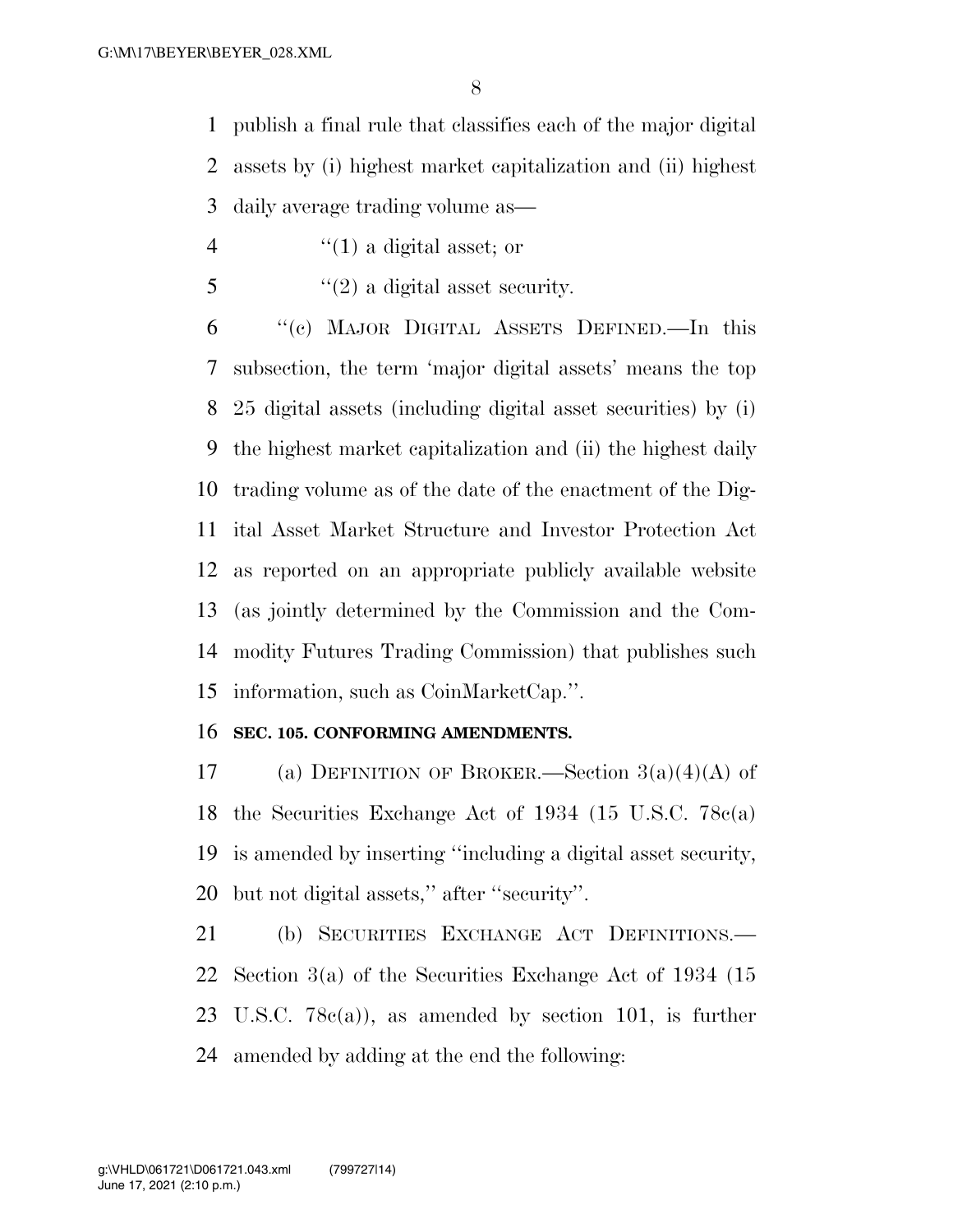1 "(83) COMMODITY EXCHANGE ACT TERMS.— The terms, 'commodity', 'digital asset','digital asset trade repository', and 'virtual currency' have the meanings given such terms, respectively, in section 1a of the Commodity Exchange Act (7 U.S.C. 1a).''. **Subtitle B—Other Securities Laws** 

## **SEC. 111. SECURITIES ACT OF 1933.**

8 (a) DEFINITION OF SECURITY.—Section  $2(a)(1)$  of 9 the Securities Act of 1933  $(15 \text{ U.S.C. } 77b(a)(1))$  is amended—

 (1) by inserting ''digital asset security,'' after ''investment contract,''; and

 (2) by striking the period at the end and insert- ing ''; but does not include any fiat currency, com- modity, digital asset, or any note, draft, bill of ex- change, or banker's acceptance which has a maturity at the time of issuance of not exceeding nine months exclusive of days of grace or any renewal thereof the maturity of which is likewise limited.''.

 (b) OTHER DEFINITIONS.—Section 2(a) of the Secu- rities Act of 1933 (15 U.S.C. 77b(a)) is amended by add-ing the following:

23  $(20)$  The terms 'commodity', 'digital asset', 'digital asset trade repository', and 'virtual currency' have the meanings given such terms, respectively, in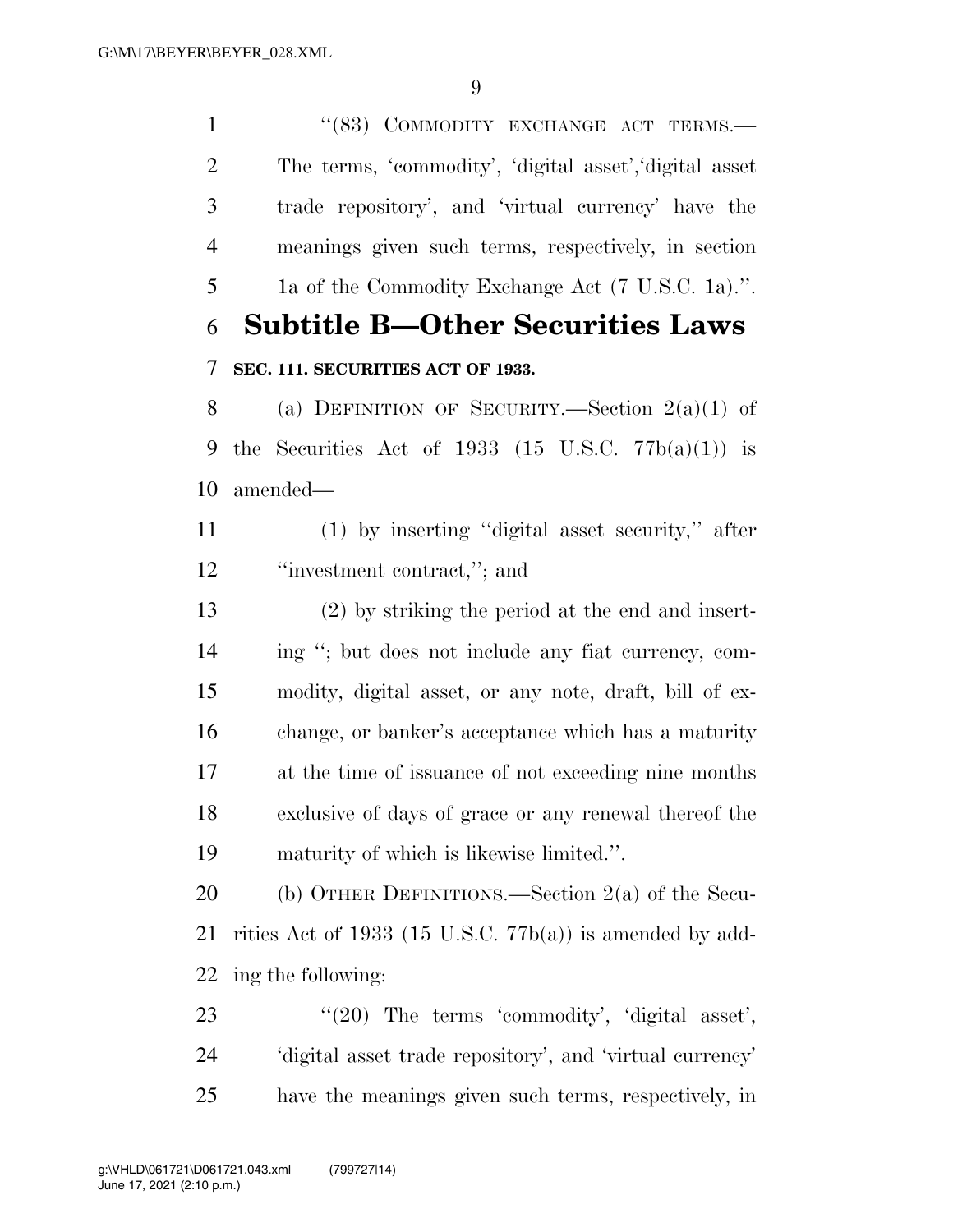section 1a of the Commodity Exchange Act (7 U.S.C. 1a).

 ''(21) The term 'digital asset security' has the meaning given such term in section 3(a) of the Secu-5 rities Exchange Act of 1934  $(15 \text{ U.S.C. } 78c(a))$ .

### **SEC. 112. INVESTMENT ADVISERS ACT OF 1940.**

 (a) DEFINITION OF SECURITY.—Section 202(a)(18) of the Investment Advisers Act of 1940 (15 U.S.C. 80b-9 2(a)(18)) is amended—

 (1) by inserting ''digital asset security,'' after ''investment contract,''; and

 (2) by striking the period at the end and insert- ing ''; but does not include any fiat currency, com- modity, digital asset, or any note, draft, bill of ex- change, or banker's acceptance which has a maturity at the time of issuance of not exceeding nine months exclusive of days of grace or any renewal thereof the maturity of which is likewise limited.''.

 (b) DEFINITION OF DIGITAL ASSET SECURITY.— Section 202(a) of the Investment Advisers Act of (15 21 U.S.C. 80b-2(a)) is amended by adding at the end the fol-lowing:

23 "(31) The term 'digital asset security' has the meaning given such term section 3(a) of the Securi-ties Exchange Act of 1934 (15 U.S.C. 78c(a)).''.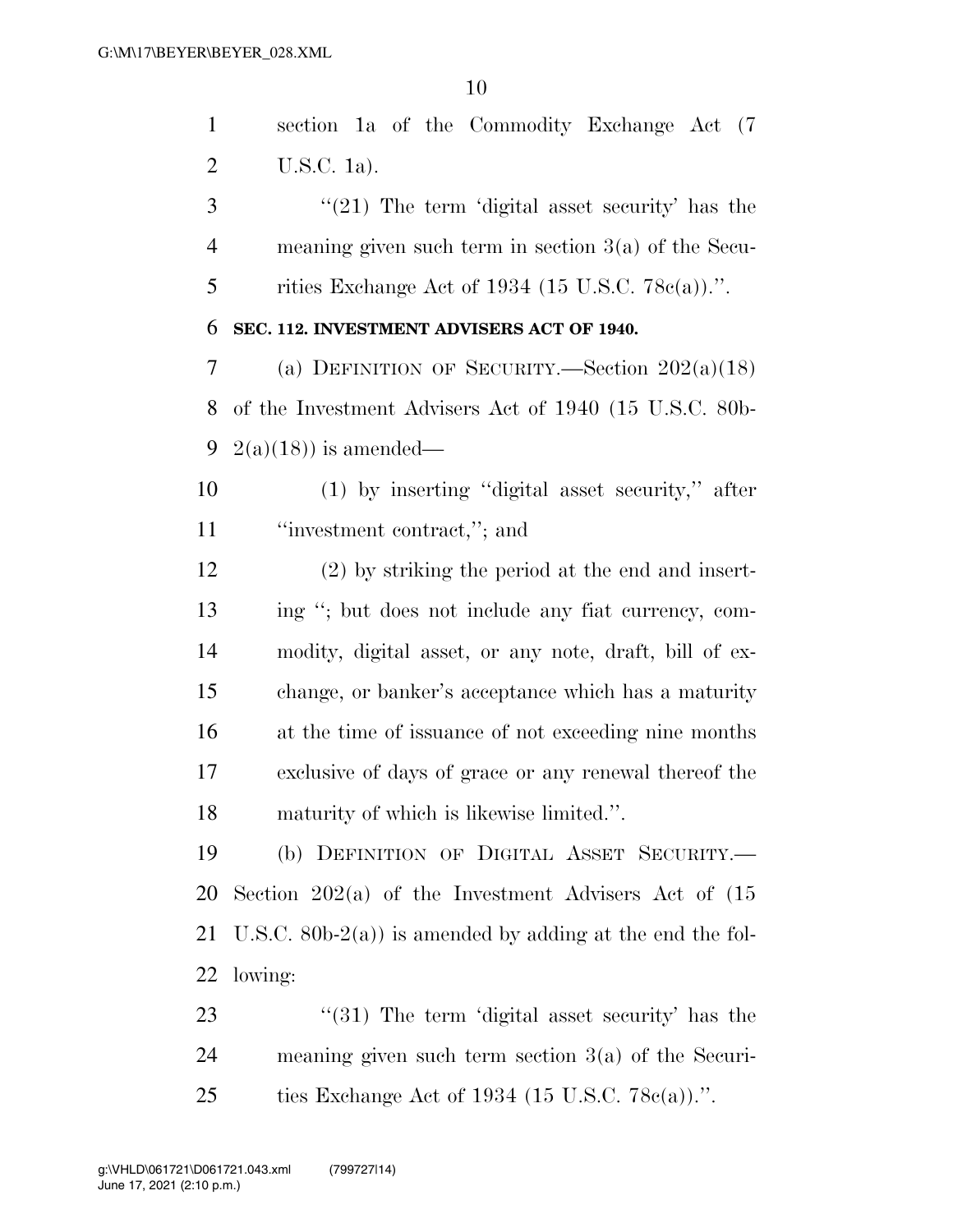(c) OTHER DEFINITIONS.—The second paragraph (29) of section 202(a) of the Investment Advisers Act of 3 1940 (15 U.S.C. 80b-2(a)(29)) is amended by inserting '' 'commodity', 'digital asset', 'digital asset trade reposi- tory', 'virtual currency' '', after '' 'commodity trading advi-sor',''.

### **SEC. 113. INVESTMENT COMPANY ACT OF 1940.**

 (a) DEFINITION OF SECURITY.—Section 2(a)(36) of the Investment Company Act of 1940 (15 U.S.C. 80b-10  $2(a)(36)$  is amended—

 (1) by inserting ''digital asset security,'' after 12 ''investment contract,"; and

 (2) by striking the period at the end and insert- ing ''; but does not include any fiat currency, com- modity, digital asset, or any note, draft, bill of ex- change, or banker's acceptance which has a maturity at the time of issuance of not exceeding nine months exclusive of days of grace or any renewal thereof the maturity of which is likewise limited.''.

 (b) COMMODITY EXCHANGE ACT TERMS.—Section  $21 \quad 2(a)(54)$  of the Investment Company Act of 1940 (15 U.S.C. 80a-2(a)) is amended by striking ''and 'swap exe-23 cution facility'' and inserting "'swap execution facility', 'commodity', 'digital asset', 'digital asset trade repository', and 'virtual currency' ''.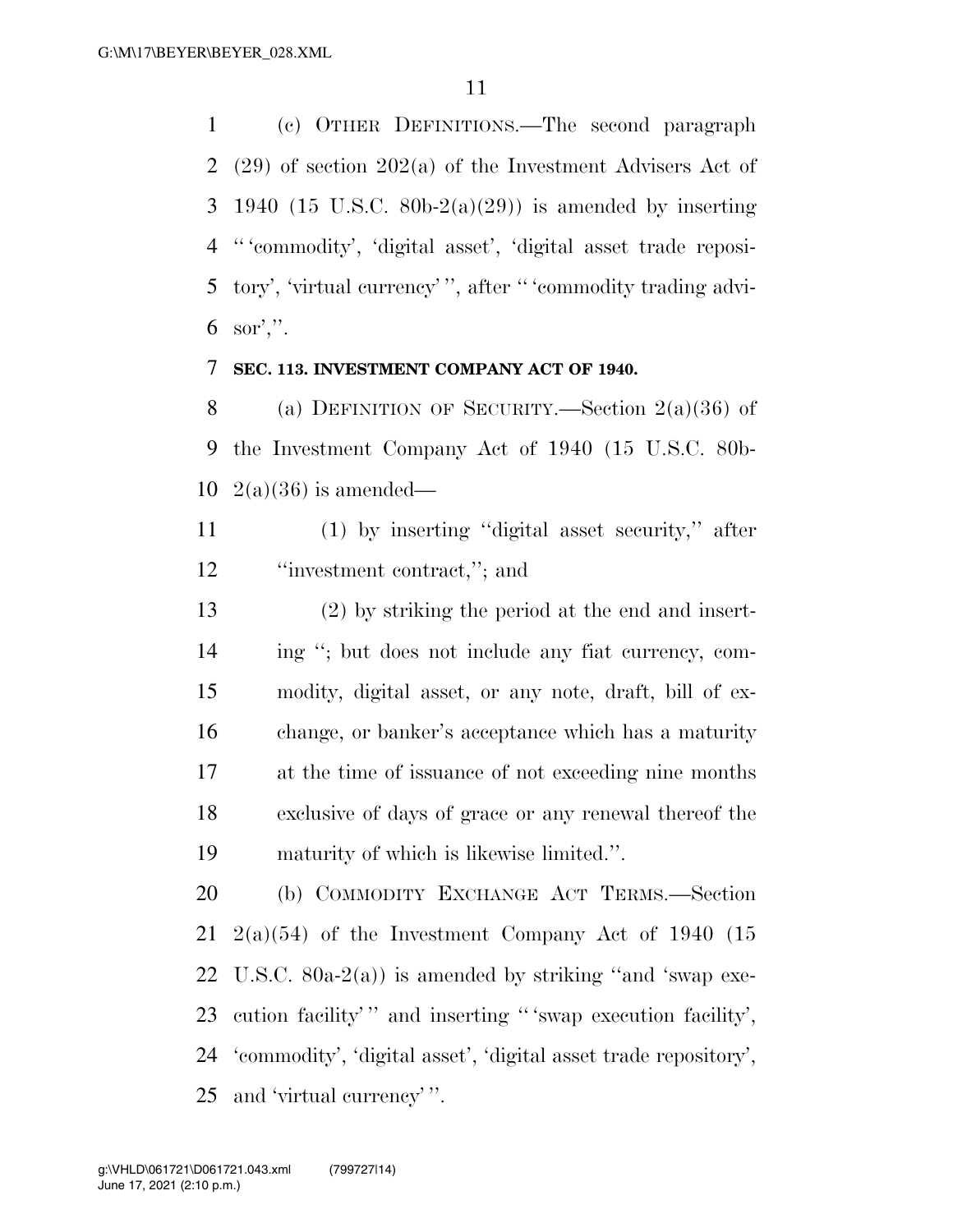| $\mathbf{1}$   | (c) DEFINITION OF DIGITAL ASSET SECURITY.—Sec-              |
|----------------|-------------------------------------------------------------|
| 2              | tion $2(a)$ of the Investment Company Act of 1940 (15       |
| 3              | U.S.C. $80a-2(a)$ is amended by adding at the end the fol-  |
| $\overline{4}$ | lowing:                                                     |
| 5              | $\cdot\cdot$ (55) The term 'digital asset security' has the |
| 6              | meaning given such term in section $3(a)$ of the Secu-      |
| 7              | rities Exchange Act of 1934 (15 U.S.C. $78c(a)$ ).".        |
| 8              | SEC. 114. SECURITIES INVESTOR PROTECTION ACT OF 1970.       |
| 9              | (a) IN GENERAL.—                                            |
| 10             | (1) DEFINITION OF SECURITY.—Section $16(14)$                |
| 11             | of the Securities Investor Protection Act of 1970 (15       |
| 12             | U.S.C. $78III(14)$ is amended—                              |
| 13             | $(A)$ by inserting ", digital asset security,"              |
| 14             | after "investment contract";                                |
| 15             | (B) by inserting ", digital asset security,"                |
| 16             | after "if such investment contract"; and                    |
| 17             | (C) in the last sentence, by inserting "dig-                |
| 18             | ital asset," after "commodity,".                            |
| 19             | (2) OTHER DEFINITIONS.—Section 16 of the                    |
| 20             | Securities Investor Protection Act of 1970 (15              |
| 21             | U.S.C. 78III) is amended by adding the following:           |
| 22             | "(15) COMMODITY EXCHANGE ACT TERMS.-                        |
| 23             | The terms 'commodity', 'digital asset', 'digital asset      |
| 24             | trade repository', and 'virtual currency' have the          |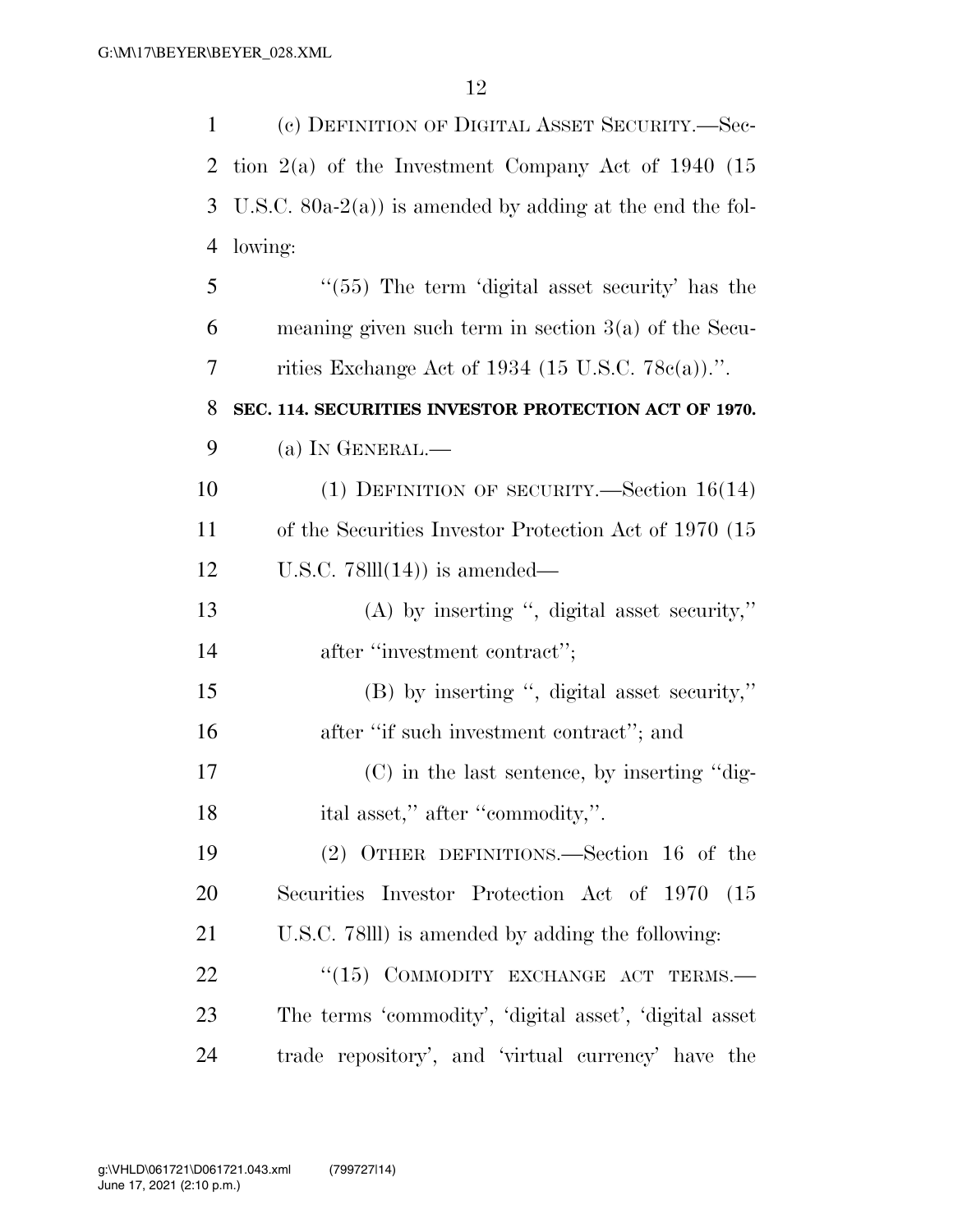| $\mathbf{1}$   | meanings given such terms, respectively, in section        |
|----------------|------------------------------------------------------------|
| $\overline{2}$ | 1a of the Commodity Exchange Act (7 U.S.C. 1a).            |
| 3              | "(16) DIGITAL ASSET SECURITY.—The term                     |
| $\overline{4}$ | digital asset security' has the meaning given such         |
| 5              | term in section $3(a)$ of the Securities Exchange Act      |
| 6              | of 1934 (15 U.S.C. 78 $e(a)$ ).".                          |
| 7              | (b) SIPC NOTICE.—Not later than 90 days after the          |
| 8              | date of the enactment of this Act, the Securities Investor |
| 9              | Protection Corporation shall make publicly available on    |
| 10             | the website of the Corporation a notice—                   |
| 11             | (1) regarding the status of digital assets and             |
| 12             | digital asset securities and how such status impacts       |
| 13             | Securities Investor Protector Corporation insurance        |
| 14             | coverage; and                                              |
| 15             | (2) that digital assets are not deposits and dig-          |
| 16             | ital asset securities are in almost all cases not secu-    |
| 17             | rities and neither would be covered by Securities In-      |
| 18             | vestor Protection Corporation insurance, regardless        |
| 19             | of whether—                                                |
| 20             | (A) an insured bank, savings association,                  |
| 21             | or credit union holds the digital assets or digital        |
| 22             | asset securities; or                                       |
| 23             | (B) a broker or dealer (as defined in sec-                 |
| 24             | tion 3(a) of the Securities Exchange Act of                |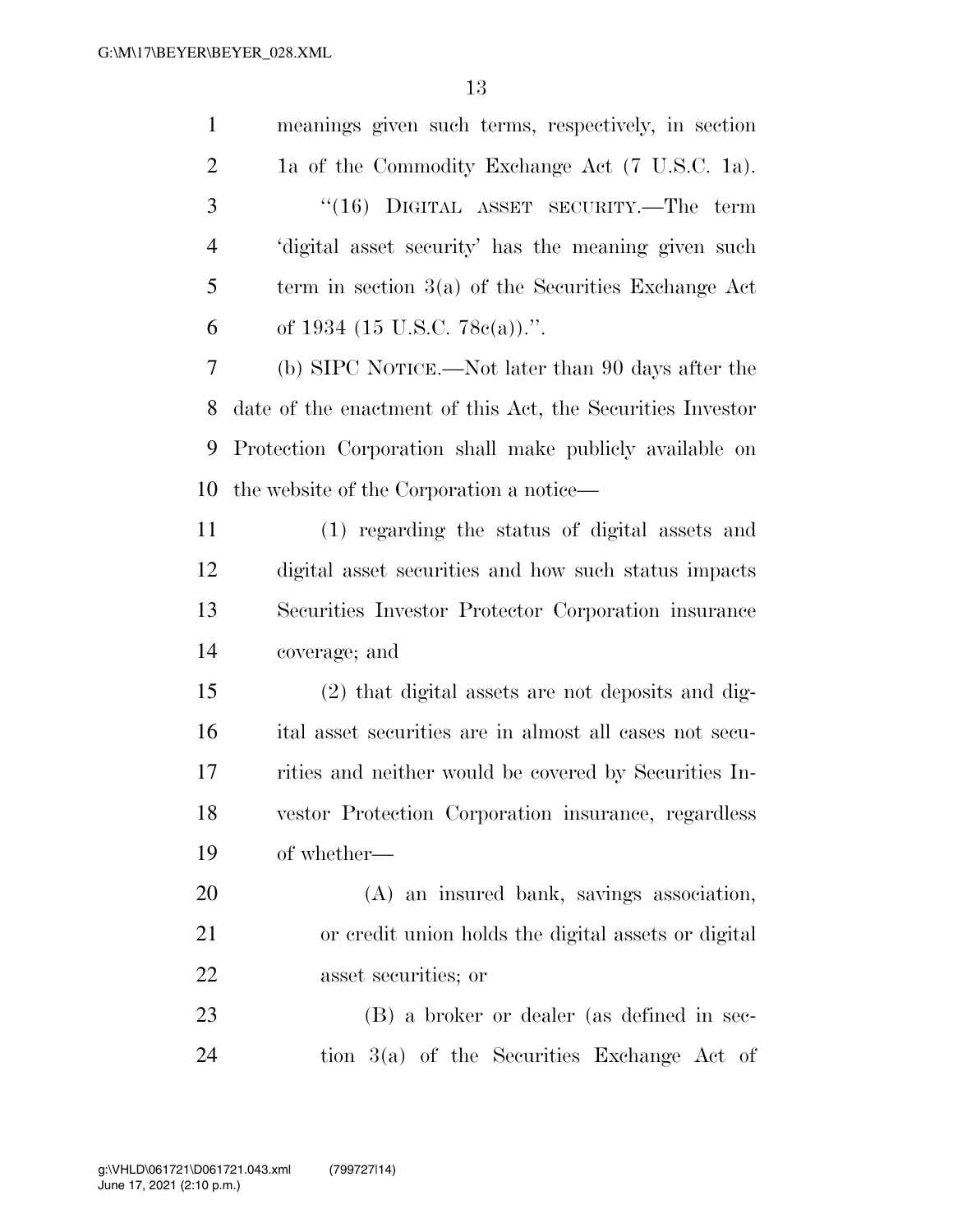1 1934 (15 U.S.C. 78 $c(a)$ )) holds the digital as-2 sets or digital asset securities. **TITLE II—TREATMENT OF DIG- ITAL ASSETS UNDER THE COMMODITY EXCHANGE ACT** 

### **SEC. 201. DEFINITIONS.**

 (a) DEFINITION OF COMMODITY.—Section 1a(9) of the Commodity Exchange Act (7 U.S.C. 1a(9)) is amend- ed by adding ''digital asset (including Bitcoin, Ether, and their hardforks),'' after ''livestock products,''.

 (b) OTHER DEFINITIONS RELATING TO DIGITAL AS- SETS.—Section 1a of the Commodity Exchange Act (7 U.S.C 1a) is amended by adding at the end the following: 14 "(52) DIGITAL ASSET.—The term 'digital asset'—

''(A) means an asset—

17  $\frac{1}{10}$  that is created electronically or 18 digitally through software code;

19  $\frac{1}{10}$  that is programmed with rules 20 that—

21 ''(I) govern the creation, supply, ownership, use, and transfer of such digital asset; and

  $\text{``(II)}$  are designed to resist modi-fication or tampering by any single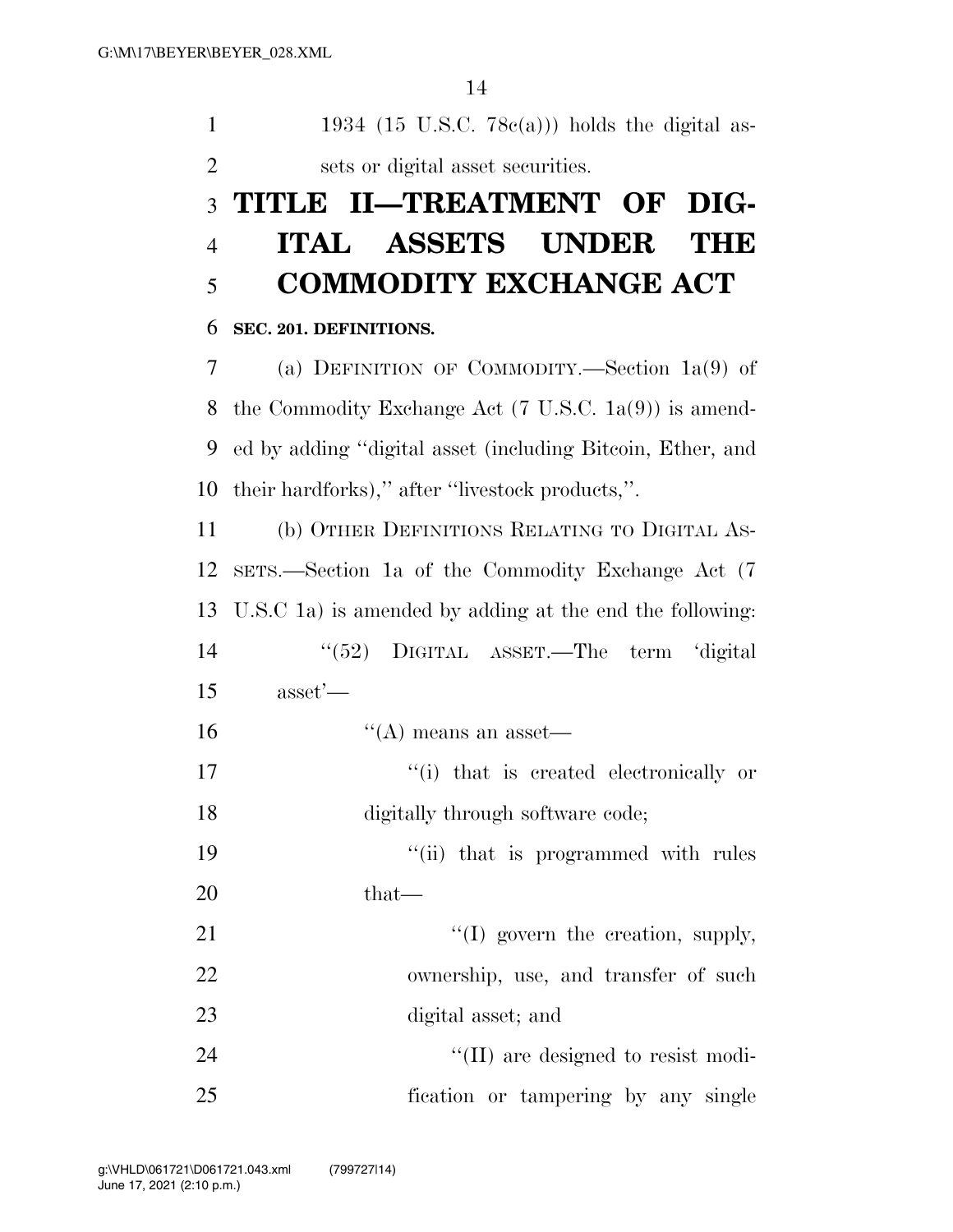| $\mathbf{1}$   | person or persons under common con-     |
|----------------|-----------------------------------------|
| $\overline{2}$ | trol;                                   |
| 3              | "(iii) that has a transaction history   |
| $\overline{4}$ | $that$ —                                |
| 5              | $\lq\lq$ (I) is recorded on a—          |
| 6              | "(aa) distributed digital               |
| 7              | ledger; or                              |
| 8              | "(bb) digital data structure            |
| 9              | in which consensus is achieved          |
| 10             | through a mathematically                |
| 11             | verifiable process;                     |
| 12             | "(II) is updated as soon as pos-        |
| 13             | sible in accordance with the digital    |
| 14             | asset programming rules related to      |
| 15             | transactions and ownership; and         |
| 16             | "(III) after consensus is reached,      |
| 17             | is designed to prevent modification or  |
| 18             | tampering with the ownership or         |
| 19             | transaction history by any single per-  |
| 20             | son or persons under common control;    |
| 21             | "(iv) that is capable of being trans-   |
| 22             | ferred between persons through a decen- |
| 23             | tralized method without an intermediate |
| 24             | custodian; and                          |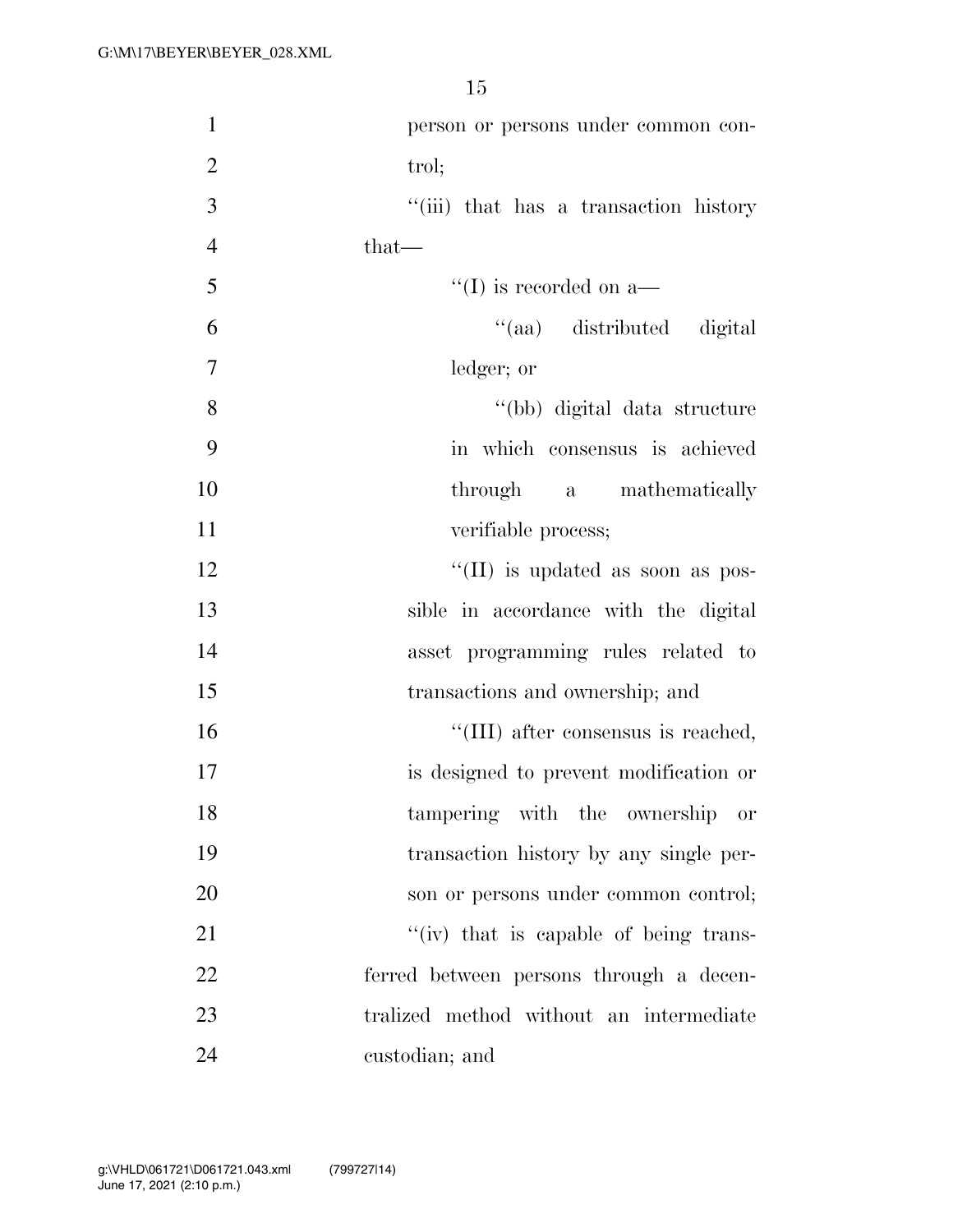1 ''(B) is a broad term which includes sev- eral other terms used to describe digital assets by market participants and regulators such as 'virtual asset', 'virtual currency', and 'convert-ible virtual currency' among others.

 ''(53) DIGITAL ASSET SECURITY.—The term 'digital asset security' has the meaning given the term in section 3(a) of the Securities Exchange Act 9 of 1934 (15 U.S.C. 78 $c(a)$ ).

10 "(54) DIGITAL ASSET TRADE REPOSITORY.— The term 'digital asset trade repository' means any person that collects and maintains information or records with respect to transactions or positions in, or the terms and conditions of, contracts of sale of digital assets in interstate commerce entered into by third parties (both on chain public distributed ledger transactions as well as off chain transactions) for the purpose of providing a centralized recordkeeping facility for any digital asset, but does not include a private or public distributed ledger or the operator of either such ledger unless such private or public distributed ledger or operator seeks to aggregate/in-clude 'off chain' transactions as well.

24 "(55) DISTRIBUTED LEDGER TECHNOLOGY.— The term 'distributed ledger technology,' means a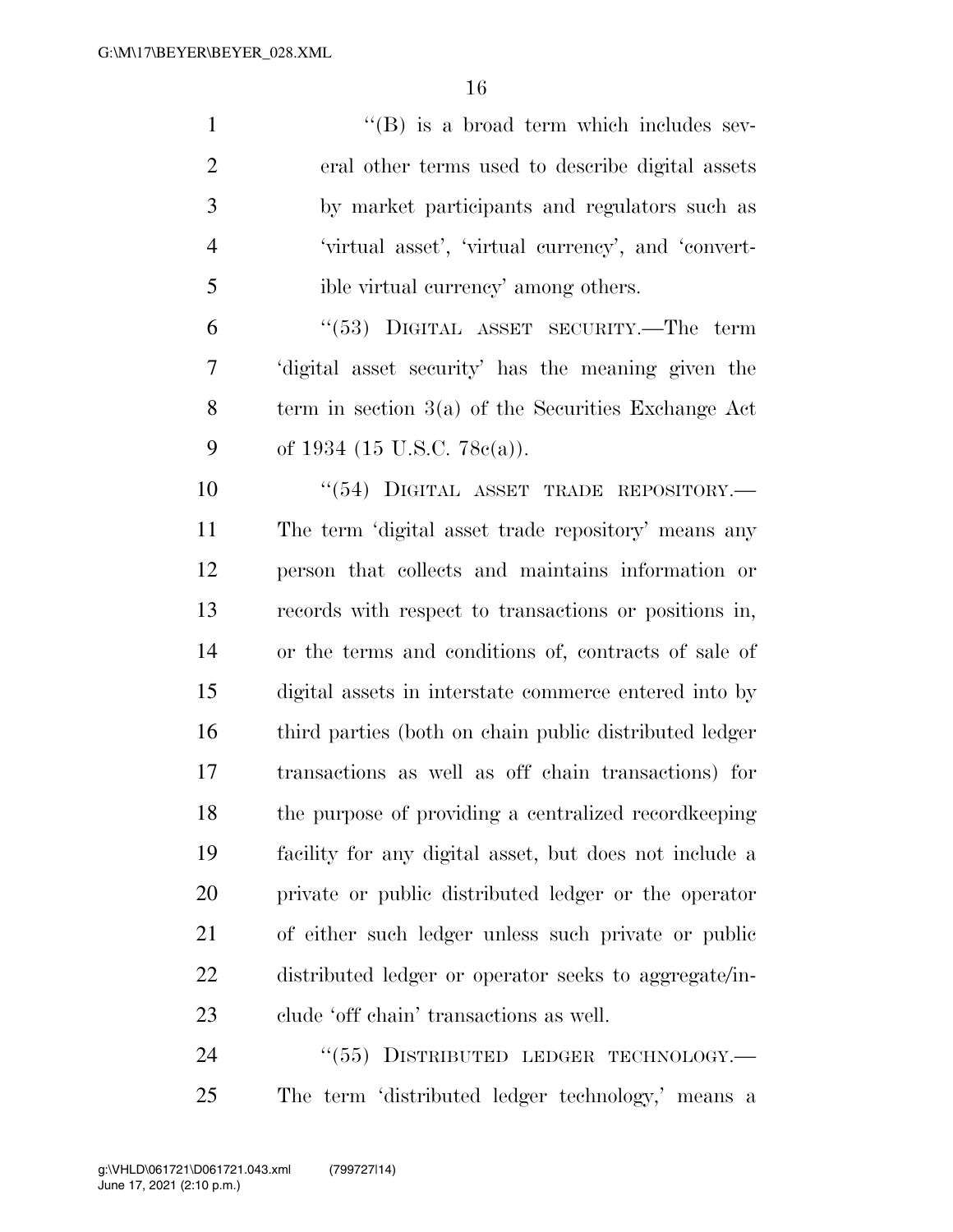decentralized peer-to-peer network of computers that operate on open-source software which validate and irrevocably log digital asset ownership and trans- actions on a permanent public distributed ledger which is visible to the entire network.

 ''(56) VIRTUAL CURRENCY.—The term 'virtual currency' means a digital asset which is a digital representation of value that does not have legal ten- der status and that functions as a medium of ex-change, a unit of account, or a store of value.''.

 (c) DEFINITION OF COMMODITY TRADING ADVI-12 sor.—Section  $1(a)(12)(A)(i)$  of the Commodity Exchange 13 Act (7 U.S.C.  $1(a)(12)(A)(i)$  is amended by adding "com- modity interests, including any—'' after ''advisability of trading in''.

 (d) DEFINITION OF FUTURES COMMISSION MER-17 CHANT.—Section  $1a(28)(A)(i)(I)(aa)$  Commodity Ex-18 change Act (7 U.S.C.  $1a(9)$ ) is amended—

 (1) in subitem (EE), by striking ''or'' at the end; and

(2) by adding at the end the following:

| 22 | " $(GG)$ any contract of       |
|----|--------------------------------|
| 23 | sale of a digital asset in     |
| 24 | interstate commerce, but not   |
| 25 | a digital asset security; or". |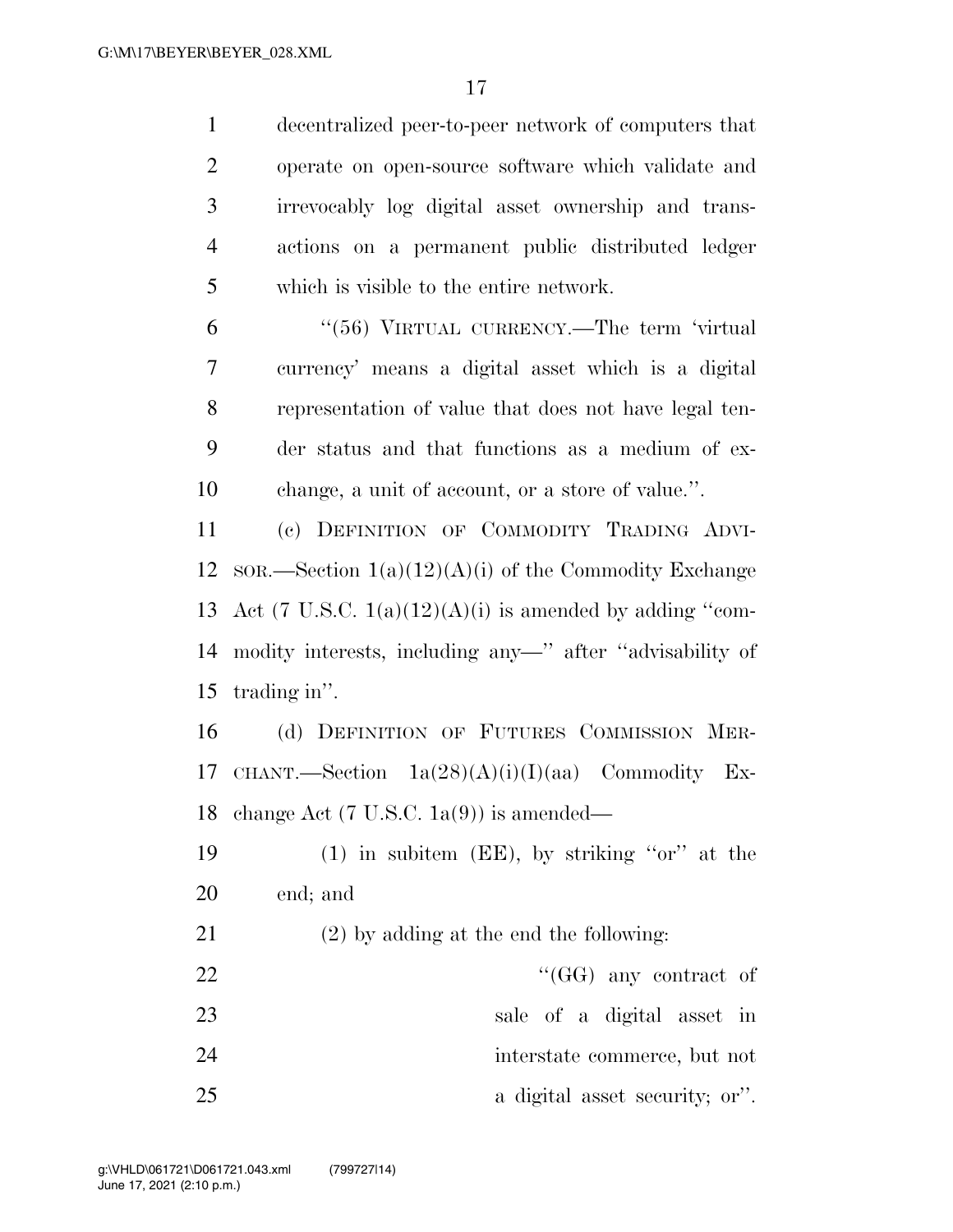| $\mathbf{1}$   | (e) DEFINITION OF INTRODUCING BROKER.—Section                      |
|----------------|--------------------------------------------------------------------|
| $\overline{2}$ | $1a(31)(A)(i)(I)$ of the Commodity Exchange Act (7 U.S.C.          |
| 3              | $1a(31)$ is amended—                                               |
| $\overline{4}$ | $(1)$ in item (cc) by striking "or" at the end;                    |
| 5              | $(2)$ in item (dd), by striking "and" at the end                   |
| 6              | and inserting "or"; and                                            |
| 7              | $(3)$ by adding at the end the following:                          |
| 8              | "(ee) any contract of sale of                                      |
| 9              | a digital asset in interstate com-                                 |
| 10             | merce, but not a digital asset se-                                 |
| 11             | curity; and".                                                      |
| 12             | SEC. 202. ACTUAL DELIVERY OF DIGITAL ASSETS.                       |
| 13             | Section $2(c)(2)(D)(ii)(III)$ of the Commodity Ex-                 |
| 14             | change Act $(7 \text{ U.S.C. } 2(e)(2)(D)$ $(ii)(III)$ is amended— |
| 15             | $(1)$ in item $(aa)$ —                                             |
| 16             | (A) by striking "other longer" and insert-                         |
| 17             | ing "shorter"; and                                                 |
| 18             | (B) by striking "; or" and inserting a                             |
| 19             | semicolon; and                                                     |
| 20             | $(2)$ by adding at the end the following:                          |
| 21             | "(ce) with respect to digital                                      |
| 22             | assets, results in actual delivery                                 |
| 23             | (including transfer of control                                     |
| 24             | over private keys) not later than                                  |
| 25             | 24 hours after the transaction is                                  |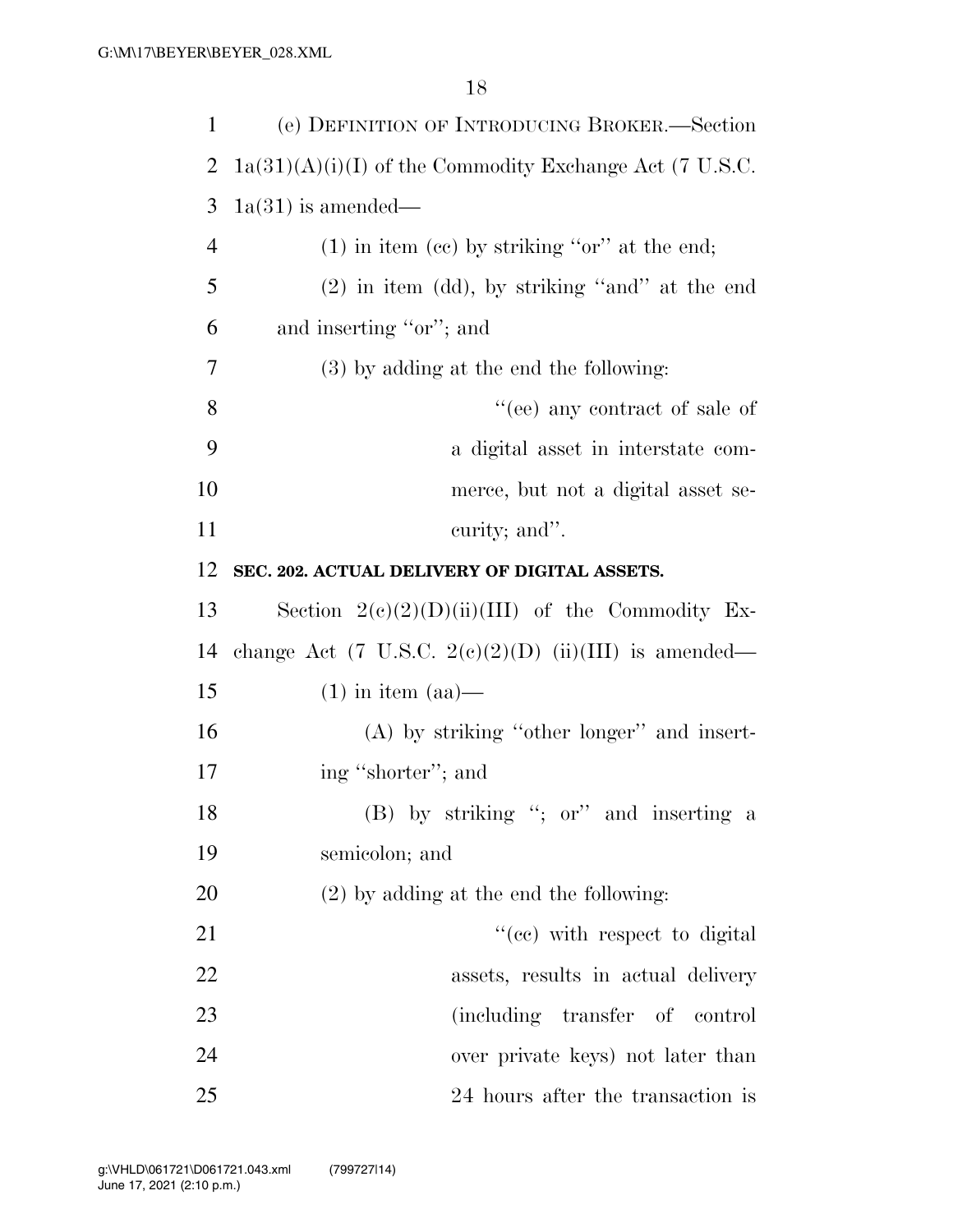| $\mathbf{1}$   | entered into and such delivery is                         |
|----------------|-----------------------------------------------------------|
| $\overline{2}$ | accomplished by either—                                   |
| 3              | $\lq\lq (AA)$ recording the                               |
| $\overline{4}$ | transaction on the public                                 |
| 5              | distributed ledger for the                                |
| 6              | digital asset; or                                         |
| 7              | $\lq\lq$ (BB) with respect to                             |
| 8              | digital asset transactions                                |
| 9              | which are not recorded on a                               |
| 10             | public distributed ledger for                             |
| 11             | the digital asset, reporting                              |
| 12             | the transaction to a CFTC                                 |
| 13             | registered digital asset trade                            |
| 14             | repository; or".                                          |
| 15             | SEC. 203. OPTIONAL FEDERAL CHARTER FOR DIGITAL            |
| 16             | ASSET TRADING AND CLEARING.                               |
| 17             | Section $2(a)(1)$ of the Commodity Exchange Act (7)       |
| 18             | U.S.C. $2(a)(1)$ is amended by adding at the end the fol- |
| 19             | lowing:                                                   |
| 20             | "(J) OPTIONAL FEDERAL CHARTER FOR                         |
| 21             | DIGITAL ASSET TRADING AND CLEARING.—Not-                  |
| 22             | withstanding any other provision of law, a reg-           |
| 23             | istered entity may list, trade, or clear a contract       |
| 24             | of sale of a commodity in interstate commerce             |
| 25             | (including digital assets). The registered entity         |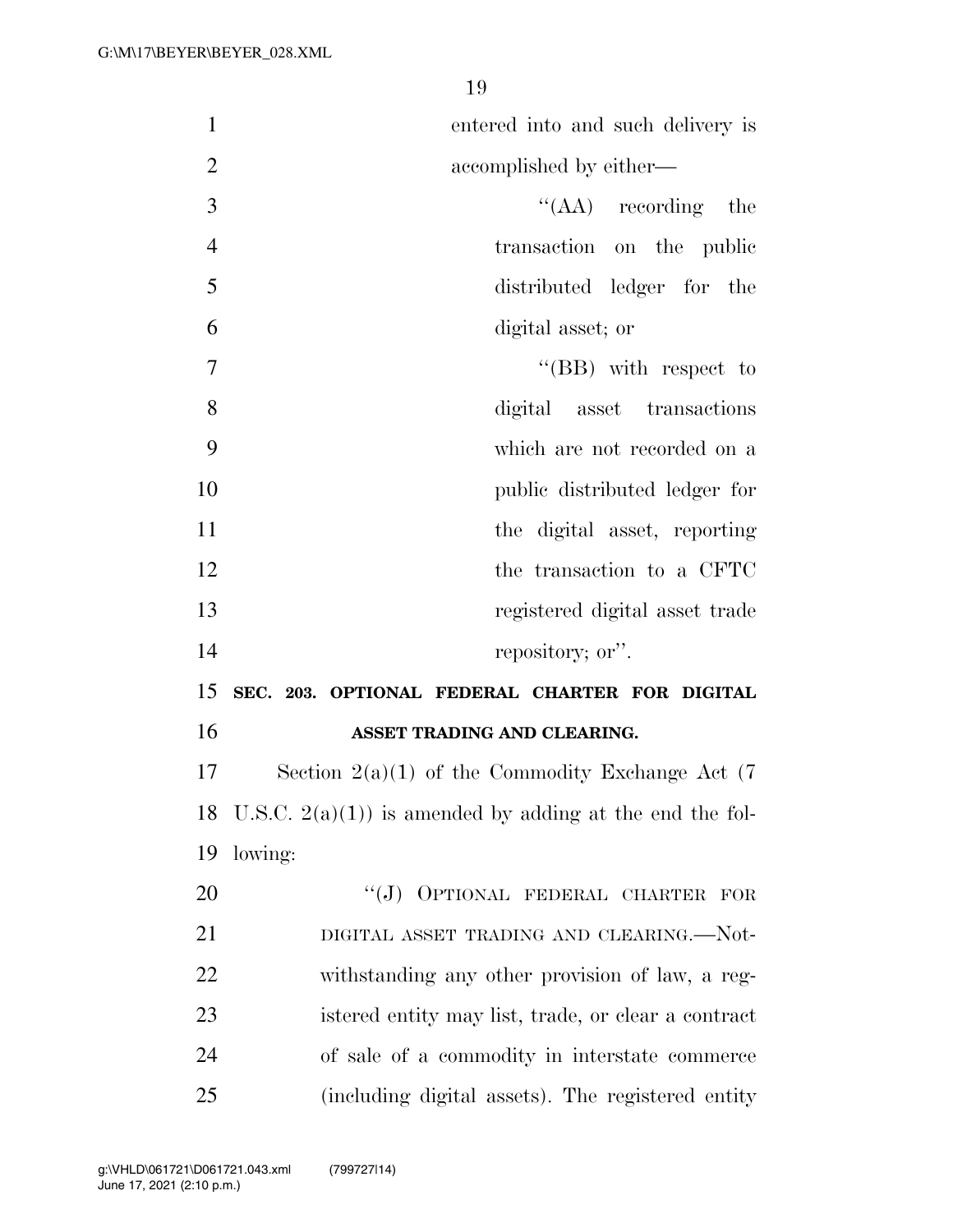| $\mathbf{1}$   | shall apply all the core principles and related     |
|----------------|-----------------------------------------------------|
| $\overline{2}$ | regulations, including Bank Secrecy Act, anti-      |
| $\mathfrak{Z}$ | money laundering and know your customer re-         |
| $\overline{4}$ | quirements, to such contracts. The Commission       |
| 5              | shall have exclusive jurisdiction under this para-  |
| 6              | graph over any agreement, contract, or trans-       |
| 7              | action involving a contract of sale of a com-       |
| 8              | modity in interstate commerce (including any        |
| 9              | digital asset) which is listed, traded, or cleared  |
| 10             | on or through a registered entity and, provided     |
| 11             | further, such contracts shall be treated for reg-   |
| 12             | ulatory and enforcement purposes as if they         |
| 13             | were contracts of sale of a commodity for future    |
| 14             | delivery.".                                         |
| 15             | SEC. 204. REPORTING REQUIREMENTS.                   |
| 16             | Section $2(a)(13)$ of the Commodity Exchange Act is |
| 17             | amended—                                            |
| 18             | (1) by amending the paragraph heading to read       |
| 19             | as follows: "REPORTING AND PUBLIC AVAILABILITY      |
| 20             | OF SWAP AND DIGITAL ASSET TRANSACTION DATA";        |
| 21             | and                                                 |
|                |                                                     |

(2) by adding at the end the following:

23 "(H) REPORTING OF DIGITAL ASSET TRANSACTIONS.—With respect to contracts of sale of a digital asset in interstate commerce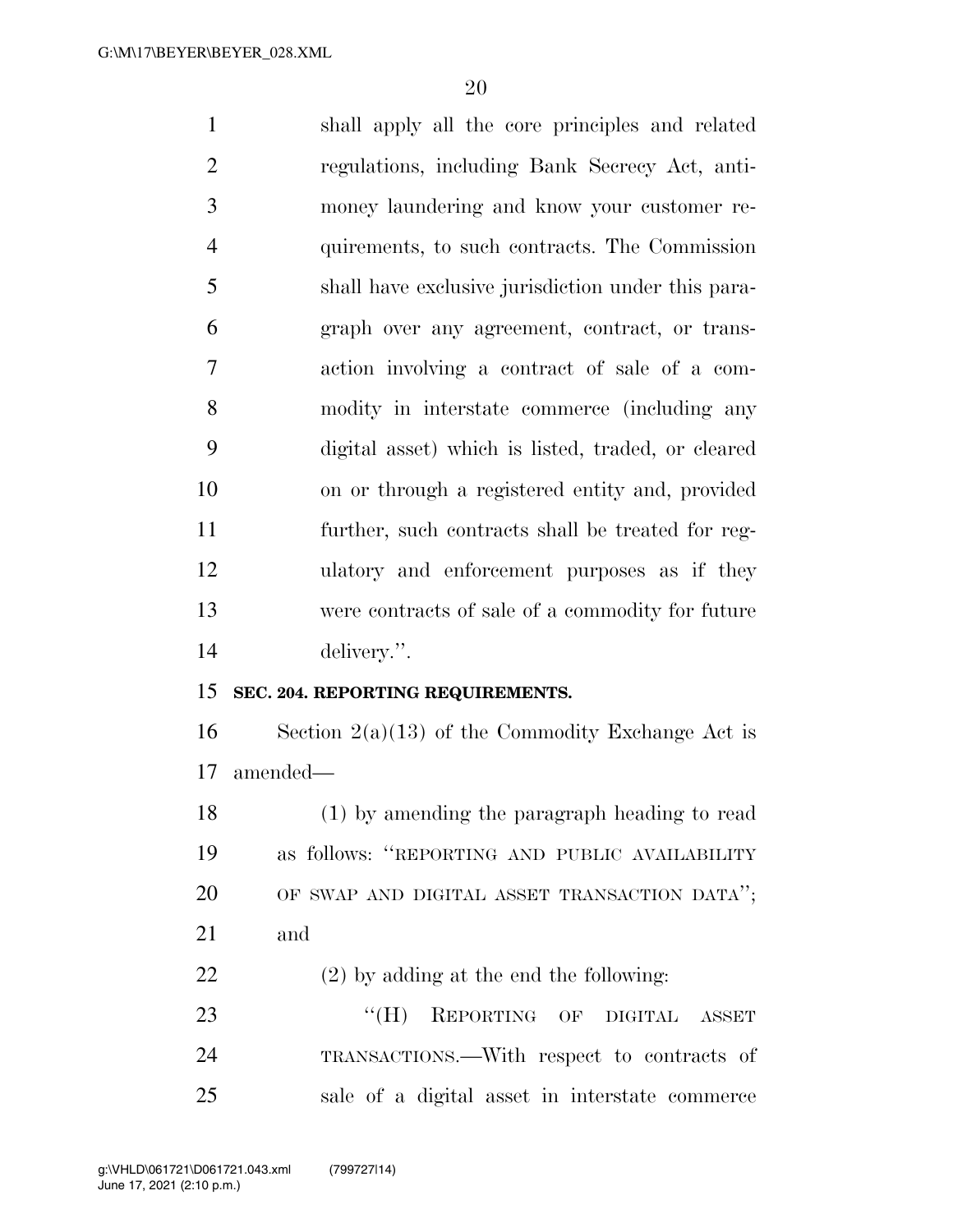| $\mathbf{1}$   | transactions, actual delivery (including transfer                              |
|----------------|--------------------------------------------------------------------------------|
| $\overline{2}$ | of control over private keys) shall occur not                                  |
| 3              | later than 24 hours after the transaction has                                  |
| $\overline{4}$ | been entered into and such delivery shall be ac-                               |
| 5              | complished by either—                                                          |
| 6              | "(i) recording the transaction on the                                          |
| 7              | public distributed ledger for the digital                                      |
| 8              | asset; or                                                                      |
| 9              | "(ii) with respect to digital asset                                            |
| 10             | transactions which are not recorded on the                                     |
| 11             | public distributed ledger for the digital                                      |
| 12             | asset, reporting the transaction to a CFTC                                     |
| 13             | registered digital asset trade repository.".                                   |
| 14             | SEC. 205. CTA AND CPOS: COMMODITY INTERESTS.                                   |
| 15             | Section 4m $(3)(C)$ of the Commodity Exchange Act                              |
| 16             | $(7 \text{ U.S.C. } 6 \text{m}(3)(\text{C}))$ is amended by replacing the word |
|                | 17 "paragraph" with "Act" and striking the word "physical".                    |
|                | 18 SEC. 206. SWAP DATA REPOSITORIES AND DIGITAL ASSET                          |
| 19             | <b>TRADE REPOSITORIES.</b>                                                     |
| 20             | Section 21 of the Commodity Exchange Act (7 U.S.C.                             |
| 21             | 24a) is amended to read as follows:                                            |
| 22             | "SEC. 21 SWAP DATA REPOSITORIES AND DIGITAL ASSET                              |
| 23             | <b>TRADE REPOSITORIES.</b>                                                     |
| 24             | "(a) REGISTRATION REQUIREMENT.—                                                |
|                |                                                                                |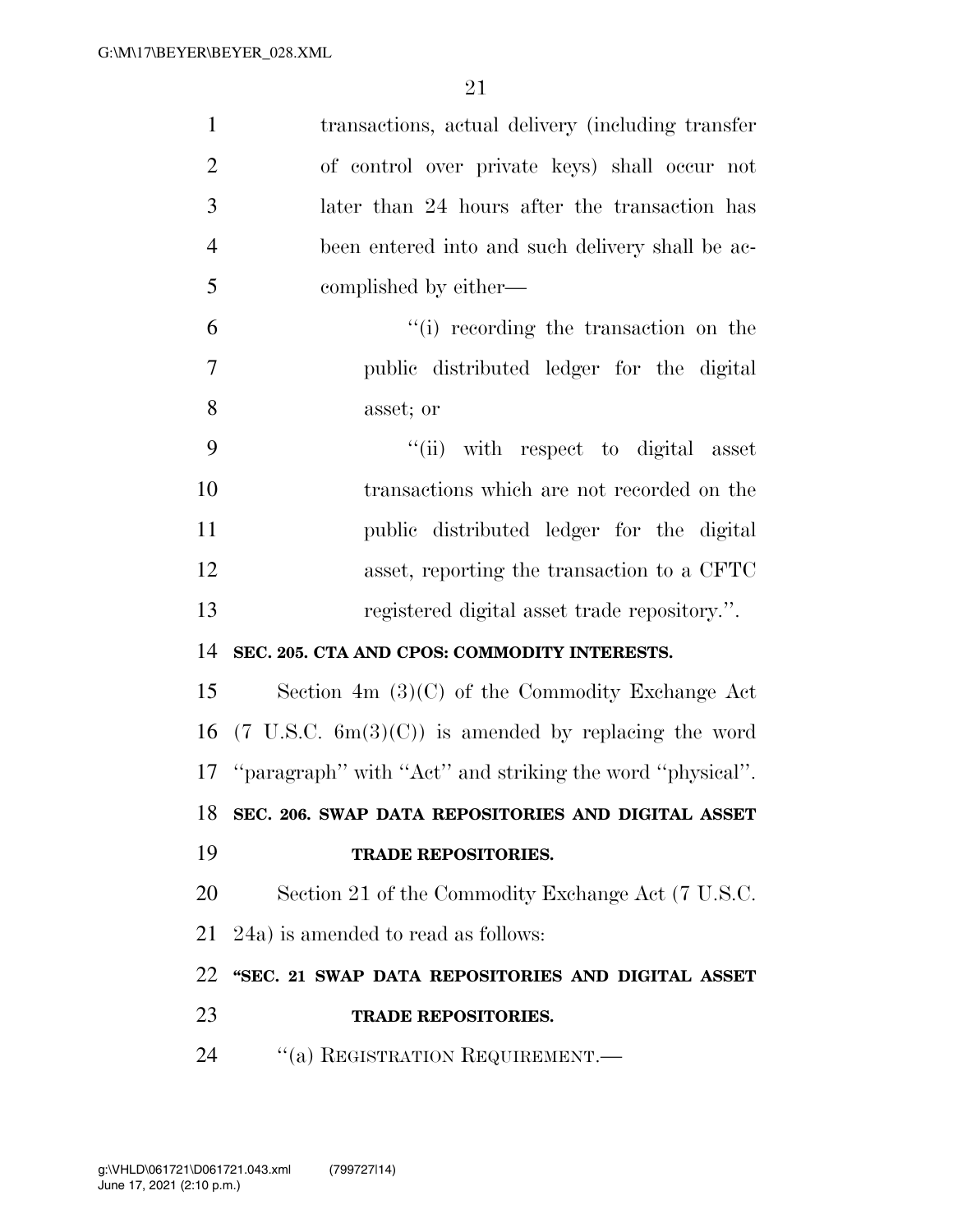| $\mathbf{1}$   | "(1) REQUIREMENT; AUTHORITY OF DERIVA-              |
|----------------|-----------------------------------------------------|
| $\overline{2}$ | TIVES CLEARING ORGANIZATION.-                       |
| 3              | "(A) IN GENERAL.—It shall be unlawful               |
| $\overline{4}$ | for any person, unless registered with the Com-     |
| 5              | mission, directly or indirectly to make use of      |
| 6              | the mails or any means or instrumentality of        |
| 7              | interstate commerce to perform the functions of     |
| 8              | a swap data repository or a digital asset trade     |
| 9              | repository.                                         |
| 10             | ``(B)<br>REGISTRATION OF DERIVATIVES                |
| 11             | CLEARING ORGANIZATIONS.—A derivatives               |
| 12             | clearing organization may register as a swap        |
| 13             | data repository.                                    |
| 14             | "(2) INSPECTION AND EXAMINATION.—Each               |
| 15             | registered swap data repository and digital asset   |
| 16             | trade repository shall be subject to inspection and |
| 17             | examination by any representative of the Commis-    |
| 18             | sion.                                               |
| 19             | "(3) COMPLIANCE WITH CORE PRINCIPLES.—              |
| 20             | "(A) IN GENERAL.—To be registered, and              |
| 21             | maintain registration, as a swap data repository    |
| 22             | or a digital asset trade repository, the swap       |
| 23             | data repository or digital asset trade repository   |

shall comply with—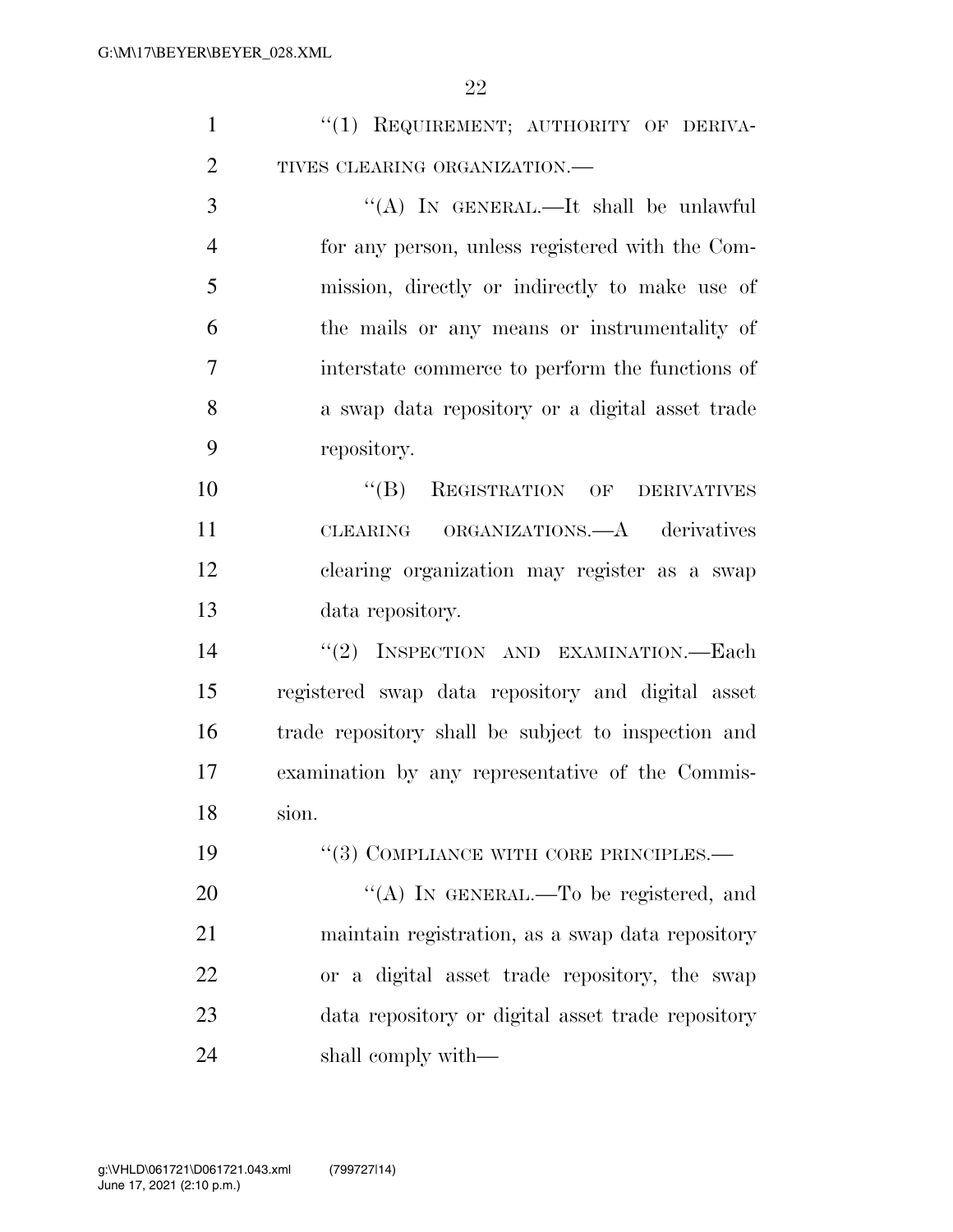| $\mathbf{1}$   | "(i) the requirements and core prin-               |
|----------------|----------------------------------------------------|
| 2              | ciples described in this section; and              |
| 3              | "(ii) any requirement that the Com-                |
| $\overline{4}$ | mission may impose by rule or regulation           |
| 5              | pursuant to section $8a(5)$ .                      |
| 6              | "(B) REASONABLE DISCRETION OF REPOS-               |
| 7              | ITORY.—Unless otherwise determined by the          |
| 8              | Commission by rule or regulation, a swap data      |
| 9              | repository or a digital asset trade repository de- |
| 10             | scribed in subparagraph (A) shall have reason-     |
| 11             | able discretion in establishing the manner in      |
| 12             | which the swap data repository or the digital      |
| 13             | asset trade repository complies with the core      |
| 14             | principles described in this section.              |
| 15             | "(b) STANDARD SETTING.—                            |
| 16             | $``(1)$ DATA IDENTIFICATION.—                      |
| 17             | "(A) IN GENERAL.—In accordance with                |
| 18             | subparagraph (B), the Commission shall pre-        |
| 19             | scribe standards that specify the data elements    |
| 20             | for each swap or digital asset that shall be col-  |
| 21             | lected and maintained by each registered swap      |
| 22             | data repository or digital asset trade repository, |
| 23             | respectively.                                      |
| 24             | REQUIREMENT. - In carrying<br>$\lq\lq (B)$<br>out  |
| 25             | subparagraph (A), the Commission shall pre-        |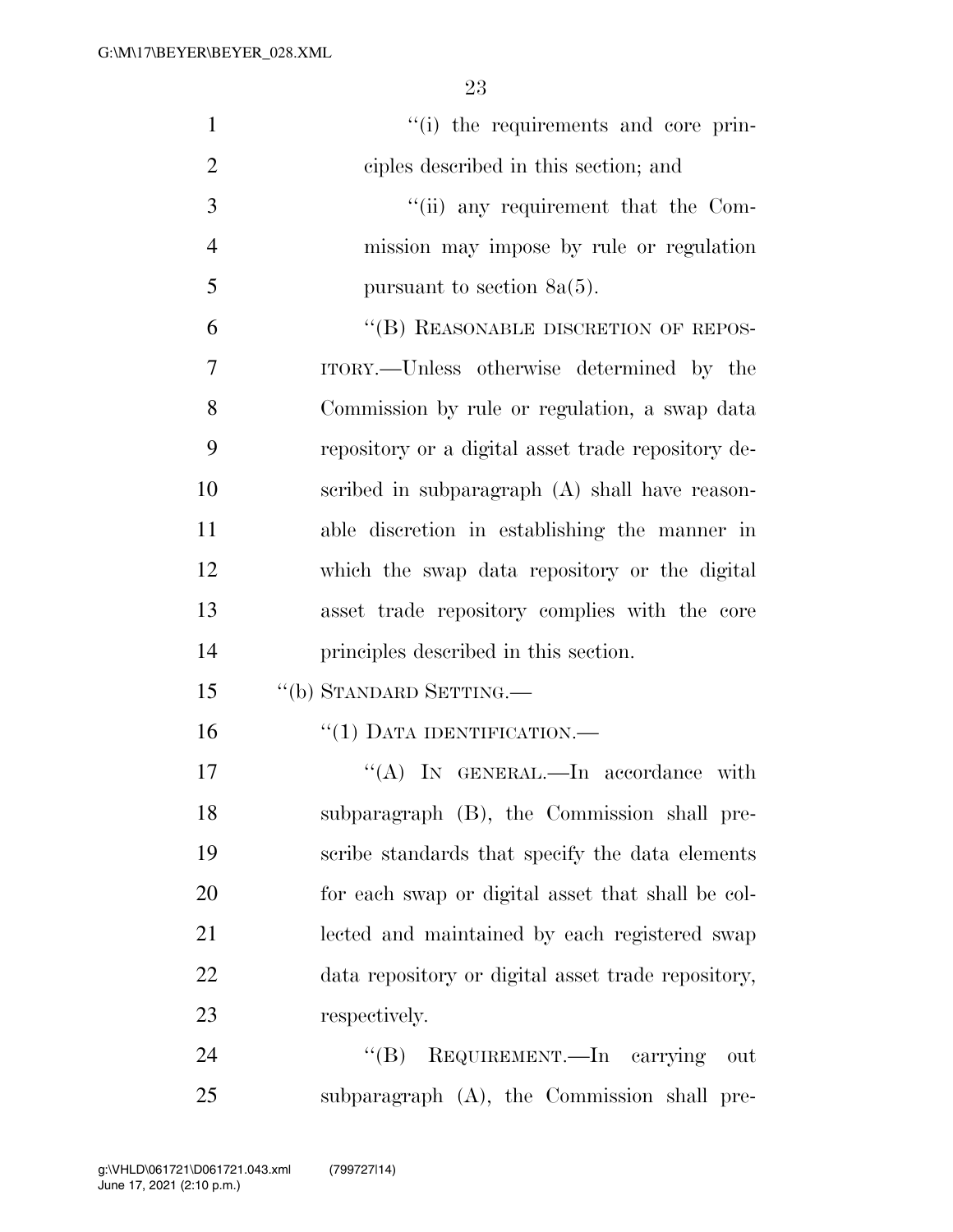| $\mathbf{1}$   | scribe consistent data element standards appli-               |
|----------------|---------------------------------------------------------------|
| $\overline{2}$ | to registered entities and reporting<br>cable                 |
| 3              | counterparties.                                               |
| $\overline{4}$ | "(2) DATA COLLECTION AND MAINTENANCE.-                        |
| 5              | The Commission shall prescribe data collection and            |
| 6              | data maintenance standards for swap data reposi-              |
| 7              | tories and digital asset trade repositories.                  |
| 8              | "(3) $COMPARABILITY.—The standards$<br>pre-                   |
| 9              | scribed by the Commission under this subsection               |
| 10             | shall be comparable to the data standards imposed             |
| 11             | by the Commission on derivatives clearing organiza-           |
| 12             | tions in connection with the clearing of swaps or dig-        |
|                |                                                               |
| 13             | ital assets, as appropriate.                                  |
| 14             | "(c) DUTIES.—A swap data repository or a digital              |
| 15             | asset trade repository shall—                                 |
| 16             | $\cdot\cdot\cdot(1)$ accept data prescribed by the Commission |
| 17             | for each swap or digital asset transaction under sub-         |
| 18             | section (b), respectively;                                    |
| 19             | $(2)$ confirm with both counterparties to the                 |
| 20             | swap or the digital asset transaction the accuracy of         |
| 21             | the data that was submitted;                                  |
| 22             | $\cdot\cdot\cdot(3)$ maintain the data described in paragraph |
| 23             | (1) in such form, in such manner, and for such pe-            |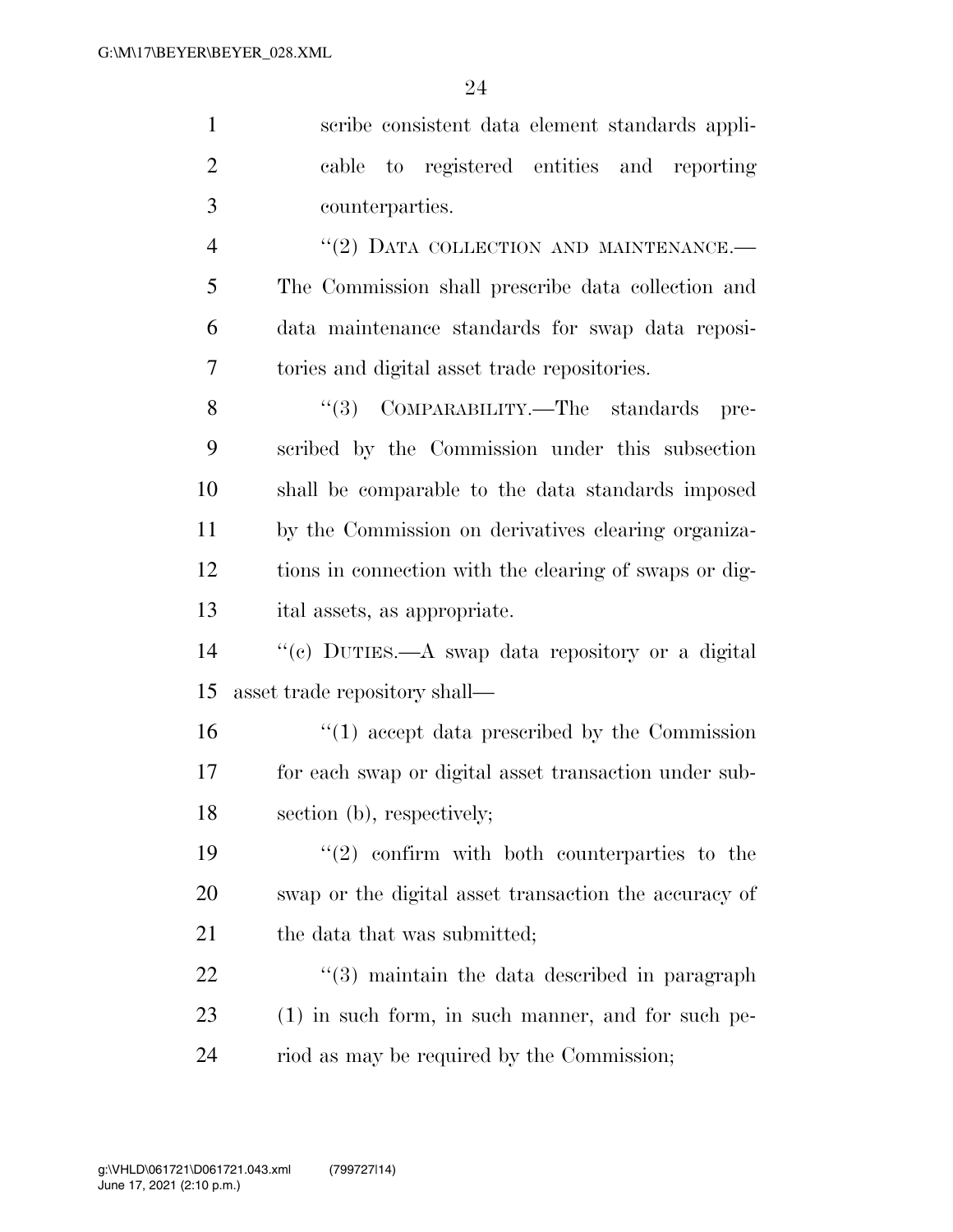''(4) (A) provide direct electronic access to the Commission (or any designee of the Commission, in-cluding another registered entity); and

 ''(B) provide the information described in paragraph (1) in such form and at such fre- quency as the Commission may require to com- ply with the public reporting requirements con-8 tained in section  $2(a)(13)$ ;

9 ''(5) at the direction of the Commission, estab- lish automated systems for monitoring, screening, and analyzing swap or digital asset data, including compliance and frequency of end user clearing ex- emption claims by individual and affiliated entities;  $\frac{14}{14}$  ''(6) maintain the privacy of any and all swap or digital asset transaction information that the swap data repository or digital asset trade reposi- tory, respectively, receives from a swap dealer, counterparty, or any other registered entity;

 $\frac{1}{2}$  (7) on a confidential basis pursuant to section 8, upon request, and after notifying the Commission of the request, make available swap or digital asset data obtained by the swap data repository or digital asset trade repository, respectively, including indi- vidual counterparty trade and position data, to—  $\langle (A)$  each appropriate prudential regulator;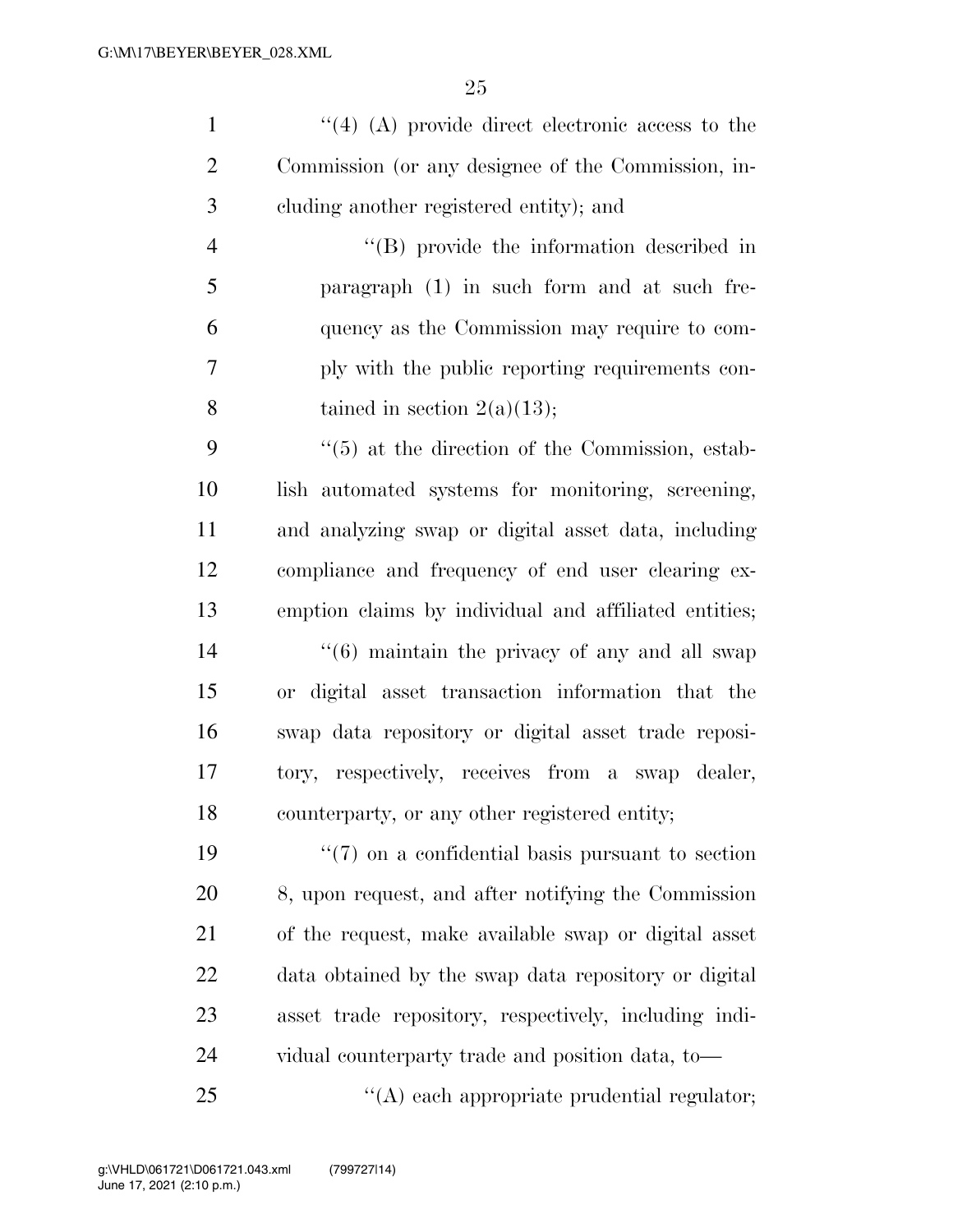| $\mathbf{1}$   | "(B) the Financial Stability Oversight                         |
|----------------|----------------------------------------------------------------|
| $\overline{2}$ | Council;                                                       |
| 3              | $\lq\lq$ (C) the Securities and Exchange Commis-               |
| $\overline{4}$ | sion;                                                          |
| 5              | "(D) the Department of Justice; and                            |
| 6              | $\lq\lq$ (E) any other person that the Commis-                 |
| $\overline{7}$ | sion determines to be appropriate, including-                  |
| 8              | "(i) foreign financial supervisors (in-                        |
| 9              | cluding foreign futures authorities);                          |
| 10             | "(ii) foreign central banks;                                   |
| 11             | "(iii) foreign ministries; and                                 |
| 12             | "(iv) other foreign authorities; and                           |
| 13             | "(8) establish and maintain emergency proce-                   |
| 14             | dures, backup facilities, and a plan for disaster re-          |
| 15             | covery that allows timely recovery and resumption of           |
| 16             | operations and the fulfillment of the responsibilities         |
| 17             | and obligations of the organization.                           |
| 18             | "(d) CONFIDENTIALITY AGREEMENT.—Before the                     |
| 19             | swap data repository or digital asset trade repository may     |
| 20             | share information with any entity described in subsection      |
| 21             | $(e)(7)$ , the swap data repository or digital asset trade re- |
| 22             | pository shall receive a written agreement from each entity    |
| 23             | stating that the entity shall abide by the confidentiality     |
| 24             | requirements described in section 12 of this title relating    |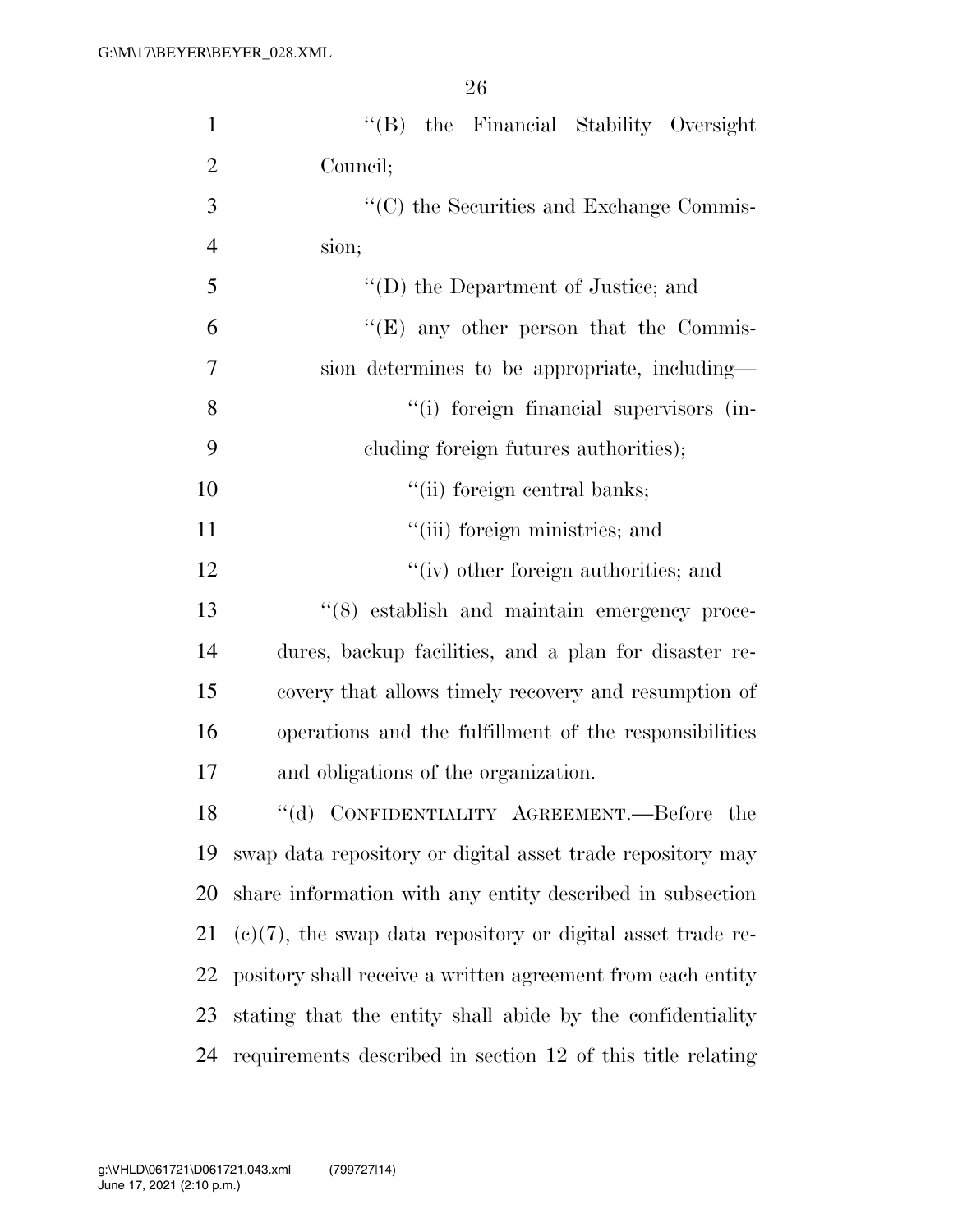to information on swap or digital asset transactions, re- spectively, that is provided. ''(e) DESIGNATION OF CHIEF COMPLIANCE OFFI- CER.— 5 "(1) In GENERAL.—Each swap data repository or digital asset trade repository shall designate an individual to serve as a chief compliance officer. 8 "(2) DUTIES.—The chief compliance officer shall—  $\langle (A) \rangle$  report directly to the board or to the senior officer of the swap data repository or digital asset trade repository; 13 ''(B) review the compliance of the swap data repository or digital asset trade repository with respect to requirements and core principles described in this section; 17 ''(C) in consultation with the board of the swap data repository or digital asset trade re- pository, a body performing a function similar to the board of the swap data repository or dig- ital asset trade repository, or senior officer of the swap data repository or digital asset trade repository resolve any conflicts of interest that may arise;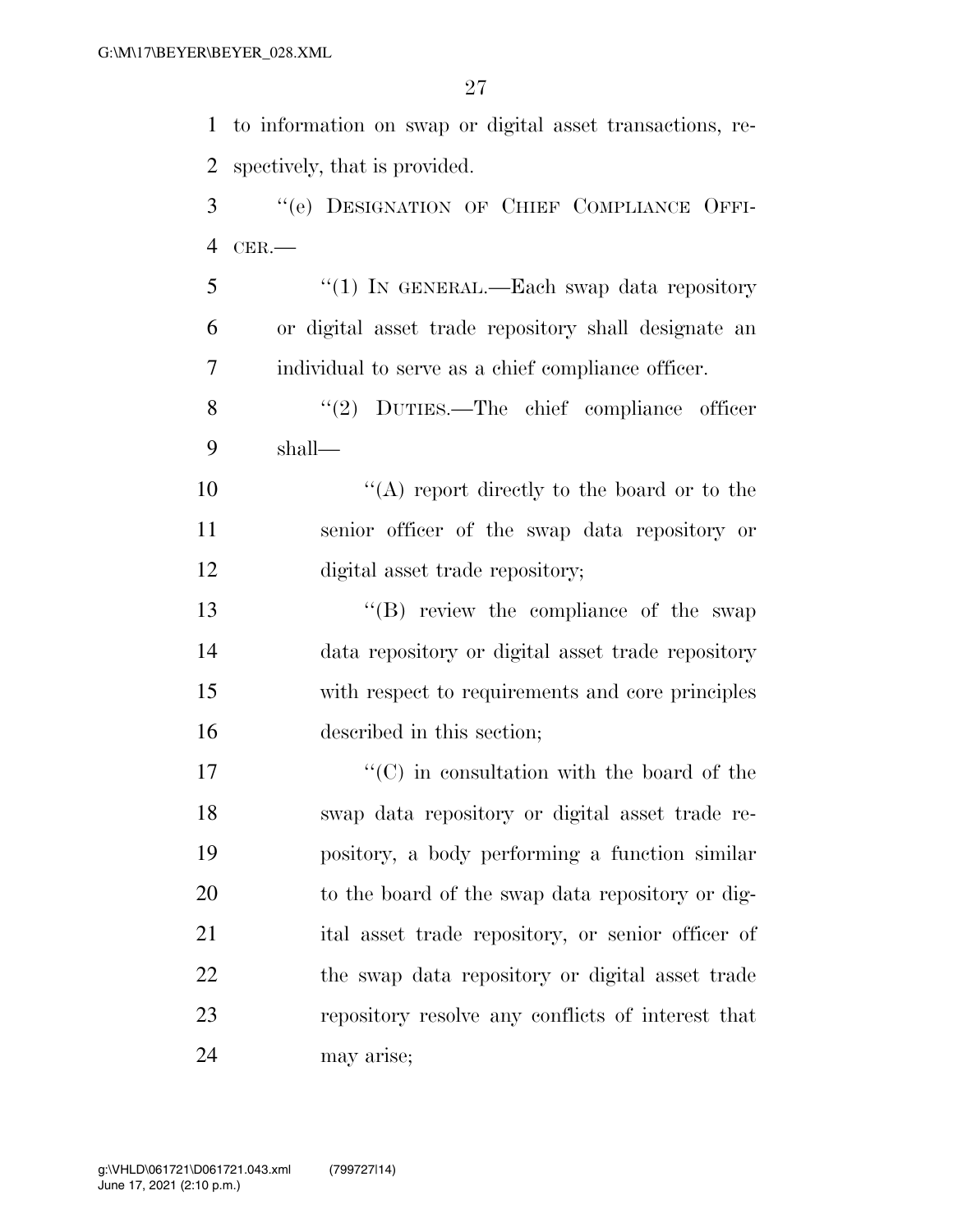| $\mathbf{1}$   | $\lq\lq$ be responsible for administering each   |
|----------------|--------------------------------------------------|
| $\overline{2}$ | policy and procedure that is required to be es-  |
| 3              | tablished pursuant to this section;              |
| $\overline{4}$ | $\lq\lq(E)$ ensure compliance with this Act (in- |
| 5              | cluding regulations) relating to agreements,     |
| 6              | contracts, or transactions, including each rule  |
| 7              | prescribed by the Commission under this sec-     |
| 8              | tion;                                            |
| 9              | "(F) establish procedures for the remedi-        |
| 10             | ation of noncompliance issues identified by the  |
| 11             | chief compliance officer through any—            |
| 12             | "(i) compliance office review;                   |
| 13             | "(ii) look-back;                                 |
| 14             | "(iii) internal or external audit find-          |
| 15             | ing;                                             |
| 16             | "(iv) self-reported error; or                    |
| 17             | "(v) validated complaint; and                    |
| 18             | "(G) establish and follow appropriate pro-       |
| 19             | cedures for handling, management response, re-   |
| 20             | mediation, retesting, and closing of noncompli-  |
| 21             | ance issues.                                     |
| 22             | $``(3)$ ANNUAL REPORTS.—                         |
| 23             | "(A) IN GENERAL.—In accordance with              |
| 24             | rules prescribed by the Commission, the chief    |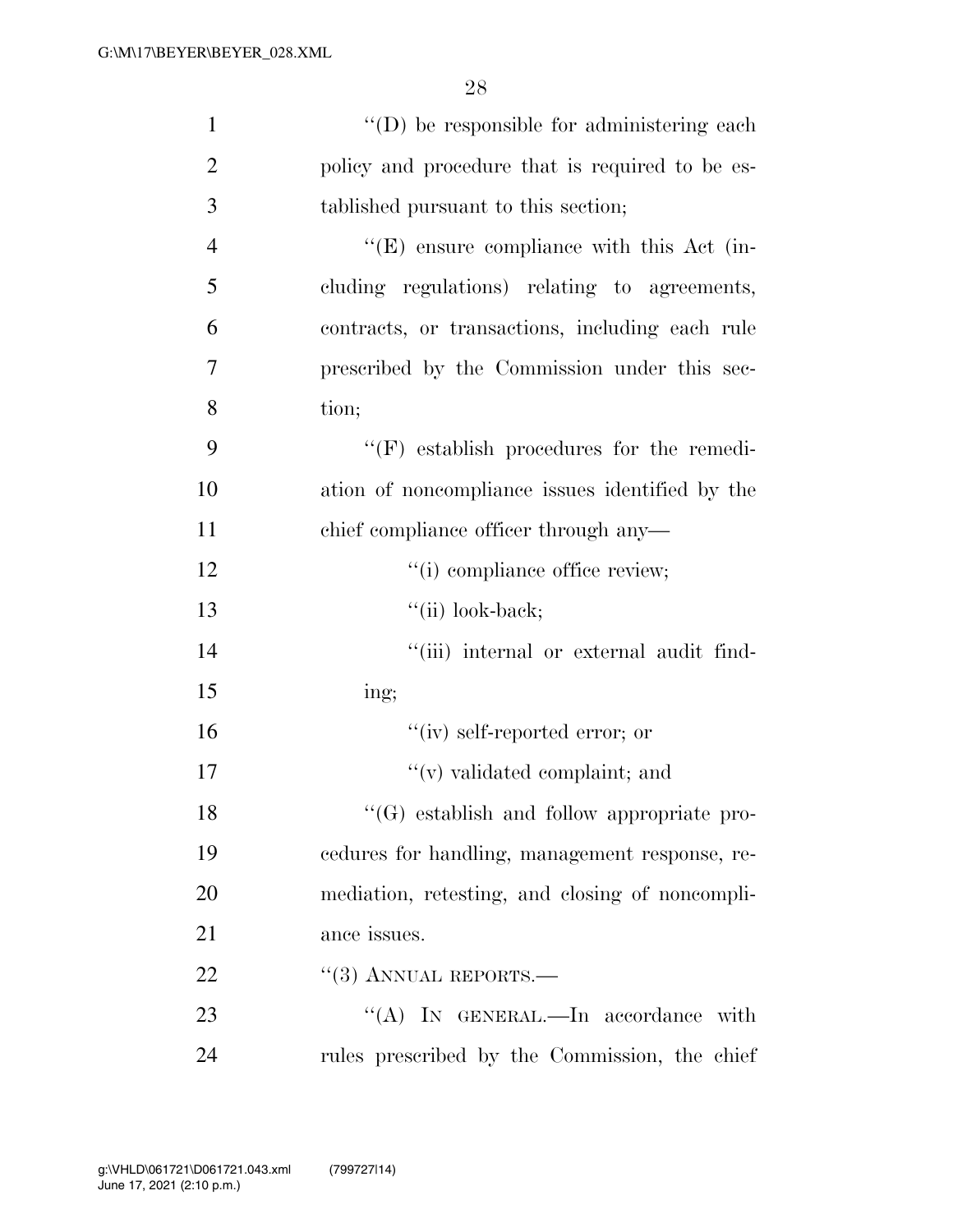| $\mathbf{1}$   | compliance officer shall annually prepare and  |
|----------------|------------------------------------------------|
| $\overline{2}$ | sign a report that contains a description of—  |
| 3              | "(i) the compliance of the swap data           |
| $\overline{4}$ | repository or the digital asset trade reposi-  |
| 5              | tory, as appropriate, of the chief compli-     |
| 6              | ance office with respect to this Act (includ-  |
| 7              | ing regulations); and                          |
| 8              | "(ii) each policy and procedure of the         |
| 9              | swap data repository or the digital asset      |
| 10             | trade repository, as appropriate, of the       |
| 11             | chief compliance officer (including the code   |
| 12             | of ethics and conflict of interest policies of |
| 13             | the swap data repository or the digital        |
| 14             | asset trade repository, as appropriate).       |
| 15             | "(B) REQUIREMENTS.—A compliance re-            |
| 16             | port under subparagraph (A) shall—             |
| 17             | "(i) accompany each appropriate fi-            |
| 18             | nancial report of the swap data repository     |
| 19             | or digital asset trade repository that is re-  |
| 20             | quired to be furnished to the Commission       |
| 21             | pursuant to this section; and                  |
| 22             | "(ii) include a certification that, under      |
| 23             | penalty of law, the compliance report is ac-   |
| 24             | curate and complete.                           |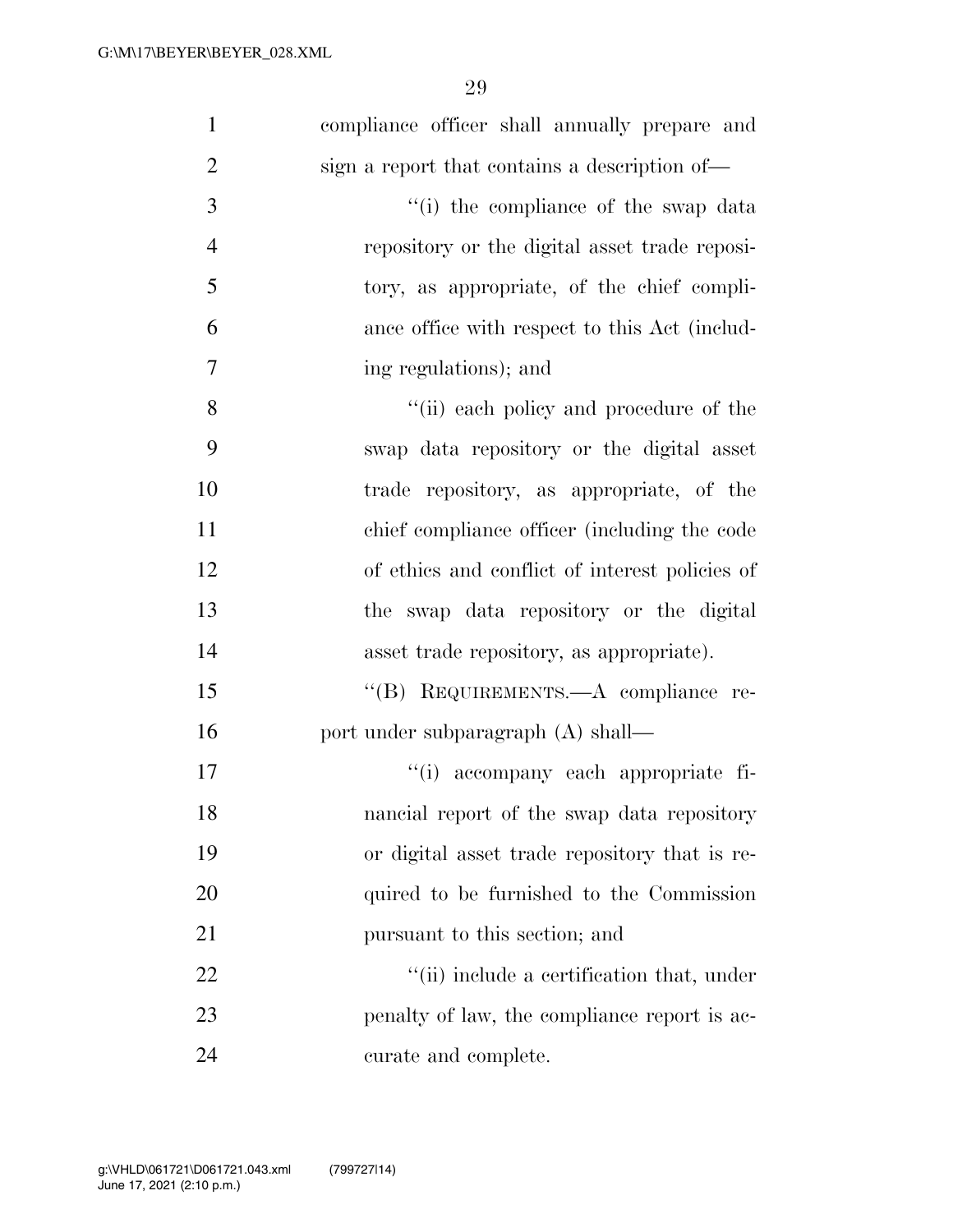''(f) CORE PRINCIPLES APPLICABLE TO SWAP DATA

| 2              | REPOSITORIES AND DIGITAL ASSET TRADE REPOSI-           |
|----------------|--------------------------------------------------------|
| 3              | TORIES.-                                               |
| $\overline{4}$ | "(1) ANTITRUST CONSIDERATIONS.—Unless                  |
| 5              | necessary or appropriate to achieve the purposes of    |
| 6              | this Act, a swap data repository or digital asset      |
| 7              | trade repository shall not—                            |
| 8              | $\lq\lq$ adopt any rule or take any actions            |
| 9              | that result in any unreasonable restraint of           |
| 10             | trade; or                                              |
| 11             | "(B) impose any material anticompetitive               |
| 12             | burden on the trading, clearing, or reporting of       |
| 13             | transactions.                                          |
| 14             | "(2) GOVERNANCE ARRANGEMENTS.—Each                     |
| 15             | swap data repository or digital asset trade repository |
| 16             | shall establish governance arrangements that are       |
| 17             | transparent—                                           |
| 18             | $\lq\lq$ to fulfill public interest requirements;      |
| 19             | and                                                    |
| 20             | $\lq\lq (B)$ to support the objectives of the Fed-     |
| 21             | eral Government, owners, and participants.             |
| 22             | "(3) CONFLICTS OF INTEREST. Each swap                  |
| 23             | data repository or digital asset trade repository      |
| 24             | shall—                                                 |
|                |                                                        |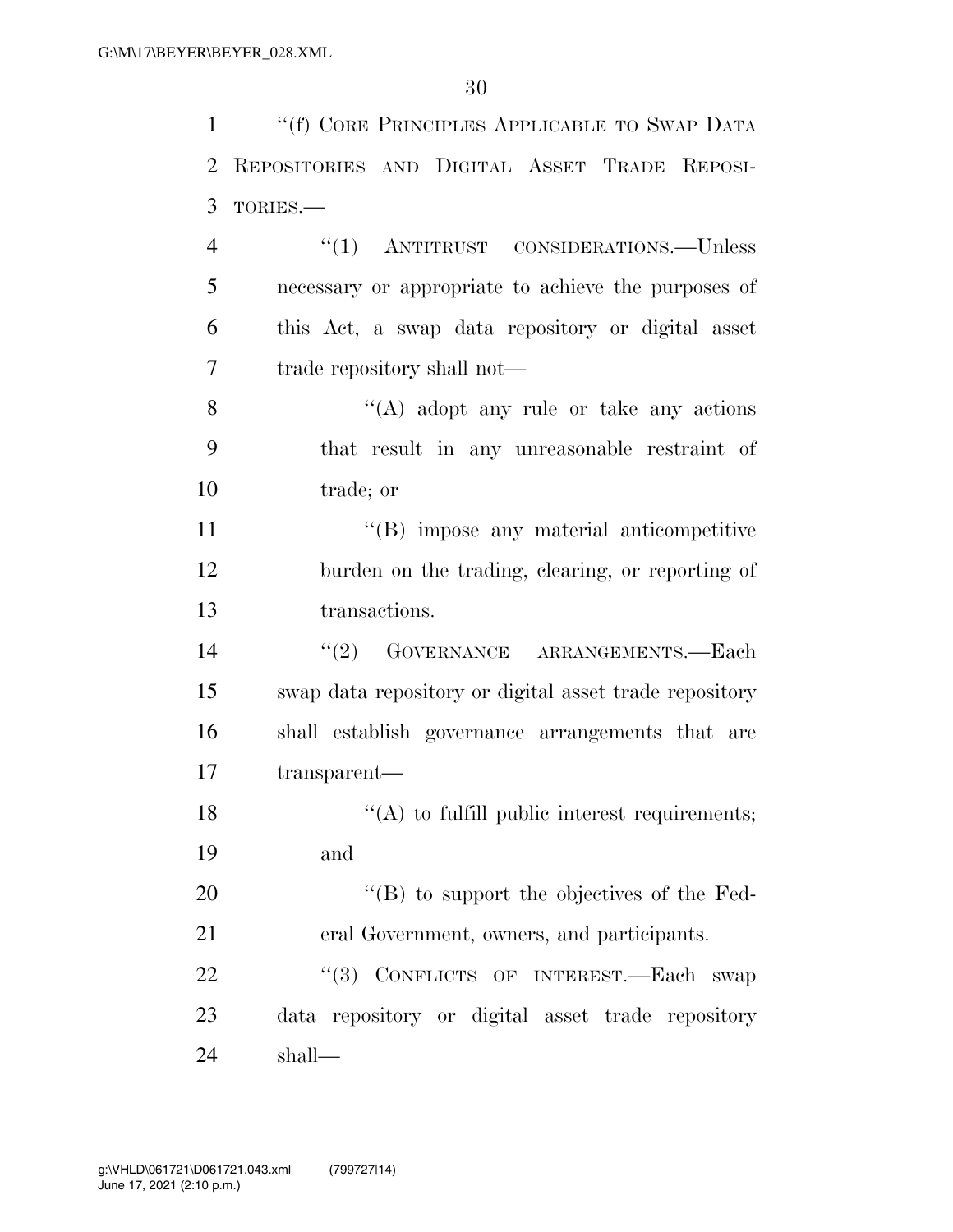| $\mathbf{1}$   | $\lq\lq$ establish and enforce rules to mini-        |
|----------------|------------------------------------------------------|
| $\overline{2}$ | mize conflicts of interest in the decision making    |
| 3              | process of the swap data repository or the dig-      |
| $\overline{4}$ | ital asset trade repository; and                     |
| 5              | $\lq\lq (B)$ establish a process for resolving con-  |
| 6              | flicts of interest described in subparagraph $(A)$ . |
| 7              | $``(4)$ ADDITIONAL DUTIES DEVELOPED BY THE           |
| 8              | COMMISSION.-                                         |
| 9              | "(A) IN GENERAL.—The Commission may                  |
| 10             | develop 1 or more additional duties applicable       |
| 11             | to swap data repositories or digital asset trade     |
| 12             | repositories.                                        |
| 13             | CONSIDERATION OF<br>$\lq\lq (B)$<br><b>EVOLVING</b>  |
| 14             | STANDARDS.—In developing additional duties           |
| 15             | under subparagraph $(A)$ , the Commission may        |
| 16             | take into consideration any evolving standard of     |
| 17             | the United States or the international commu-        |
| 18             | nity.                                                |
| 19             | "(C) ADDITIONAL DUTIES FOR COMMIS-                   |
| 20             | SION DESIGNEES.—The Commission shall es-             |
| 21             | tablish additional duties for any registered swap    |
| 22             | data repository or digital asset trade repository    |
| 23             | in order to minimize conflicts of interest, pro-     |
| 24             |                                                      |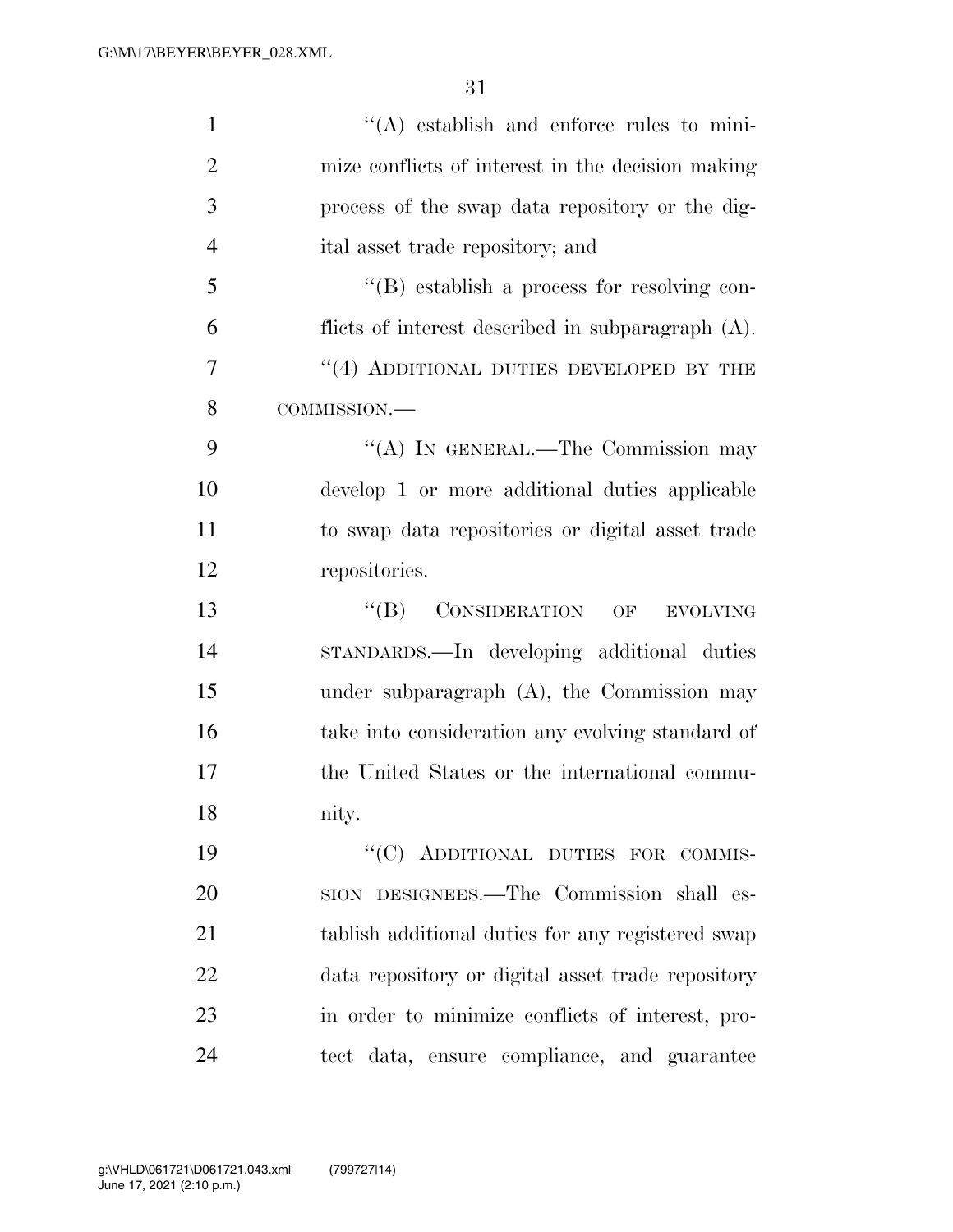safety and security of the swap data repository or digital asset trade repository.

 ''(g) REQUIRED REGISTRATION OF SWAP DATA RE- POSITORIES AND DIGITAL ASSET TRADE REPOSI- TORIES.—Any person that is required to be registered as a swap data repository or a digital asset trade repository under this section shall register with the Commission re- gardless of whether that person is also licensed as a bank, trust company, money services business, or registered with the Securities and Exchange Commission as a security- based swap data repository, broker-dealer, qualified custo-dian, or transfer agent.

 ''(h) RULES.—The Commission shall adopt rules gov-erning persons that are registered under this section.''.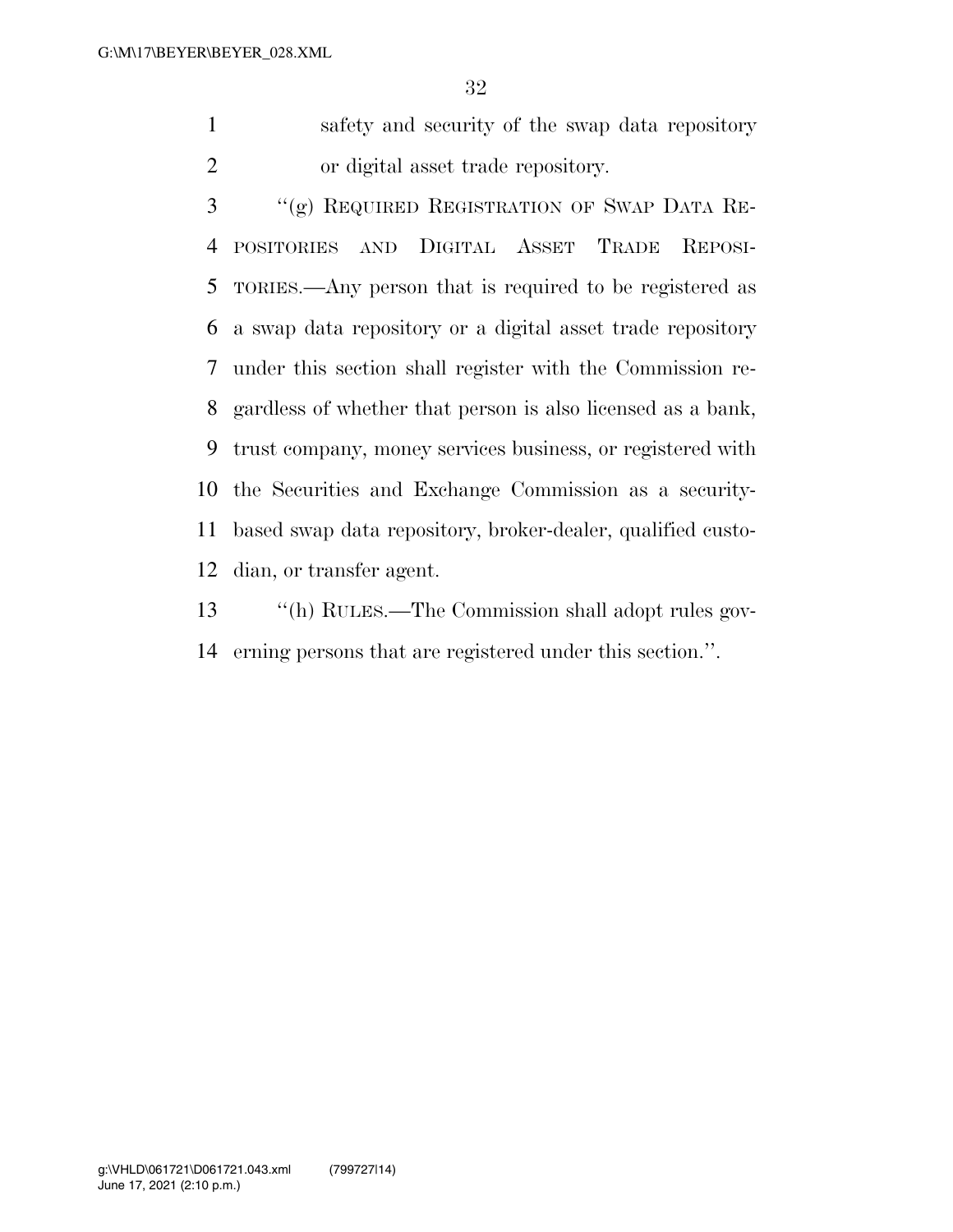# **TITLE III—DIGITAL FEDERAL RESERVE NOTES, LEGAL TEN- DER STATUS, THE REGULA- TION OF DIGITAL ASSET FIAT- BASED STABLECOINS, AND FEDERAL DEPOSIT AND SHARE INSURANCE FOR DIG- ITAL ASSETS Subtitle A—Digital Federal Reserve Notes**

**SEC. 301. IN GENERAL.** 

 (a) SUPERVISING AND REGULATING ISSUE AND RE- TIREMENT OF FEDERAL RESERVE NOTES.—Section 14 11(d) of the Federal Reserve Act  $(12 \text{ U.S.C. } 248(d))$  is amended to read as follows:

 ''(d) To supervise and regulate through the Secretary of the Treasury the issue and retirement of Federal Re- serve notes (both physical and digital), except for the can- cellation and destruction, and accounting with respect to such cancellation and destruction, of notes unfit for cir- culation, and to prescribe rules and regulations (including appropriate technology) under which such notes may be delivered by the Secretary of the Treasury to the Federal Reserve agents applying therefor.''.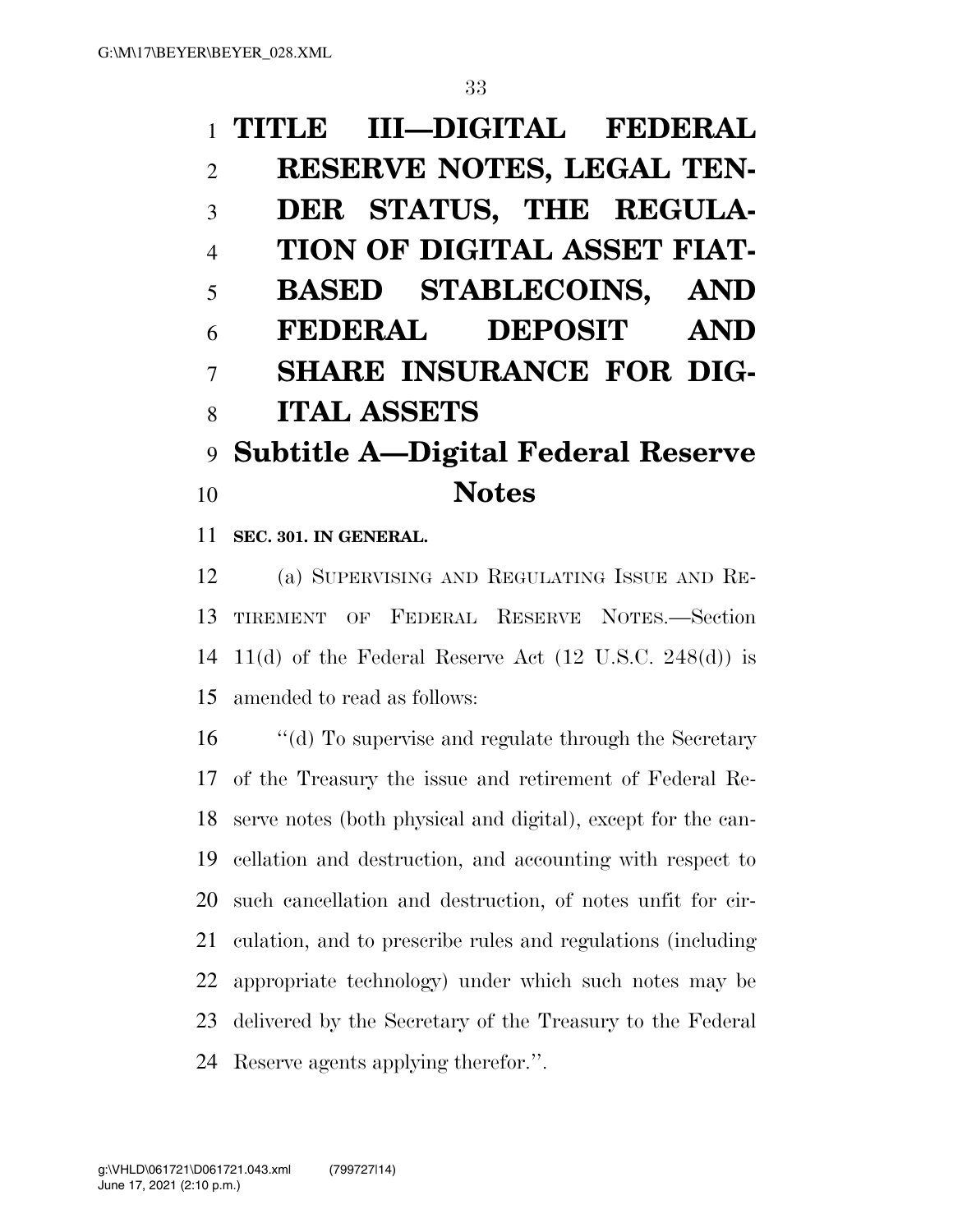(b) ISSUANCE TO RESERVE BANKS; NATURE OF OB- LIGATION; REDEMPTION.—Section 16 of the Federal Re- serve Act (12 U.S.C. 411) is amended by striking the first two sentences and inserting: ''Federal reserve notes, to be issued at the discretion of the Board of Governors of the Federal Reserve System for the purpose of making ad- vances to Federal reserve banks through the Federal re- serve agents as hereinafter set forth and for no other pur- pose, are authorized. Notwithstanding any other provision of law, the Board of Governors of the Federal Reserve System is authorized to issue digital versions of Federal reserve notes in addition to current physical Federal re- serve notes. Further, the Board of Governors of the Fed- eral Reserve System, after consultation with the Secretary of the Treasury, is authorized to use distributed ledger technology for the creation, distribution and recordation of all transactions involving digital Federal reserve notes. The said notes shall be obligations of the United States and shall be considered legal tender and shall be receivable by all national and member banks and Federal reserve banks and for all taxes, customs, and other public dues. They shall be redeemed in lawful money on demand at the Treasury Department of the United States, in the city of Washington, District of Columbia, or at any Federal Reserve bank.''.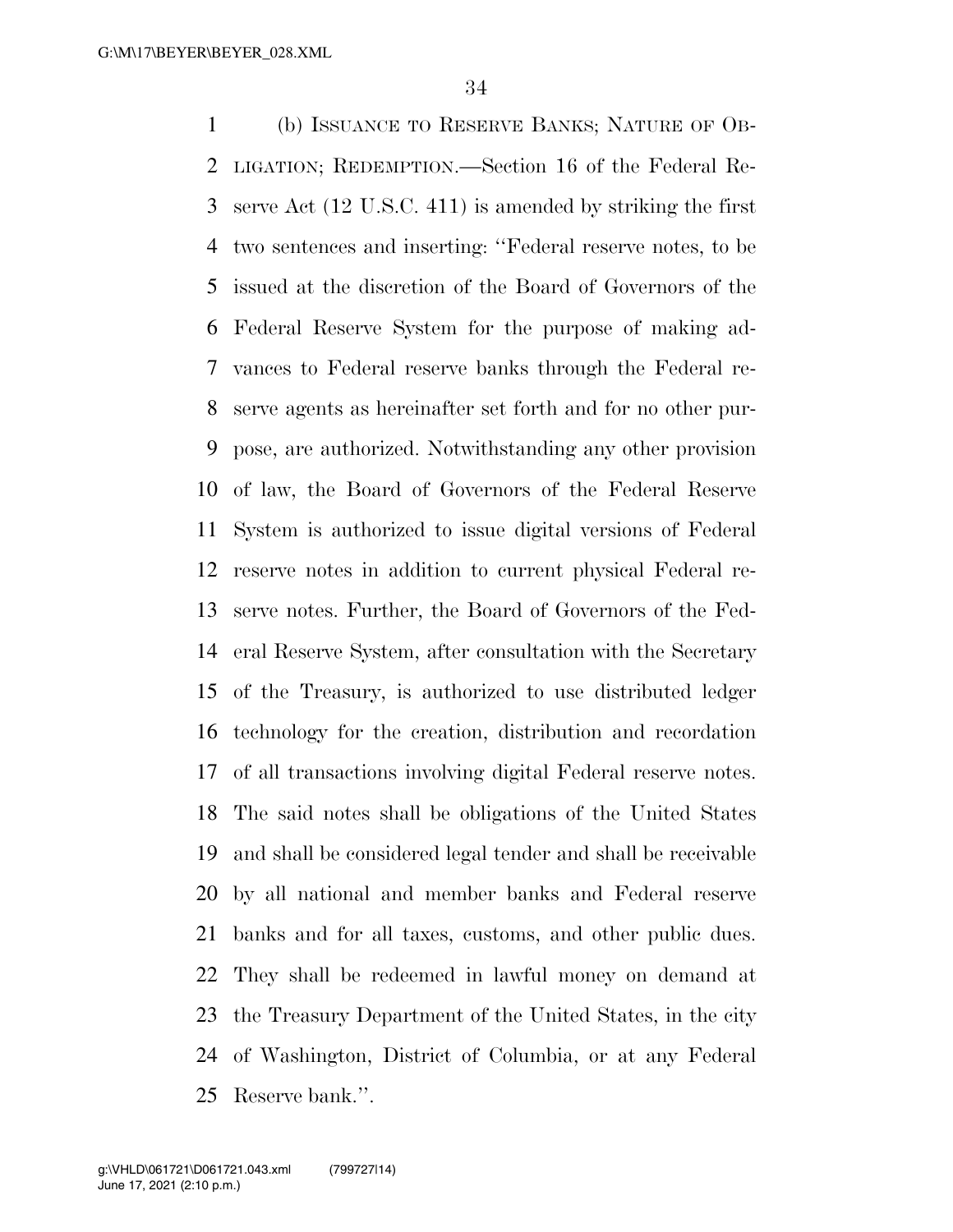### **SEC. 302. DIGITAL ASSET LEGAL TENDER STATUS.**

 Section 5103 of title 31, United States Code, is amended to read as follows:

### **''§ 5103. Legal tender.**

 ''United States coins and currency (including Federal reserve notes and circulating notes of Federal reserve banks and national banks) are legal tender for all debts, public charges, taxes, and dues. Foreign fiat currencies, digital assets, digital asset securities and foreign gold and silver coins are not legal tender.''.

## **Subtitle B—Regulation of Digital Asset Fiat-Based Stablecoins**

**SEC. 311. DEPARTMENT OF TREASURY REGULATION OF** 

### **DIGITAL ASSET FIAT-BASED STABLECOINS.**

 Subchapter I of chapter 51 of subtitle IV of title 31, United States Code is amended by adding at the end the following:

### **''§ 5104. Department of Treasury regulation of digital**

### **asset fiat-based stablecoins**

 $\%$  (a) In GENERAL.—Beginning on the date of the en- actment of this section, no person may issue, use, or per- mit to be used a digital asset fiat-based stablecoin that is not approved by the Secretary of the Treasury under subsection (b).

25 "(b) APPLICATIONS.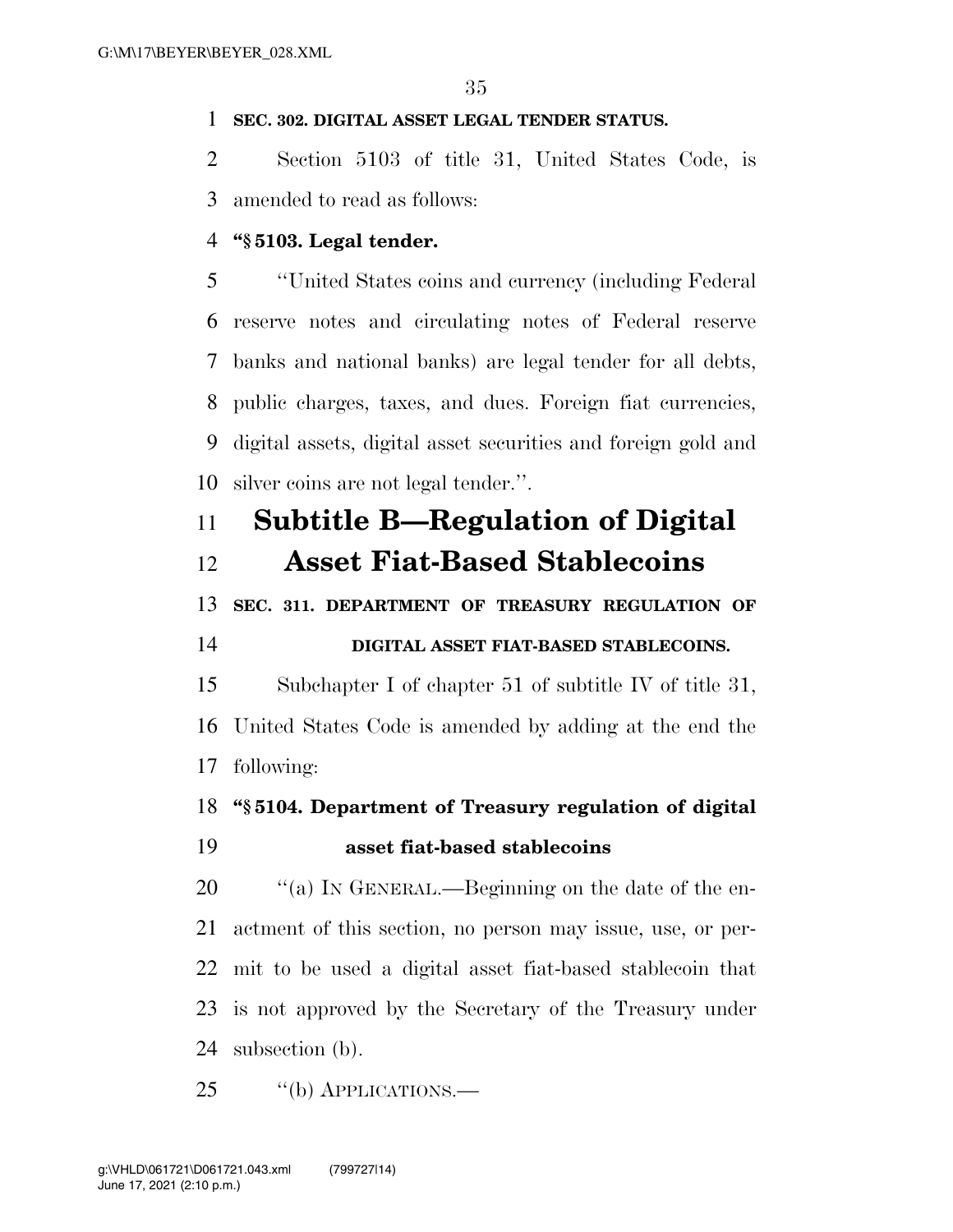| $\mathbf{1}$   | "(1) IN GENERAL.—Not later than 90 days               |
|----------------|-------------------------------------------------------|
| $\overline{2}$ | after the date of the enactment of this section, the  |
| 3              | Secretary of the Treasury shall establish an applica- |
| 4              | tion process under which the Secretary may approve    |
| 5              | or disapprove a person wishing to issue a digital     |
| 6              | asset fiat-based stablecoin, under such terms and     |
| 7              | conditions as the Secretary determines necessary      |
| 8              | and appropriate.                                      |
| 9              | "(2) CONSULTATION.—In carrying out para-              |
| 10             | graph (1), the Secretary of the Treasury shall, in    |
| 11             | considering applications for digital asset fiat-based |
| 12             | stablecoins, consult with—                            |
| 13             | "(A) the Board of Governors of the Fed-               |
| 14             | eral Reserve System;                                  |
| 15             | "(B) the Securities and Exchange Commis-              |
| 16             | sion;                                                 |
| 17             | $\cdot$ (C) the Commodity Futures Trading             |
| 18             | Commission; and                                       |
| 19             | $\lq\lq$ such other foreign central banks or          |
| 20             | foreign treasury departments or agencies as the       |
| 21             | Secretary of the Treasury determines appro-           |
| 22             | priate.                                               |
| 23             | "(3) APPROVAL OR DISAPPROVAL; TERMS AND               |
| 24             | CONDITIONS CHANGES; TERMINATION.-                     |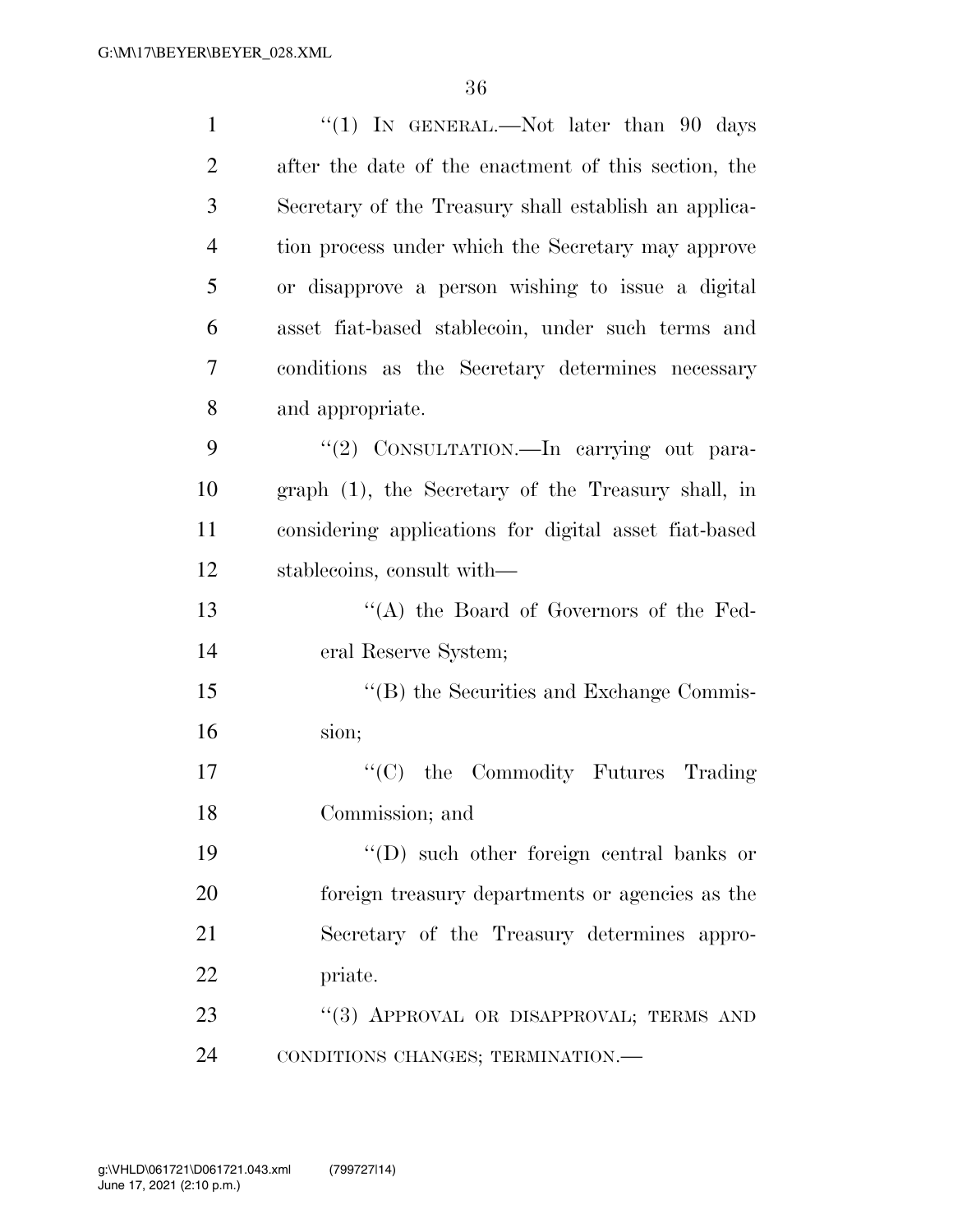| $\mathbf{1}$   | "(A) IN GENERAL.—Subject to subpara-                         |
|----------------|--------------------------------------------------------------|
| $\overline{2}$ | graph (B), the Secretary of the Treasury may                 |
| $\mathfrak{Z}$ | approve or disapprove an application by an                   |
| $\overline{4}$ | issuer of a digital asset fiat-based stablecoin or           |
| $\mathfrak{S}$ | may withdraw an approval or modify the terms                 |
| 6              | and conditions of an approval previously issued              |
| 7              | under paragraph $(1)$ .                                      |
| 8              | "(B) TIMING.—With respect to a with-                         |
| 9              | drawal or modification of an approval under                  |
| 10             | subparagraph (A), the Secretary of the Treas-                |
| 11             | ury shall notify the issuer at least 60 days be-             |
| 12             | fore such approval is so withdrawn or modified.              |
| 13             | "(4) NO GRANDFATHERING OF EXISTING DIG-                      |
| 14             | ITAL ASSET FIAT-BASED STABLECOINS.—The Sec-                  |
| 15             | retary of the Treasury shall not grandfather the use         |
| 16             | of any digital asset fiat-based stablecoin. All digital      |
| 17             | asset fiat-based stablecoins, including digital asset        |
| 18             | fiat-based stablecoins existing on the date of the en-       |
| 19             | actment of this section, shall apply to the Secretary        |
| 20             | of the Treasury under this section.                          |
| 21             | "(c) DIGITAL ASSET FIAT-BASED STABLECOIN DE-                 |
| 22             | FINED.—In this section, the term 'digital asset fiat-based   |
| 23             | stablecoin' means a digital asset (as defined in section 1a) |

of the Commodity Exchange Act (7 U.S.C. 1a)) that is,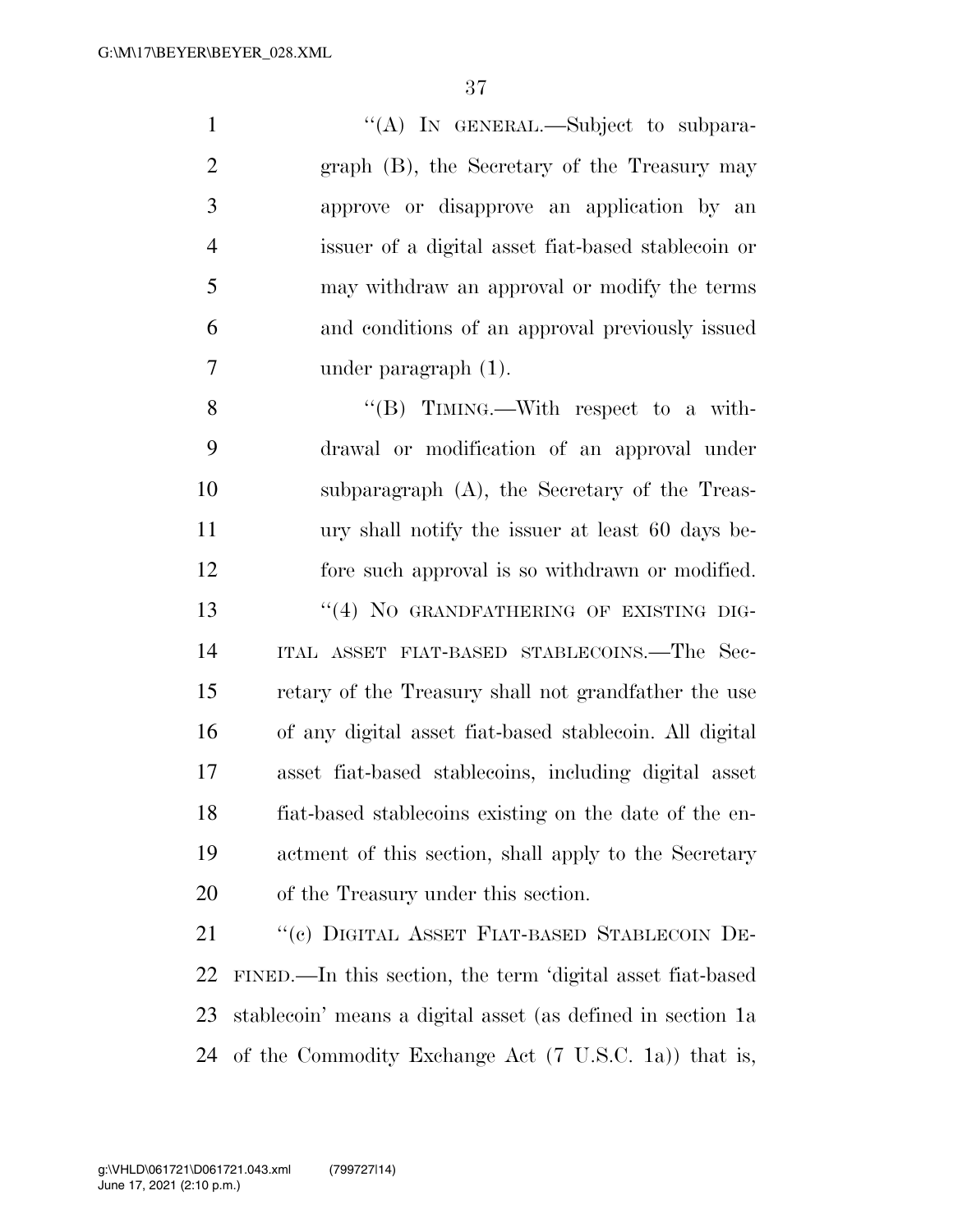as determined by the Secretary of the Treasury, tied,

pegged to, or collateralized substantially by—

- ''(1) the United States dollar or;
- 4  $(2)$  one or more fiat currencies.".

### **SEC. 312. CONFORMING AMENDMENT.**

- The table of contents for subchapter I of chapter 51
- of subtitle IV of title 31, United States Code is amended

by adding at the end the following:

''5104. Department of Treasury regulation of digital asset fiat-based stablecoins.''.

# **Subtitle C—Federal Deposit and**

## **Share Insurance for Digital Assets**

**SEC. 321. DIGITAL ASSET NOT DEPOSITS FOR FEDERAL DE-**

### **POSIT AND SHARE INSURANCE.**

- (a) FEDERAL DEPOSIT INSURANCE ACT.—Section 3(l)(5) of the Federal Deposit Insurance Act (12 U.S.C. 15 1813(1)(5)) is amended—
- (1) in subparagraph (B), by striking ''; and'' and inserting a semicolon;

 (2) in subparagraph (C), by striking the period at the end and inserting ''; and''; and

- (3) by adding at the end the following:
- 21  $"({\rm D})$  any-
- 22 ''(i) digital asset (as defined in section 23 1a of the Commodity Exchange Act (7 U.S.C 1a)); or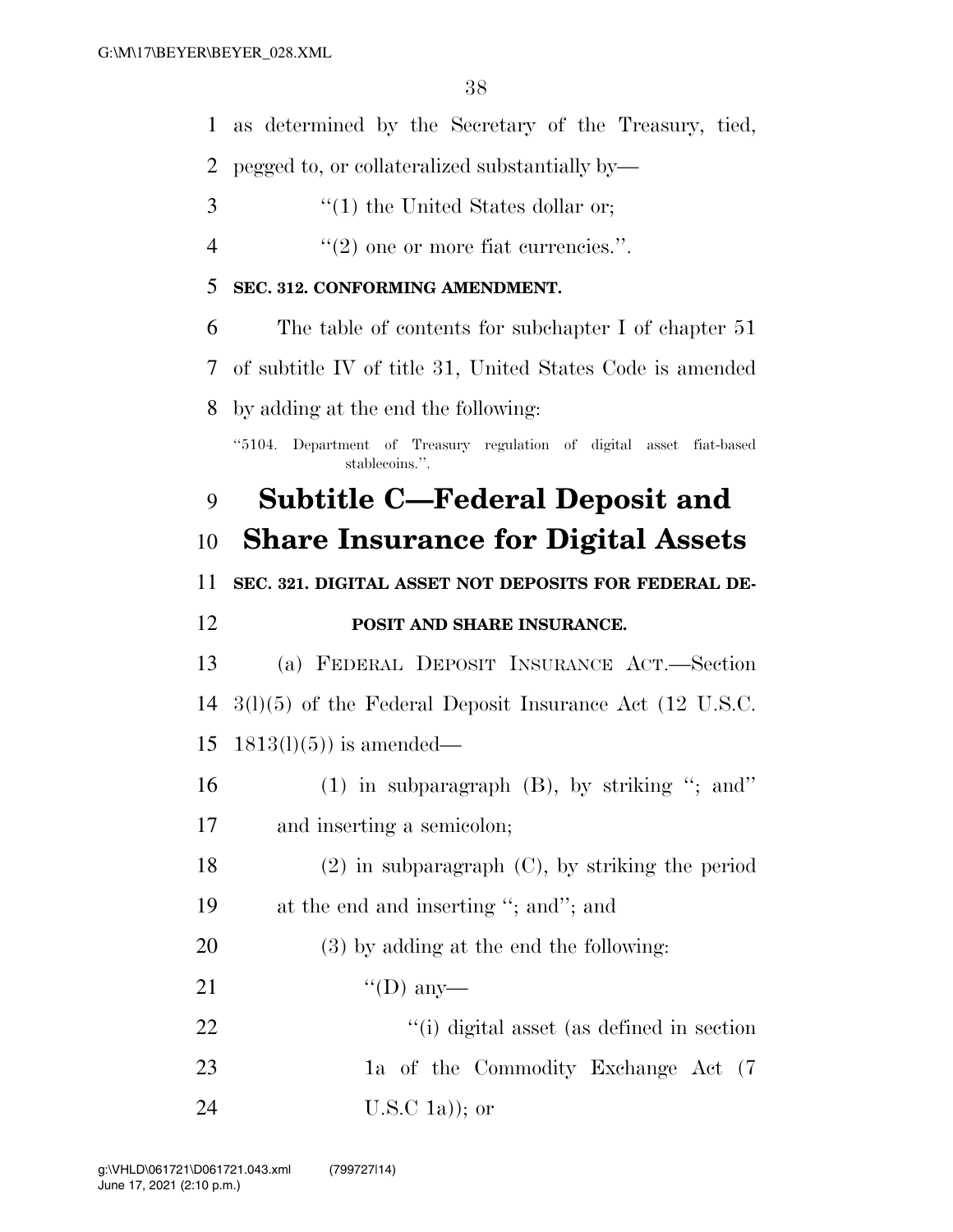| "(ii) digital asset security (as defined     |
|----------------------------------------------|
| in section $3(a)$ of the Securities Exchange |
| Act of 1934 (15 U.S.C. 78 $e(a)$ ).".        |

 (b) FEDERAL CREDIT UNION ACT.—Section 101(5) of the Federal Credit Union Act (12 U.S.C. 1752(5)) is amended by striking ''State law'' and inserting ''State law: *Provided further*: That in no case may such terms include a digital asset (as defined in section 1a of the Commodity Exchange Act (7 U.S.C 1a)) or digital asset security (as defined in section 3(a) of the Securities Exchange Act of 1934 (15 U.S.C. 78c(a))''.

# **SEC. 322. DIRECTED RULEMAKING FDIC AND NCUA WEBSITE DISCLOSURE ON DIGITAL ASSETS AND INSURANCE NONCOVERAGE.**

 (a) FDIC AND NCUA NOTICES.—Not later than 90 days after the date of the enactment of this Act, the Fed- eral Deposit Insurance Corporation and the National Credit Union Administration shall each make publicly available on the website of such entity a notice—

 (1) regarding the treatment of digital assets and digital asset securities;

 (2) that digital assets and digital asset securi- ties are not ''deposits'' or ''shares'' and are not cov- ered by Federal deposit insurance (FDIC or NCUA), regardless of whether an insured bank, sav-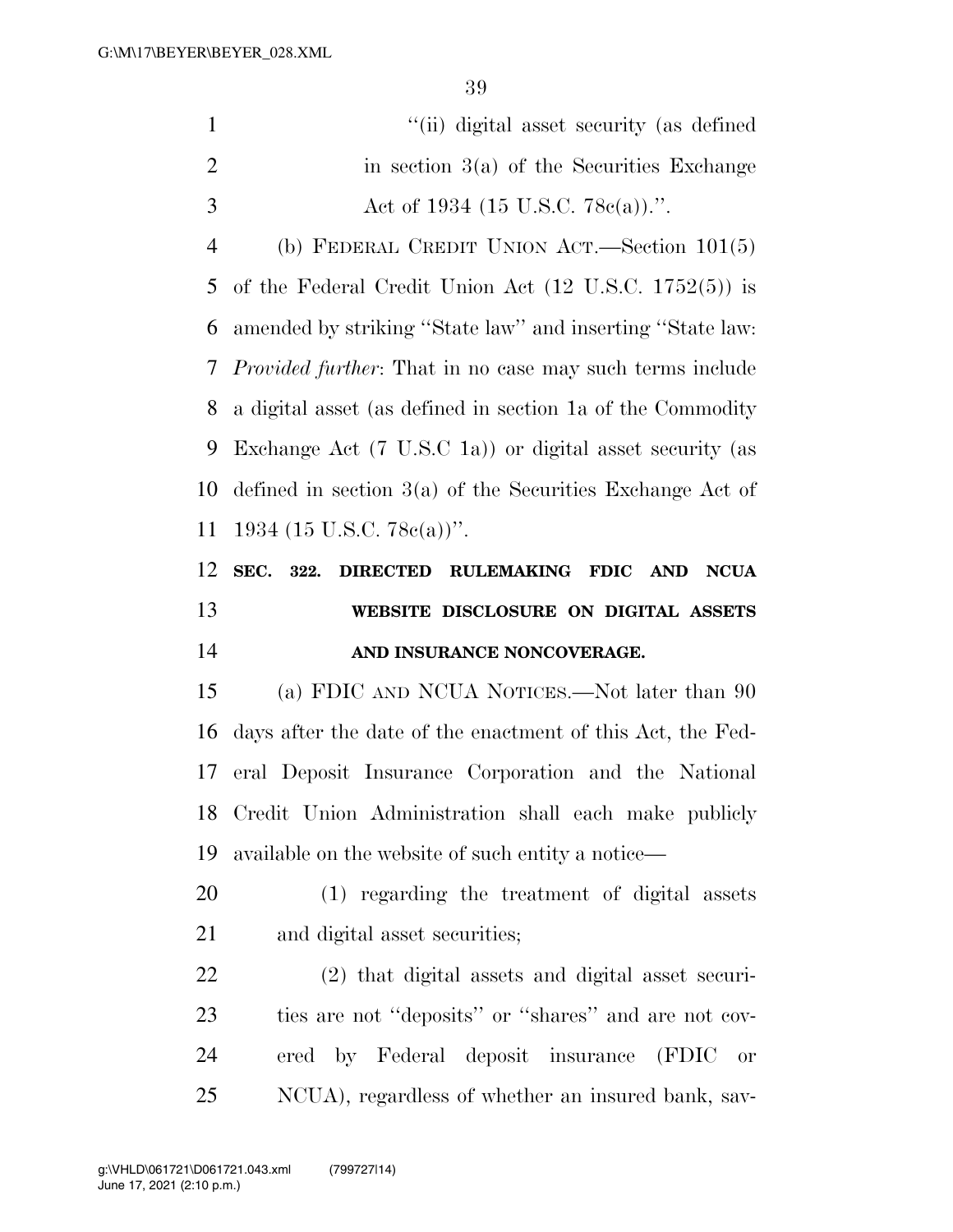- ings association, or credit union holds the digital as-2 sets or digital assets securities;
- (3) such notice shall specifically address wheth- er the FDIC Nondeposit Investment Product (NDIP) Policy Statement and related disclosure ob- ligations or similar NCUA requirements apply to digital assets and digital asset securities.

 (b) DIGITAL ASSET.—In this section, the term ''dig- ital asset'' has the meaning given the term in section 1a of the Commodity Exchange Act (7 U.S.C. 1a).

 (c) DIGITAL ASSET SECURITY.—In this section, the term ''digital asset security'' has the meaning given the term in section 3(a) of the Securities Exchange Act of 1934 (15 U.S.C. Sec. 78c(a)).

# **TITLE IV—BANK SECRECY ACT**

### **SEC. 401. BANK SECRECY ACT.**

 (a) DEFINITION OF MONETARY INSTRUMENTS .— 18 Section  $5312(a)(3)(B)$  of title 31, United States Code, is amended—

 (1) by inserting ''digital assets,'' after ''coins and currency of a foreign country,''; and

 (2) by inserting after ''passed on delivery'', the following: '', digital asset security as such term is defined in section 3(a) of the Securities Exchange Act of 1934''.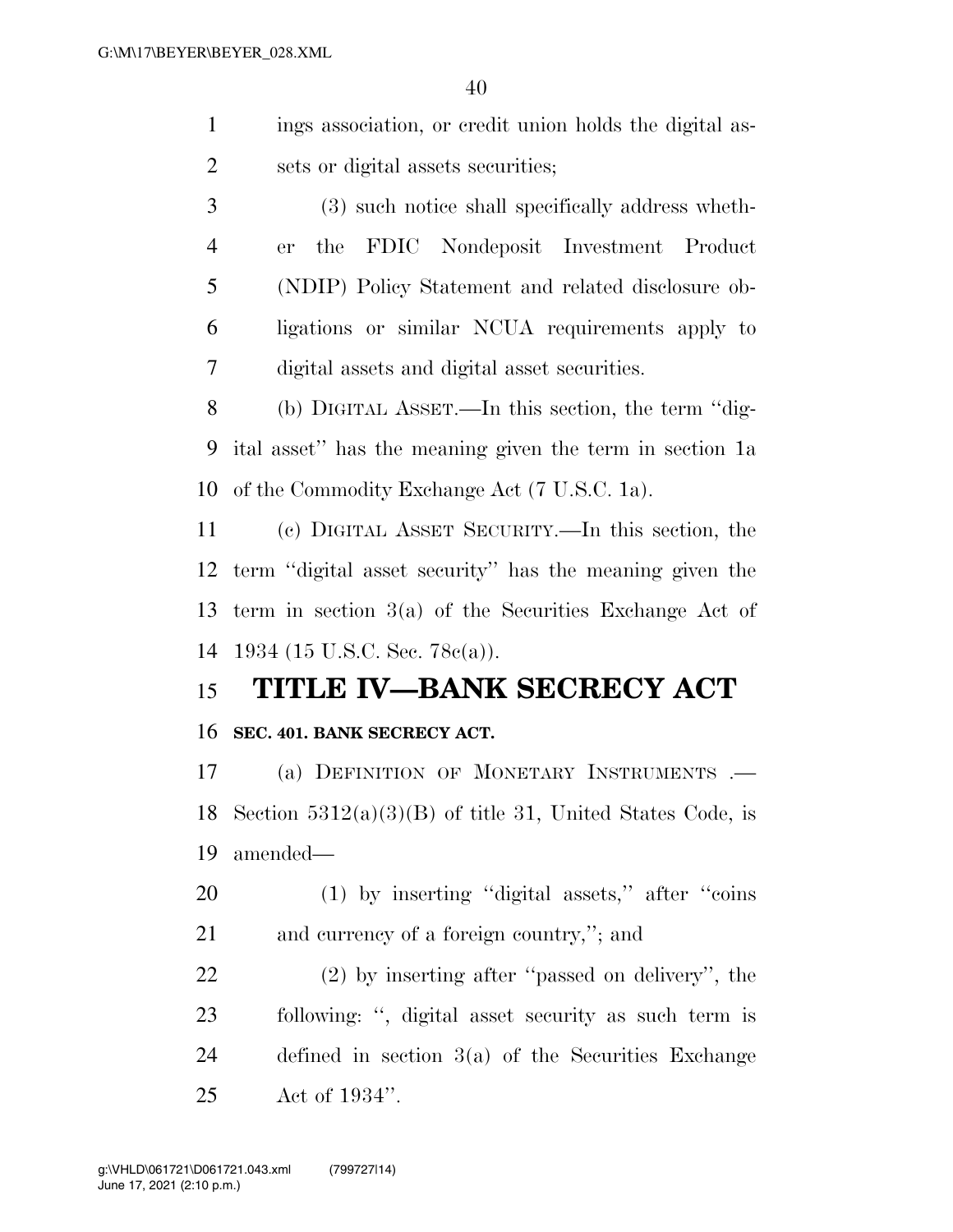| $\mathbf{1}$   | (b) DEFINITION OF DIGITAL ASSET AND VIRTUAL               |
|----------------|-----------------------------------------------------------|
| $\overline{2}$ | ASSET.—Section $5312(a)$ of title 31, United States Code, |
| 3              | is amended by adding after paragraph (6) the following:   |
| $\overline{4}$ | "(7) DIGITAL ASSET.—The term 'digital asset'              |
| 5              | has the meaning given the term in section 1a of the       |
| 6              | Commodity Exchange Act (7 U.S.C. 1a).                     |
| 7              | "(8) VIRTUAL ASSET.—The term 'virtual asset'              |
| 8              | means-                                                    |
| 9              | $\lq\lq$ a digital representation of value that           |
| 10             | can be digitally traded, or transferred, and can          |
| 11             | be used for payment or investment purposes;               |
| 12             | and                                                       |
| 13             | $\lq\lq (B)$ a digital asset.".                           |
| 14             | (c) DEFINITION OF VIRTUAL ASSET SERVICE PRO-              |
| 15             | VIDER.—Section $5312(a)$ of title 31, United States Code, |
| 16             | is further amended by adding at the end the following:    |
| 17             | "(9) VIRTUAL ASSET SERVICE PROVIDER.—The                  |
| 18             | term 'virtual asset service provider'—                    |
| 19             | $\lq\lq$ means a person who-                              |
| 20             | "(i) exchanges between digital asset                      |
| 21             | and fiat currencies;                                      |
| 22             | "(ii) exchanges between digital assets;                   |
| 23             | "(iii) transfers of digital assets;                       |
| 24             | "(iv) is responsible for the custody,                     |
| 25             | safekeeping of a digital asset or an instru-              |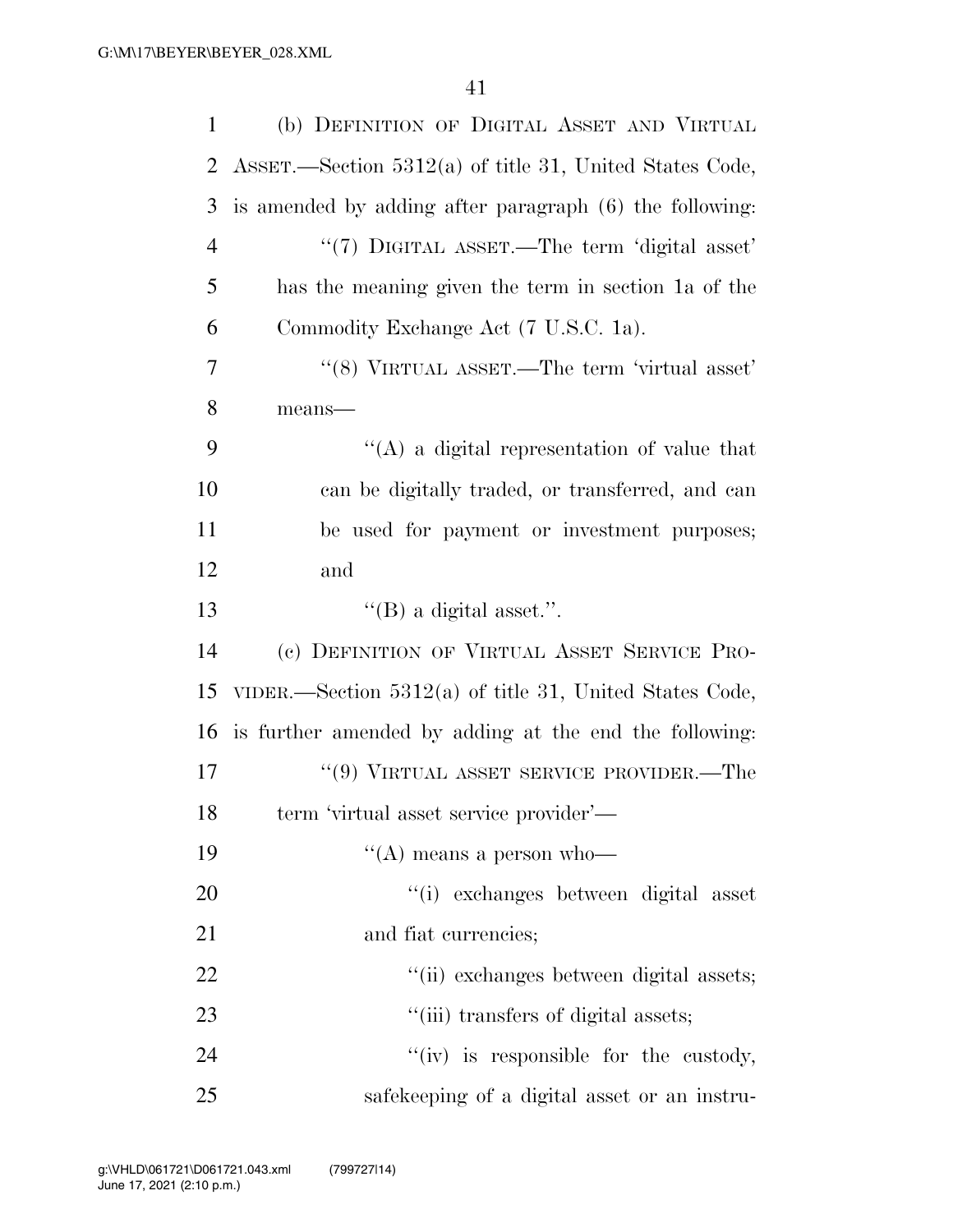| $\mathbf{1}$   | ment that enables control over a digital             |
|----------------|------------------------------------------------------|
| $\overline{2}$ | asset;                                               |
| 3              | $f'(v)$ issues or has the authority to re-           |
| $\overline{4}$ | deem a digital asset; and                            |
| 5              | "(vi) provides financial services re-                |
| 6              | lated to the offer or sale of a digital asset        |
| 7              | by a person who issues such digital asset;           |
| 8              | and                                                  |
| 9              | $\lq\lq$ does not include any person who-            |
| 10             | "(i) obtains a digital asset to purchase             |
| 11             | goods or services for themself;                      |
| 12             | "(ii) provides communication service                 |
| 13             | or network access services used by a money           |
| 14             | transmitter; or                                      |
| 15             | "(iii) develops, creates, or dissemi-                |
| 16             | nates software designed to be used to issue          |
| 17             | a digital asset or facilitate financial activi-      |
| 18             | ties associated with a digital asset.".              |
| 19             | (d) ADDITIONAL DEFINITIONS.—Section $5312(c)(1)$     |
| 20             | of title 31, United States Code, is amended—         |
| 21             | $(1)$ in subparagraph $(A)$ , by striking the period |
| 22             | at the end and inserting a semicolon; and            |
| 23             | $(2)$ by adding after subparagraph $(A)$ , the fol-  |
| 24             | lowing:                                              |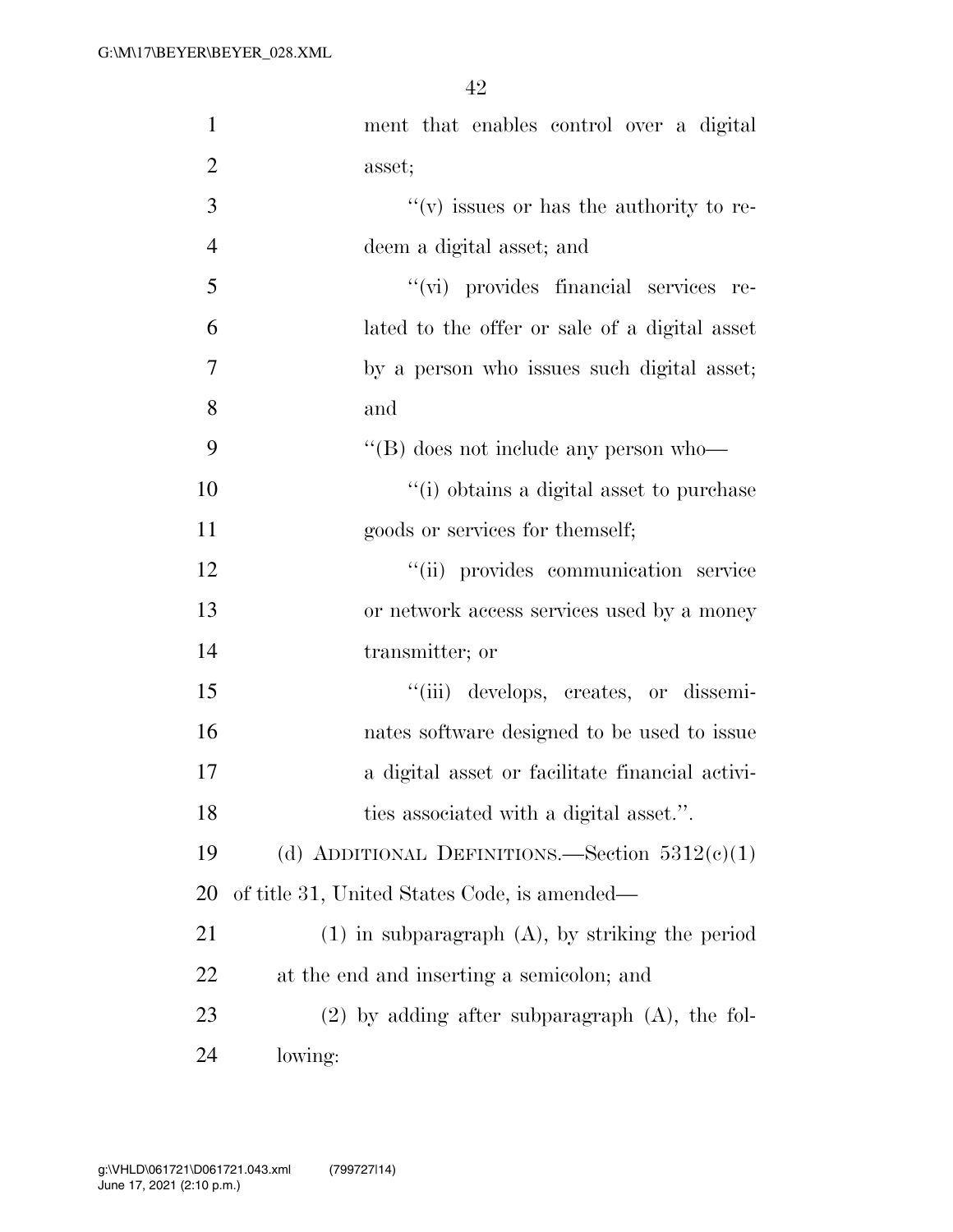| $\mathbf{1}$   | "(B) any virtual asset service provider                   |
|----------------|-----------------------------------------------------------|
| $\overline{2}$ | $that$ —                                                  |
| 3              | "(i) exchanges between digital assets                     |
| $\overline{4}$ | and fiat currencies;                                      |
| 5              | "(ii) exchanges between digital assets;                   |
| 6              | "(iii) transfers digital assets;                          |
| 7              | $``(iv)$ is responsible for the custody,                  |
| 8              | safekeeping or administration of digital as-              |
| 9              | sets or instruments enabling control over                 |
| 10             | digital assets; or                                        |
| 11             | "(v) provides financial services related                  |
| 12             | to the offer or sale of a digital asset by an             |
| 13             | issuer.".                                                 |
| 14             | SEC. 402. ANONYMIZING SERVICES, MONEY MULE, AND AN-       |
| 15             | ONYMITY-ENHANCED CONVERTIBLE VIRTUAL                      |
| 16             | <b>CURRENCIES.</b>                                        |
| 17             |                                                           |
|                | Subchapter II of chapter 53 of subtitle IV of title       |
|                | 18 31, United States Code is amended by adding at the end |
| 19             | the following:                                            |
| 20             | "SEC. 5333. ANONYMIZING SERVICES, MONEY MULE, AND         |
| 21             | ANONYMITY-ENHANCED CONVERTIBLE VIR-                       |
| 22             | TUAL CURRENCIES.                                          |
| 23             | "(a) IN GENERAL.—Not later than 180 days of the           |
| 24             | date of the enactment of the Digital Asset Market Struc-  |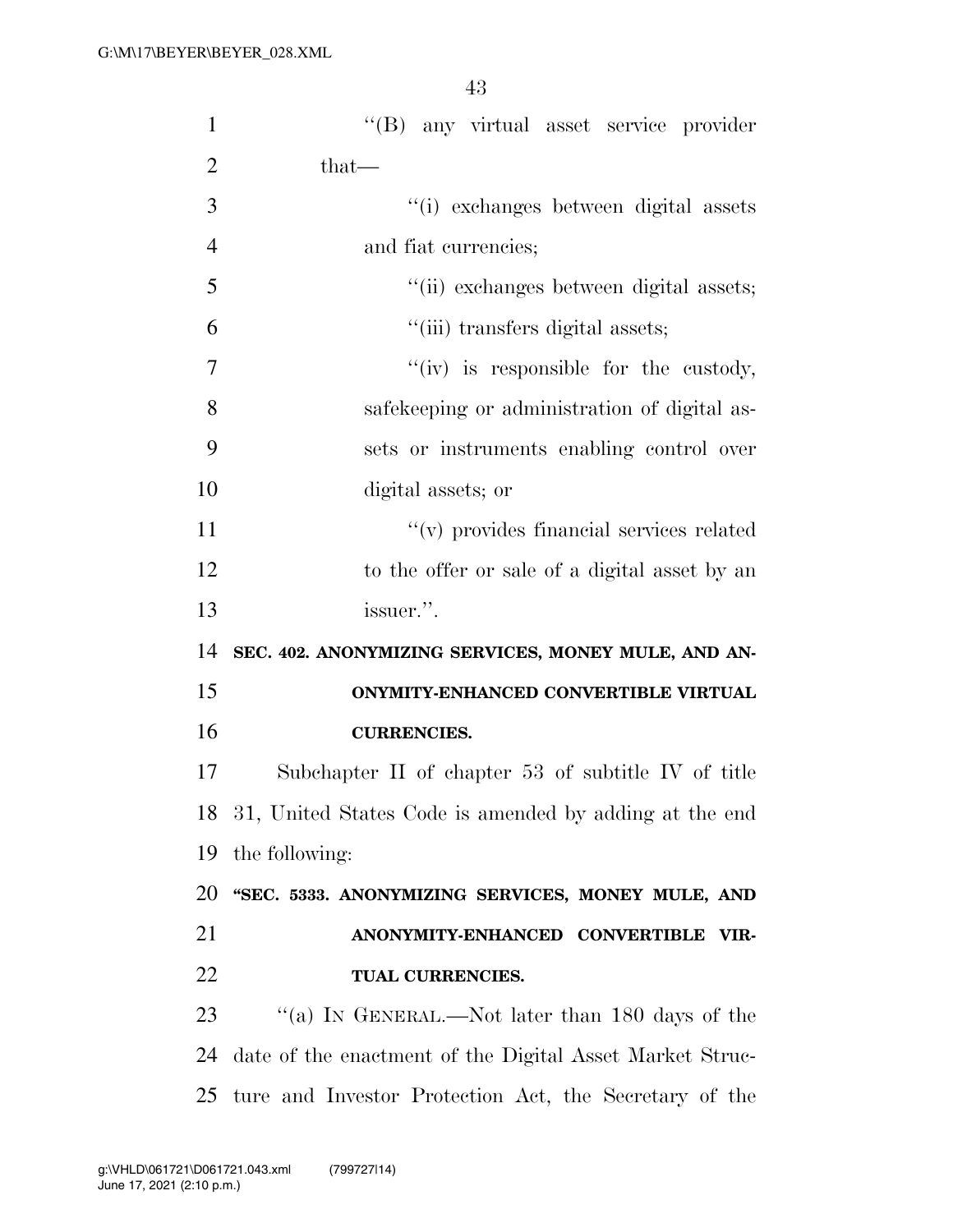Treasury, acting through the Financial Crimes Enforce-ment Network, shall issue a rule that governs—

- ''(1) anonymizing services,
- 4  $\frac{1}{2}$  money mules; and
- ''(3) anonymity-enhanced convertible virtual currency transactions.

 ''(b) PURPOSE.—The purpose of the rule described in subsection (a) shall be to ensure that anonymizing serv- ices, money mule, and anonymity-enhanced convertible vir- tual currencies are not used to prevent association of an individual customer with the movement of a digital asset, digital asset security, or virtual currency of which the cus-tomer is the direct or beneficial owner.

 ''(c) REQUIREMENTS.—The rule described in sub-section (a) shall—

 ''(1) require any financial institution to prohibit any person from engaging in any transactions that involves digital assets or digital asset securities and—

20  $\cdot$  ''(A) anonymizing services;

21  $((B)$  money mules; or

22  $\cdot$  (C) anonymity-enhanced convertible vir-23 tual currencies;

24  $(2)$  prohibit any financial institution from in-forming persons about—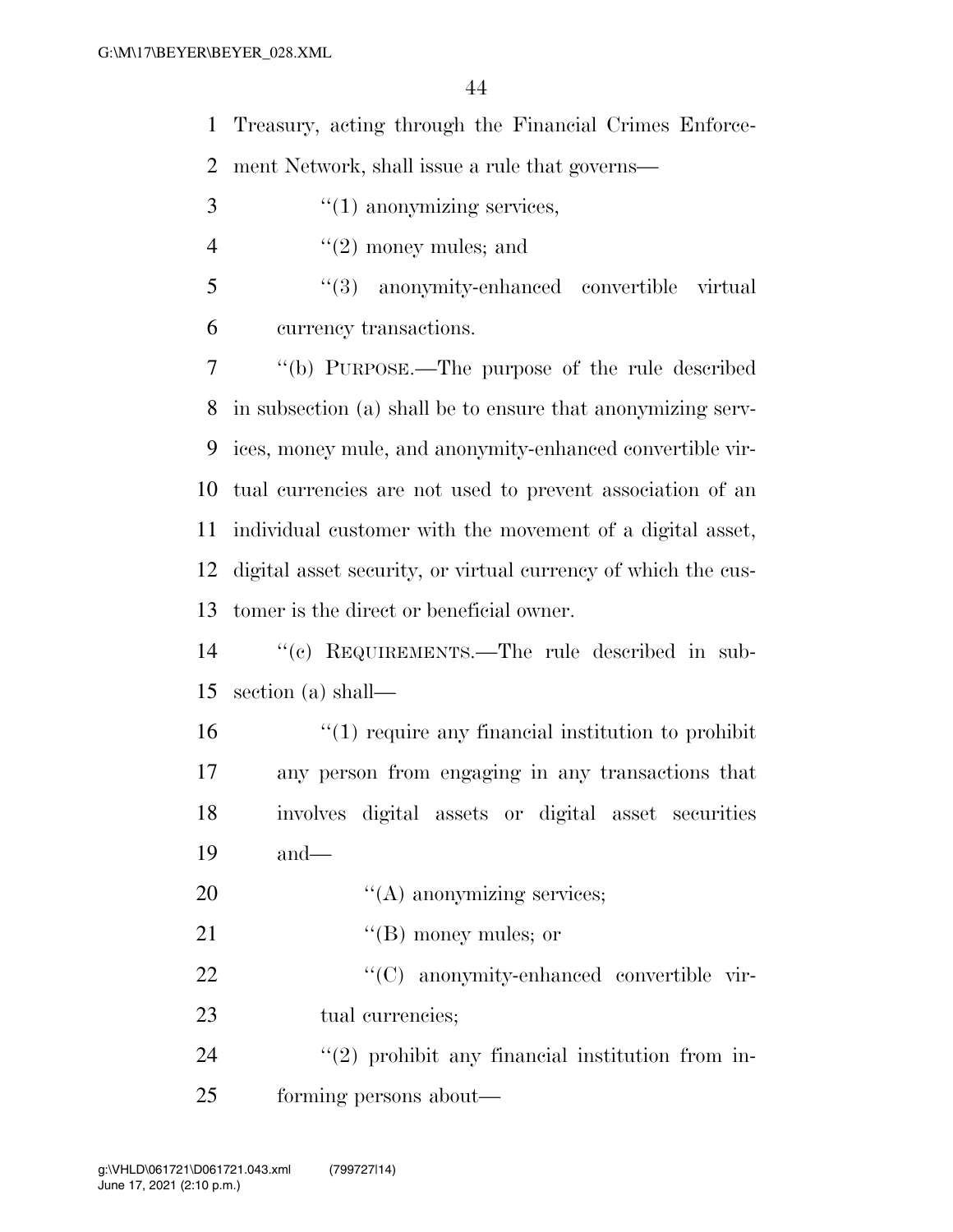| $\mathbf{1}$   | $\lq\lq$ the existence of anonymizing services,           |
|----------------|-----------------------------------------------------------|
| $\overline{2}$ | money mules and anonymity-enhanced convert-               |
| 3              | ible virtual currencies;                                  |
| $\overline{4}$ | "(B) the availability of anonymizing serv-                |
| 5              | ices, money mules and anonymity-enhanced                  |
| 6              | convertible virtual currencies; or                        |
| 7              | $\lq\lq$ means for identifying anonymizing                |
| 8              | services, money mules and anonymity-enhanced              |
| 9              | convertible virtual currencies; and                       |
| 10             | $\lq(3)$ require any financial institution to estab-      |
| 11             | lish written procedures governing the documentation       |
| 12             | of the persons and amounts associated with any            |
| 13             | transaction involving-                                    |
| 14             | $\lq\lq$ (A) an anonymizing service;                      |
| 15             | $\lq\lq (B)$ a money mule; or                             |
| 16             | "(C) anonymity-enhanced convertible vir-                  |
| 17             | tual currencies.                                          |
| 18             | "(d) DEFINITIONS.—In this section, the term 'virtual      |
| 19             | currency', 'anonymizing service', 'money mule', and 'ano- |
| 20             | nymity-enhanced convertible virtual currency' have the    |
| 21             | meanings given such terms by the Secretary of the Treas-  |
| 22             | ury, acting through the Financial Crimes Enforcement      |
| 23             | Network.".                                                |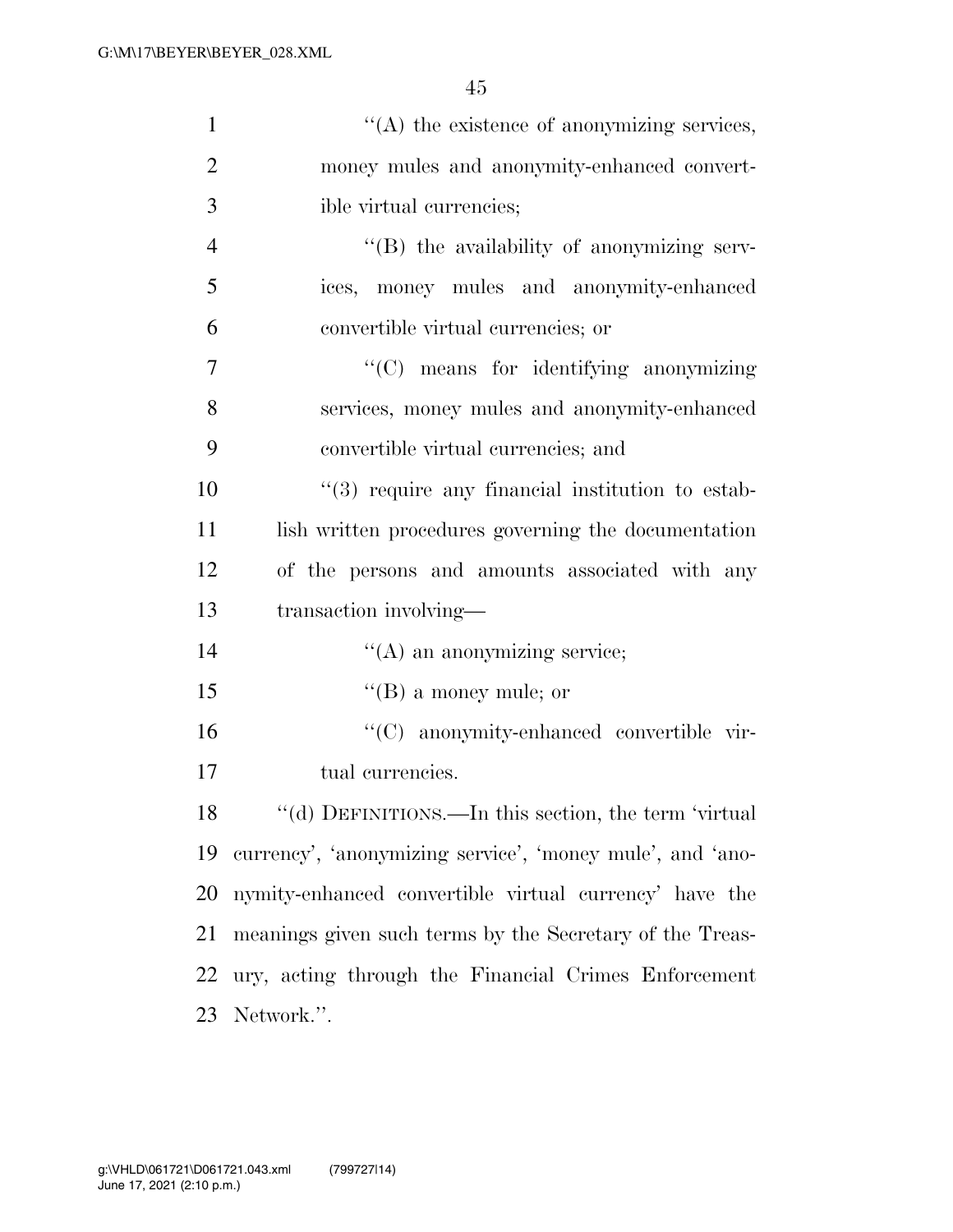**SEC. 403. DIGITAL ASSET TRANSACTION ACTUAL DELIVERY REPORTING.** 

 Not later than 180 days after the date of the enact- ment of this Act, the Secretary of the Treasury, in con- sultation with the Commodity Futures Trading Commis- sion, shall issue a rule that requires, for any transaction involving a contract of sale of a digital asset (as defined in section 1a of the Commodity Exchange Act (7 U.S.C. 1a)) in interstate commerce—

 (1) the transfer of possession and control (in- cluding transfer of control over any private keys) by the seller to the purchaser not later than 24 hours after the digital asset transaction is entered into and such delivery is accomplished by either—

 (A) the recording of the transaction on the public distributed ledger for the digital asset; or (B) with respect to digital asset trans- actions which are not recorded on the public distributed ledger for the digital asset, report- ing the transaction to a CFTC registered dig-21 ital asset trade repository.

### **SEC. 404. VIRTUAL DIGITAL ASSET SERVICE PROVIDERS.**

 (a) IN GENERAL.—The Secretary of the Treasury shall, not later than 270 days after the date of the enact- ment of this Act, issue a rule requiring virtual asset serv-ice providers (as defined in section 5312(a) of title 31,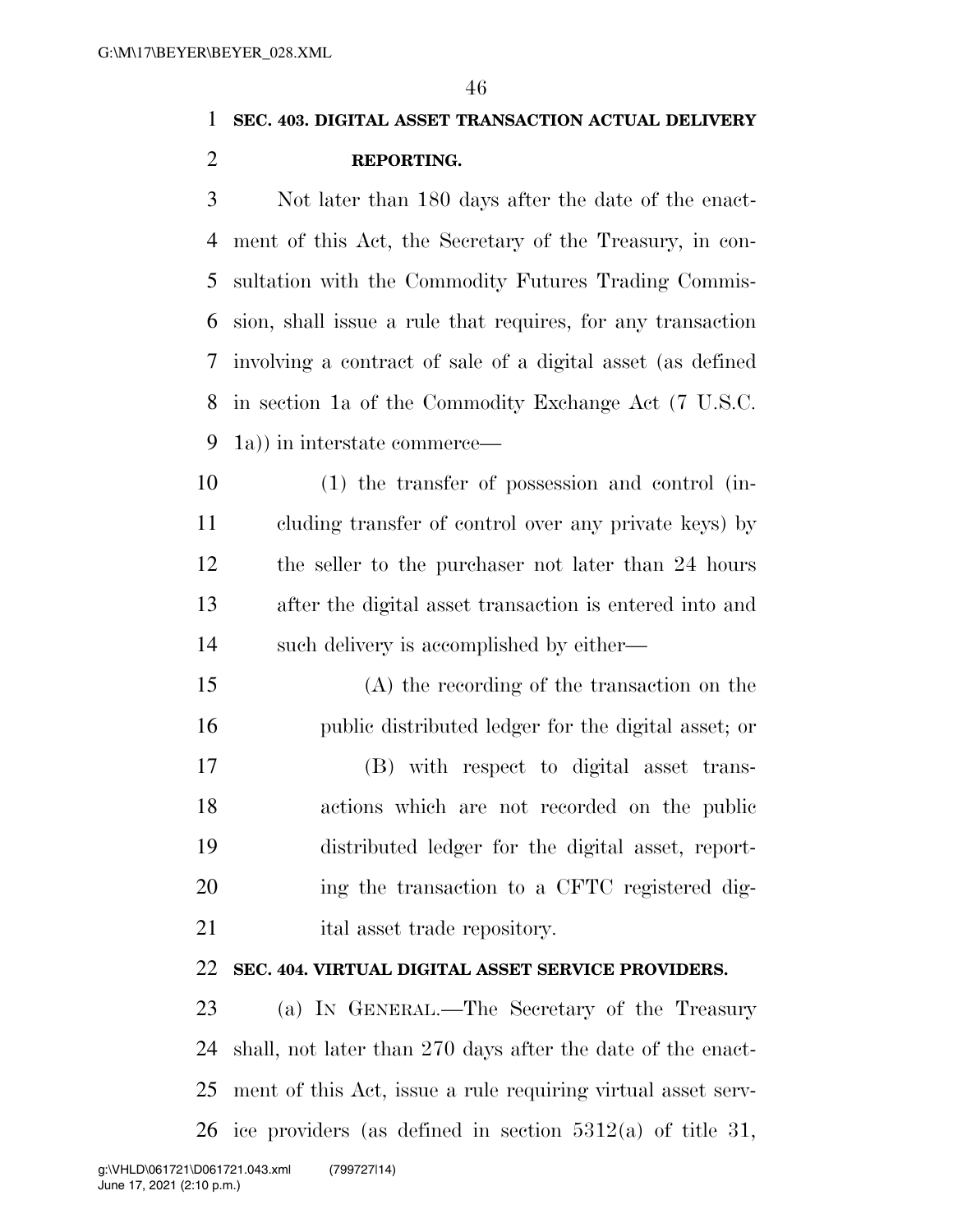United States Code), which are engaged in services which are available in the United States and to United States persons, even if the provider is located outside the United States, related to digital asset securities and digital assets, that such persons shall be required to—

 (1) register with the Securities and Exchange Commission or with the Commodity Futures Trad- ing Commission, as appropriate and in such capac-ities as are appropriate;

 (2) with respect to digital asset securities, meet the customer protection and account custody rules which are applicable to Securities Exchange Com- mission registered broker-dealers for customer funds and securities; and

 (3) with respect to digital assets, meet the cus- tomer account custody and segregated funds rules which are applicable to Commodity Futures Trading Commission registered futures commission mer-chants.

 (b) CUSTOMER ACCOUNTS.—The customer accounts custody requirements referenced in subsection (a) shall in- clude, but are not limited to, using registered and qualified custodians, proper customer account labeling and identi- fication, minimum of quarterly account statements being issued to customers by the registered and qualified custo-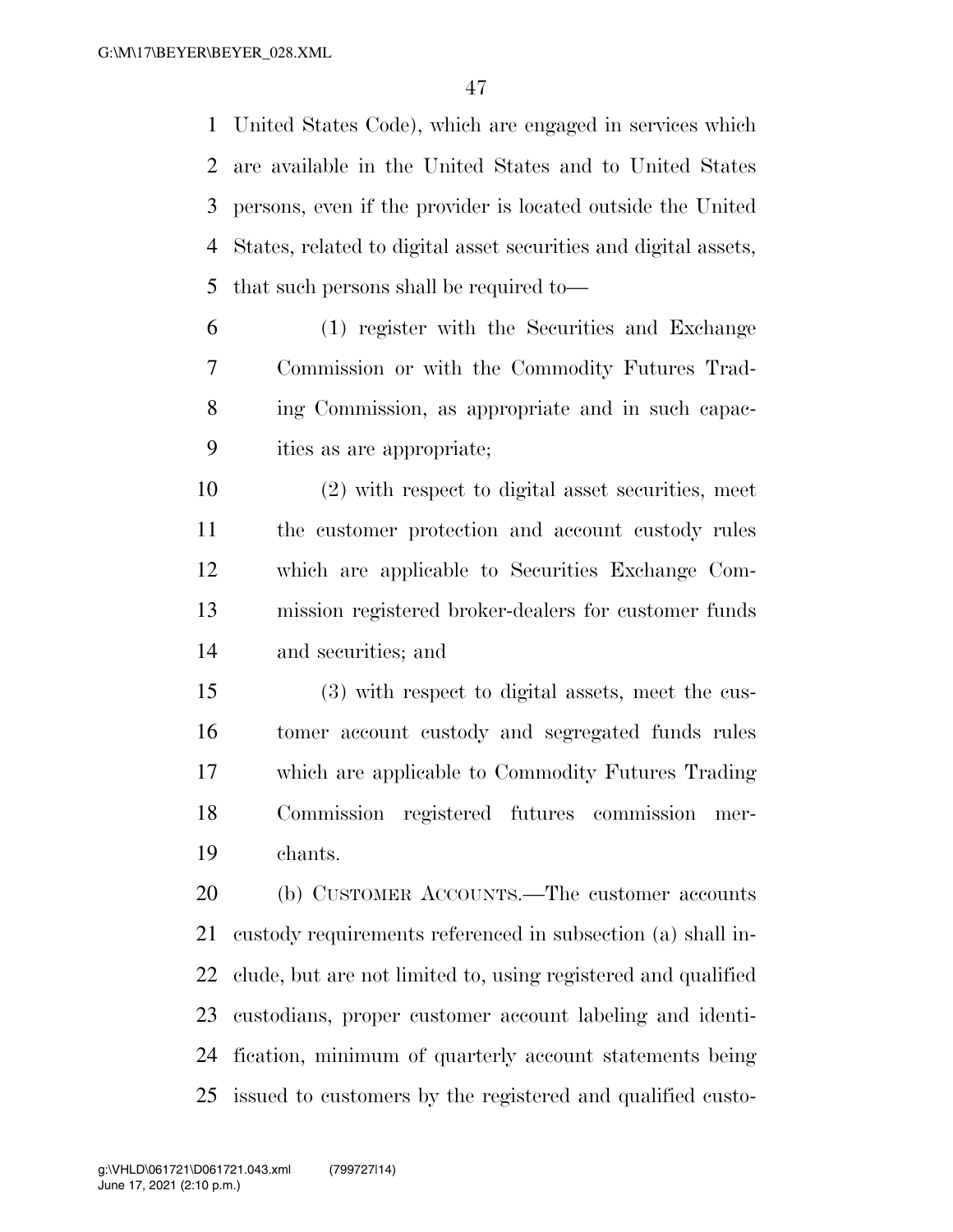dian, annual surprise audit requirements and annual au- dits by accounting firms which are registered with the Public Company Accounting Oversight Board.

# **TITLE V—VARIOUS DIGITAL ASSET REPORTS**

# **SEC. 501. IRS REPORT ON DIGITAL ASSET OWNERSHIP/ TAXES.**

 (a) IN GENERAL.—Not later than 270 days after the date of the enactment of this Act, the Secretary of the Treasury, acting through the Internal Revenue Service, after consulting with other Federal and State regulators and market participants as appropriate, shall submit a re- port to the specified committees on the utilization of dig-ital assets by United States citizens that—

 (1) estimates the number and percentage of United States citizens who own digital assets as of the date of the enactment of this Act and who have paid tax on digital assets each year between 2016 and 2020;

 (2) compares the number and percentage of Americans who own stocks and bonds and who have paid taxes on such assets over the same time period referenced above;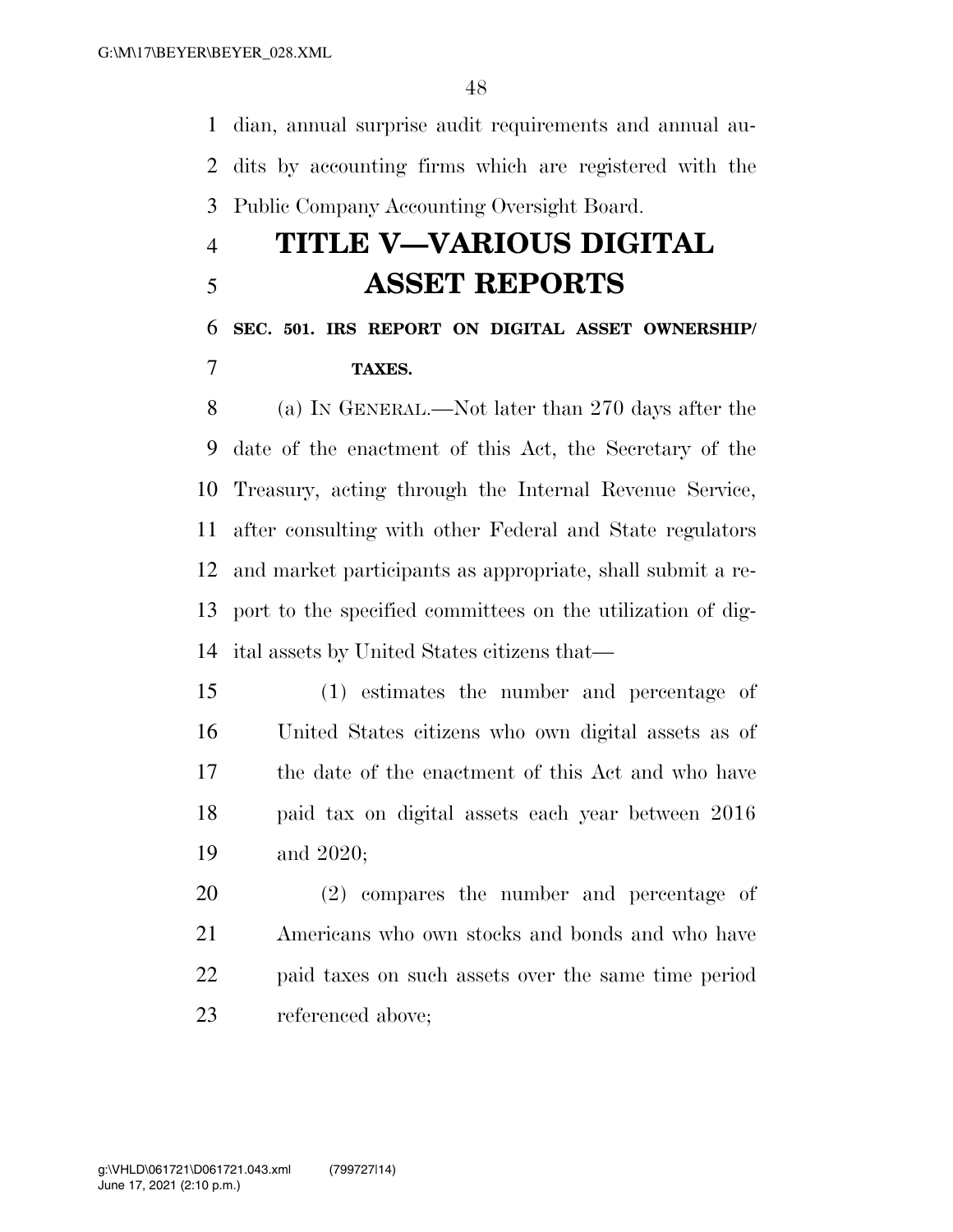| $\mathbf{1}$   | (3) estimates the number and percentage of             |
|----------------|--------------------------------------------------------|
| $\overline{2}$ | Americans who fail to report digital asset holdings    |
| 3              | and income versus stock and bond holdings;             |
| $\overline{4}$ | (4) identifies the major digital asset trading         |
| 5              | platforms in the United States, the number of cus-     |
| 6              | tomer accounts with each platform, and the annual      |
| 7              | trading volume of each platform;                       |
| 8              | (5) estimates the number of United States citi-        |
| 9              | zens who use United States registered digital asset    |
| 10             | trading platforms compared to foreign digital asset    |
| 11             | trading platforms;                                     |
| 12             | $(6)$ estimates the amount of tax revenue which        |
| 13             | was not received by the United States Treasury due     |
| 14             | to under reporting by United States taxpayers each     |
| 15             | year between 2016 and 2020; and                        |
| 16             | (7) makes legislative and regulatory rec-              |
| 17             | ommendations regarding changes which would im-         |
| 18             | prove reporting and collection of taxes on digital as- |
| 19             | sets so it would be closer to reporting and collection |
| 20             | of taxes on securities holdings.                       |
| 21             | (b) SPECIFIED COMMITTEES.—In this section, the         |
| 22             | term "specified committees" means—                     |
| 23             | (1) the Ways and Means Committee of the                |
| 24             | House of Representatives;                              |
| 25             | (2) the Finance Committee of the Senate;               |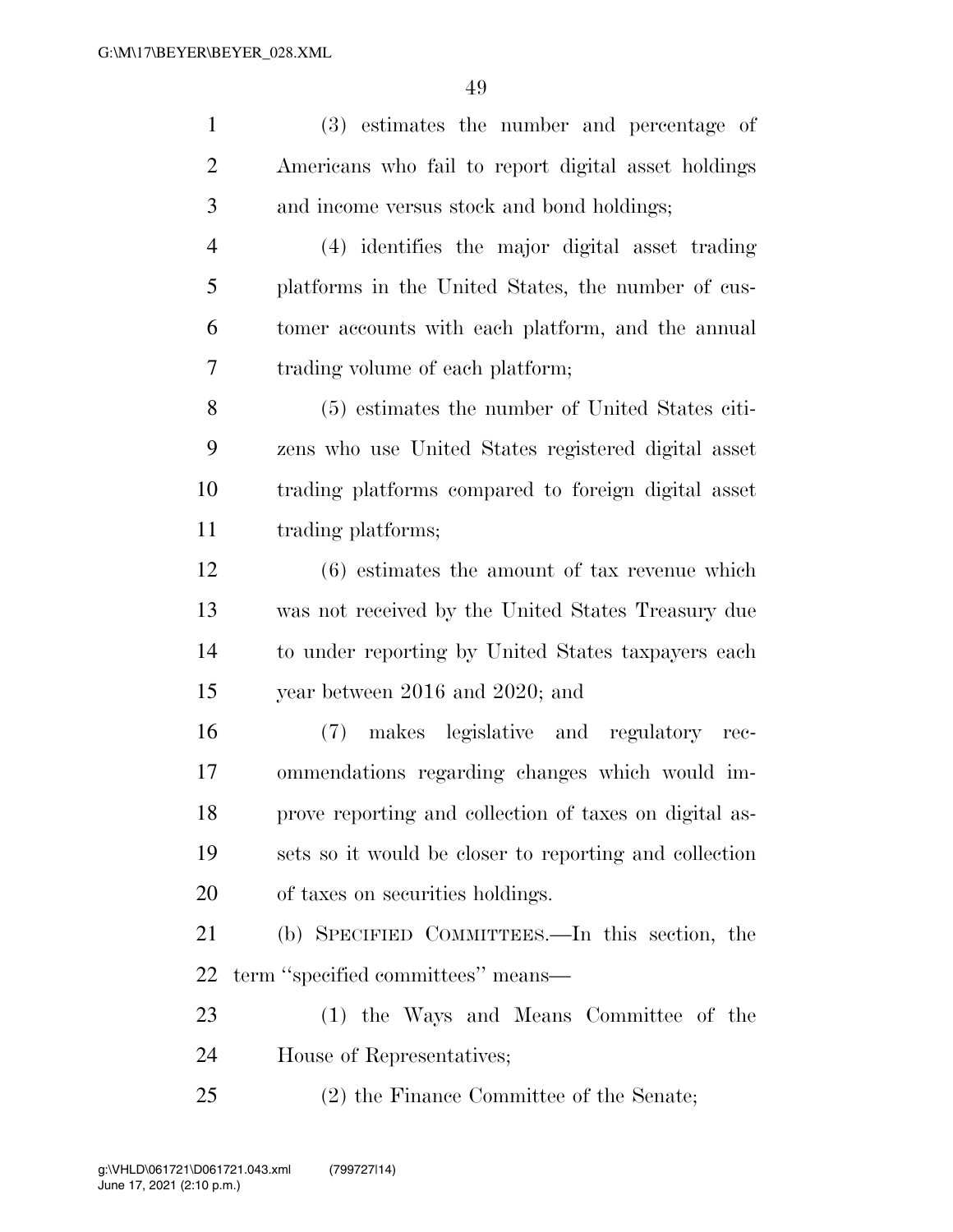| $\mathbf{1}$   | (3) the Committee on Financial Services of the           |
|----------------|----------------------------------------------------------|
| $\overline{2}$ | House of Representatives;                                |
| 3              | (4) the Committee on Banking, Housing, and               |
| $\overline{4}$ | Urban Affairs of the Senate;                             |
| 5              | (5) the Committee on Agriculture of the House            |
| 6              | of Representatives; and                                  |
| 7              | (6) the Committee on Agriculture, Nutrition,             |
| 8              | and Forestry of the Senate.                              |
| 9              | SEC. 502. REPORT ON RANSOMWARE AND DIGITAL ASSETS.       |
| 10             | (a) REPORT.—Not later than 270 days after the date       |
| 11             | of enactment of this Act, the Department of Justice, De- |
| 12             | partment of Homeland Security, Department of the         |
| 13             | Treasury, and Board of Governors of the Federal Reserve  |
| 14             | System shall jointly submit a report to the appropriate  |
| 15             | committees that—                                         |
| 16             | (1) summarizes the number and size of recent             |
| 17             | ransomware attacks in the United States and the          |
| 18             | world;                                                   |
| 19             | (2) discusses the frequency of ransomware                |
| 20             | hackers requesting payment in digital assets and         |
| 21             | identifies the most common digital assets which are      |
| 22             | demanded;                                                |
| 23             | (3) discusses the use of mixing and tumbling             |
| 24             | services and money mules to help obscure audit trail     |
| 25             | for the digital assets involved;                         |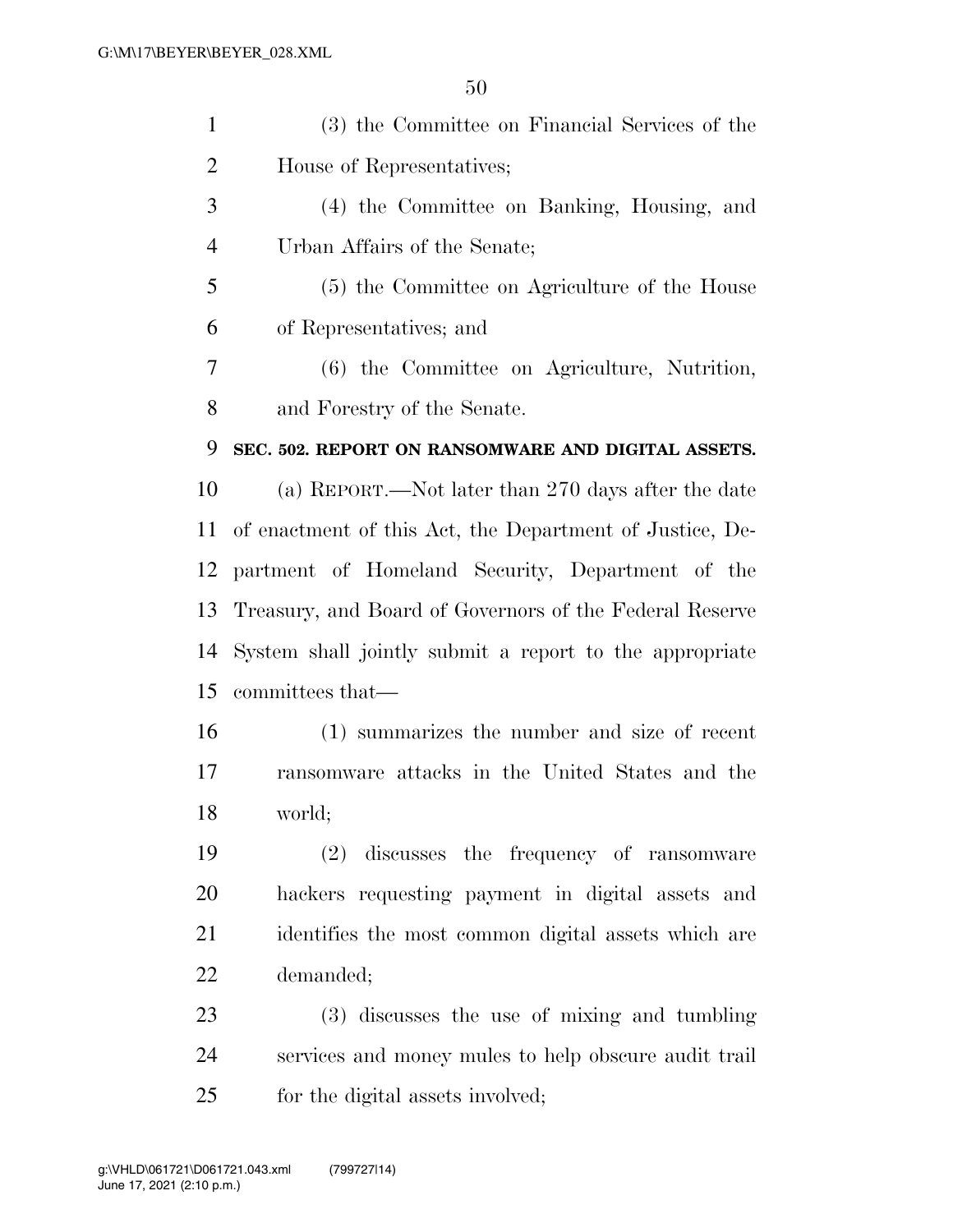(4) identifies the digital asset trading platforms most frequently used in for transactions involving digital asset ransoms; and

 (5) makes legislative and regulatory rec- ommendations for addressing the problem of ransomware and digital assets.

 (b) APPROPRIATE COMMITTEES.—Appropriate com- mittees include the Committee on the Judiciary, Com- mittee on Homeland Security, Committee on Financial Services, and the Committee on Agriculture of the House of Representatives, and the Committee on the Judiciary, Committee on Homeland Security and Governmental Af- fairs, Committee on Banking, Housing, and Urban Af- fairs, Committee on Agriculture, Nutrition, and Forestry of the Senate.

### **SEC. 503. REPORT ON DECENTRALIZED FINANCE.**

 Not later than 270 days after the date of the enact- ment of this Act, the Board of Governors of the Federal Reserve System, the Office of the Comptroller of the Cur- rency, the Secretary of the Treasury, the Securities and Exchange Commission, and the Commodity Futures Trad- ing Commission, shall jointly submit a report to the appro-priate committees that—

 (1) summarizes the use of decentralized finance in the United States;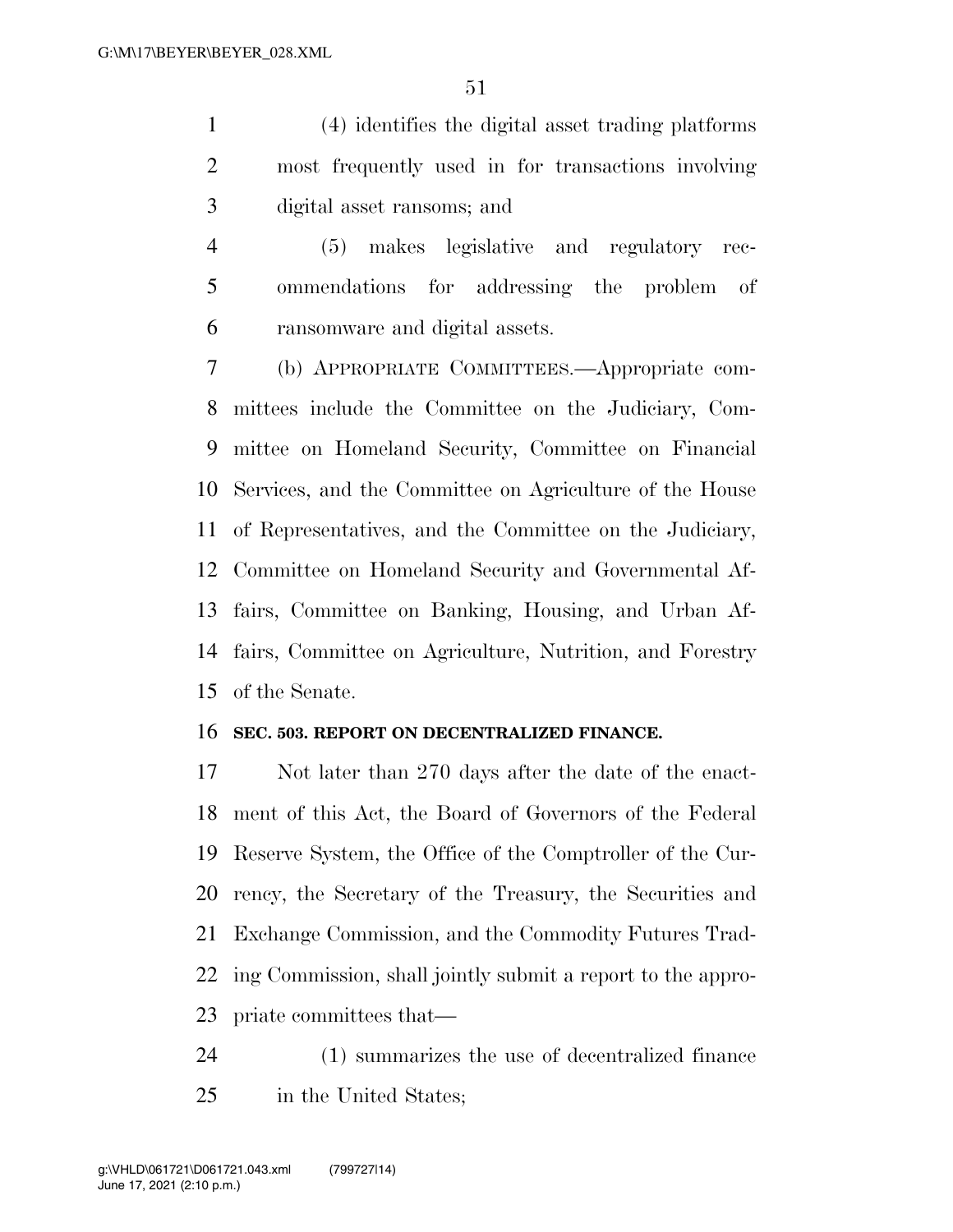| $\mathbf{1}$   | $(2)$ estimates the number and percentage of           |
|----------------|--------------------------------------------------------|
| $\overline{2}$ | Americans using decentralized finance products and     |
| 3              | services versus the global usage and identifies the    |
| $\overline{4}$ | major decentralized finance products and services by   |
| 5              | estimated dollar volume usage;                         |
| 6              | (3) provides recommendations with respect to           |
| 7              | the definition of the term "decentralized finance" to  |
| 8              | be adopted and codified in United States law;          |
| 9              | (4) discusses the primary differences between          |
| 10             | digital asset fiat based stablecoins and central bank  |
| 11             | digital currencies;                                    |
| 12             | (5) discusses whether there are financial sta-         |
| 13             | bility risks or concerns posed by decentralized fi-    |
| 14             | nance;                                                 |
| 15             | (6) provides recommendations regarding appro-          |
| 16             | priate regulation and investor protection for decen-   |
| 17             | tralized finance in United States banking, securities, |
| 18             | and commodities, including with respect to United      |
| 19             | States jurisdiction and application of United States   |
| 20             | law; and                                               |
| 21             | (7) discusses the legal obligations of creators,       |
| <u>22</u>      | owners, or operators of decentralized finance appli-   |
| 23             | cations, distributed ledgers, smart contracts, and     |
| 24             | other applications which are hacked or are used for    |
| 25             | fraud and manipulation.                                |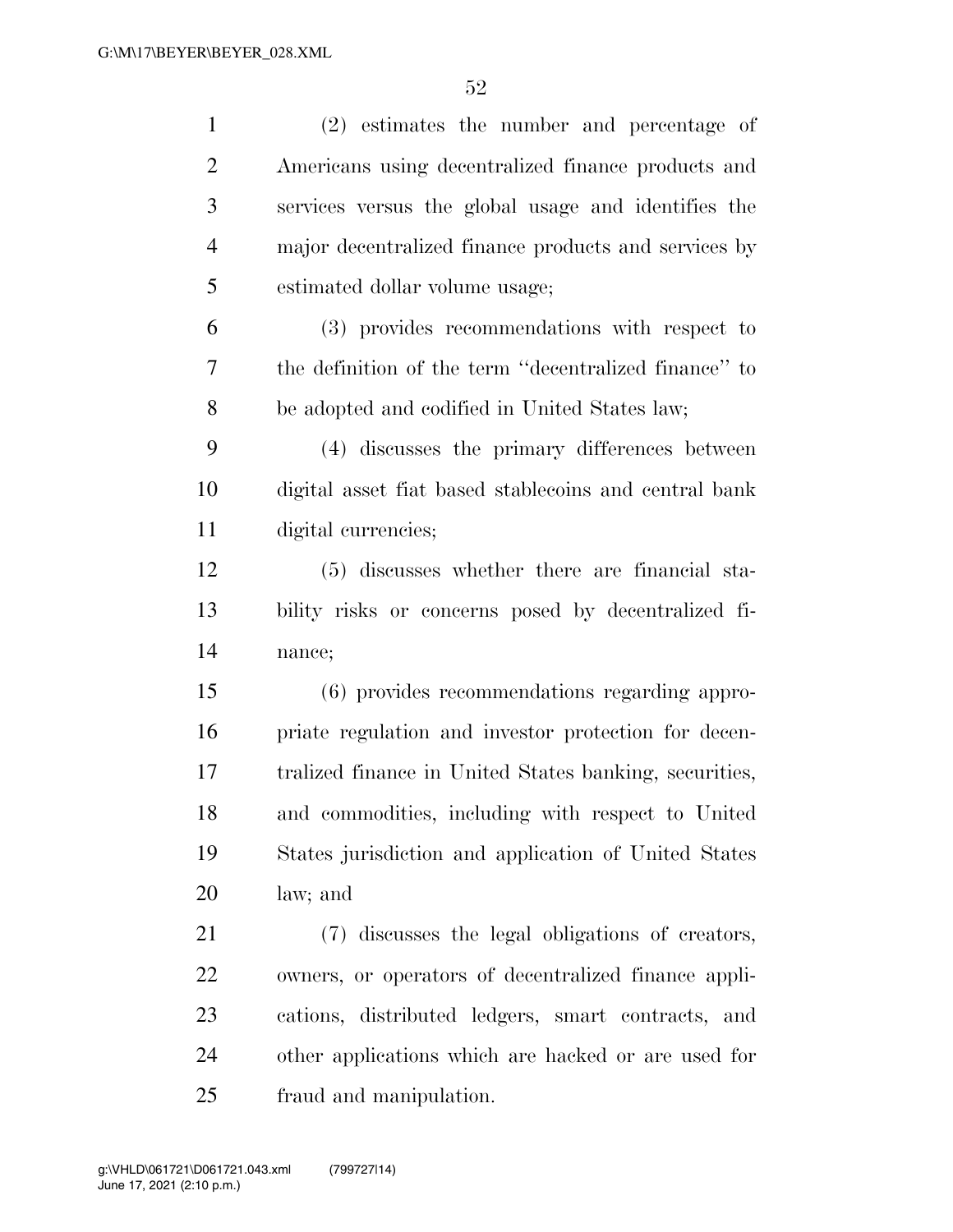**SEC. 504. REPORT ON CUSTODY OF DIGITAL ASSETS AND DIGITAL ASSET SECURITIES.** 

 Not later than 270 days after the date of the enact- ment of this Act, the Securities and Exchange Commis- sion, the Office of the Comptroller of the Currency, the Secretary of the Treasury, and the Commodity Futures Trading Commission, shall jointly submit a report to the appropriate committees that—

 (1) provides recommendations on the regula- tion, licensing, and auditing of digital asset custodians and digital asset security custodians; and (2) considers each of the following issues:

 (A) The custody of digital assets and dig-ital asset securities.

 (B) Estimates on digital assets and digital asset securities custody at trading platforms, li-censed custodians, self custody in wallets.

 (C) FINRA Guidance to Broker Dealers on Digital Asset and Digital Asset Security Custody.

 (D) AICPA position on custody of digital assets and digital asset securities.

 (E) Custodian markets, banks, trust com- panies, brokers, dealers, and futures commis-sions merchants.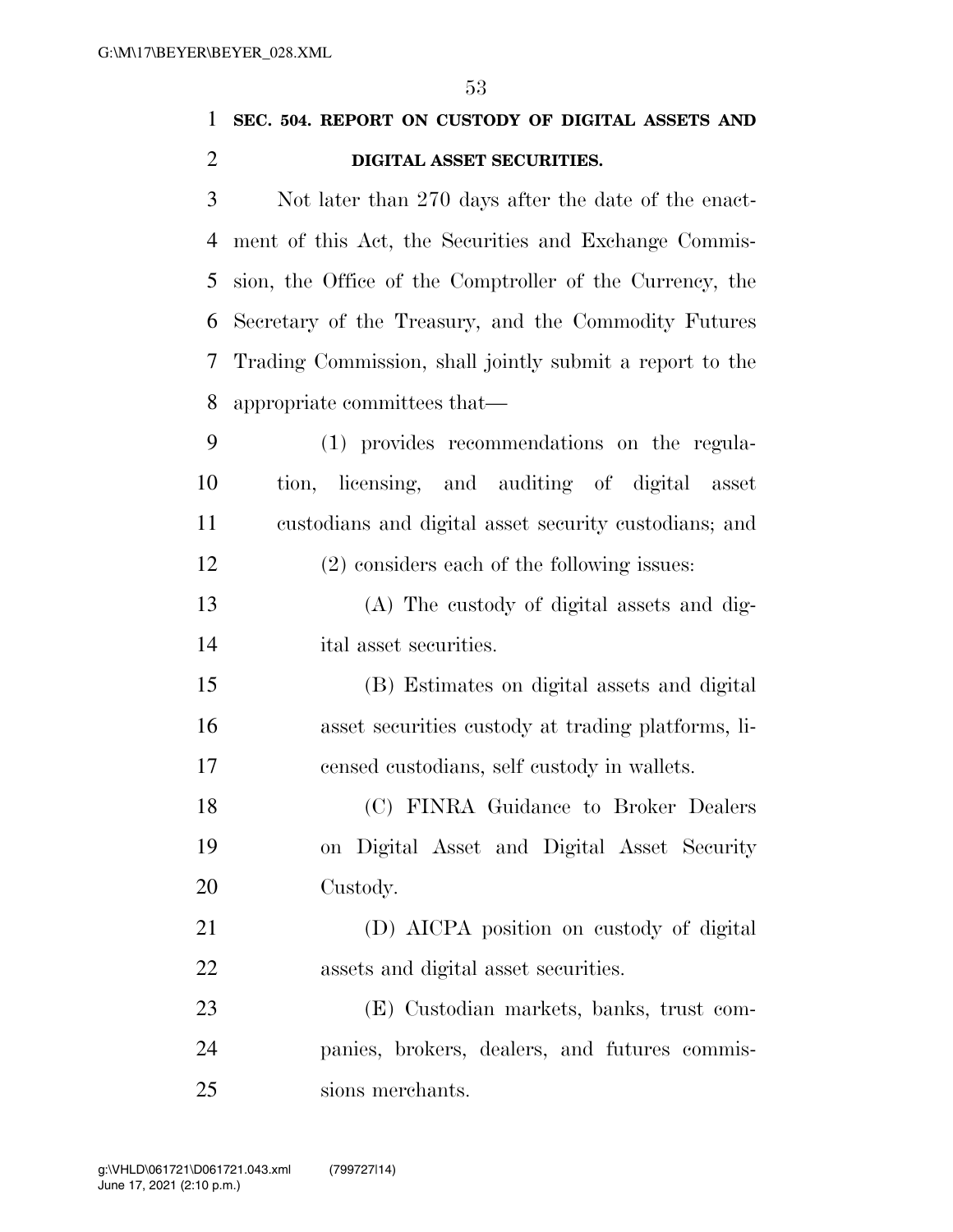(F) The background on major United States and foreign digital asset and digital asset security custodians by size (assets held) and licensing.

## **SEC. 505. REPORT ON DIGITAL ASSET TRADING PLAT-FORMS.**

 Not later than 270 days after the date of the enact- ment of this section, the Securities and Exchange Com- mission, the Commodity Futures Trading Commission, the Secretary of the Treasury, and the Financial Crimes En- forcement Network, in consultation with such Federal and State regulators and market participants as the Commis- sion determines appropriate, shall jointly submit to the relevant committees a report that—

- (1) identifies the 10 largest digital asset trading platforms in the United States, their registration status, the number of client accounts each platform has, and the annual trading volume on each trading platform over the last 5 years;
- (2) summarizes and compares—

 (A) the statutory and regulatory require- ments applicable to United States digital asset trading platforms (MSBs) which are currently available to United States investors; and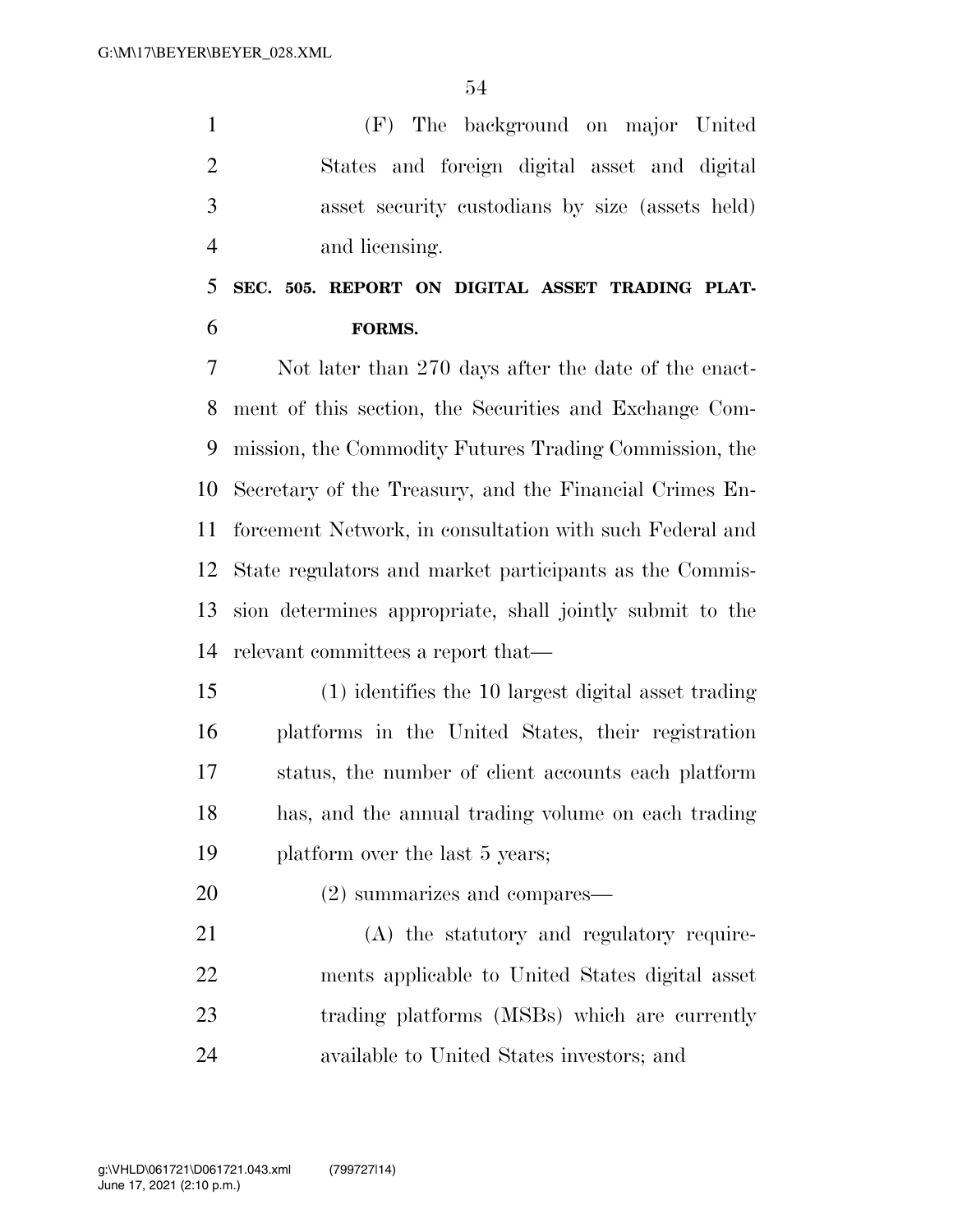(B) the statutory and regulatory require- ments applicable to national securities ex- changes, alternative trading systems, designated contract market, and swap execution facility;

 (3) identifies and quantifies investor losses re- lated to all known major foreign and domestic unau- thorized electronic access or hacks of digital asset trading platforms in the 5-year period preceding the date of the enactment of this Act; and

 (4) provides legislative and regulatory rec- ommendations to promote and increase United States investor protection with respect to sale or trading of digital assets and digital asset securities. The report shall discuss the major differences between money services businesses and securities/commodities ex- changes and provide concrete legislative and regulatory recommendations which would help clarify on what entities and under what rules and requirements the trading of dig- ital assets and digital asset securities should take place as distinguished from the entities and the rules which should apply to the transmission of monetary instruments.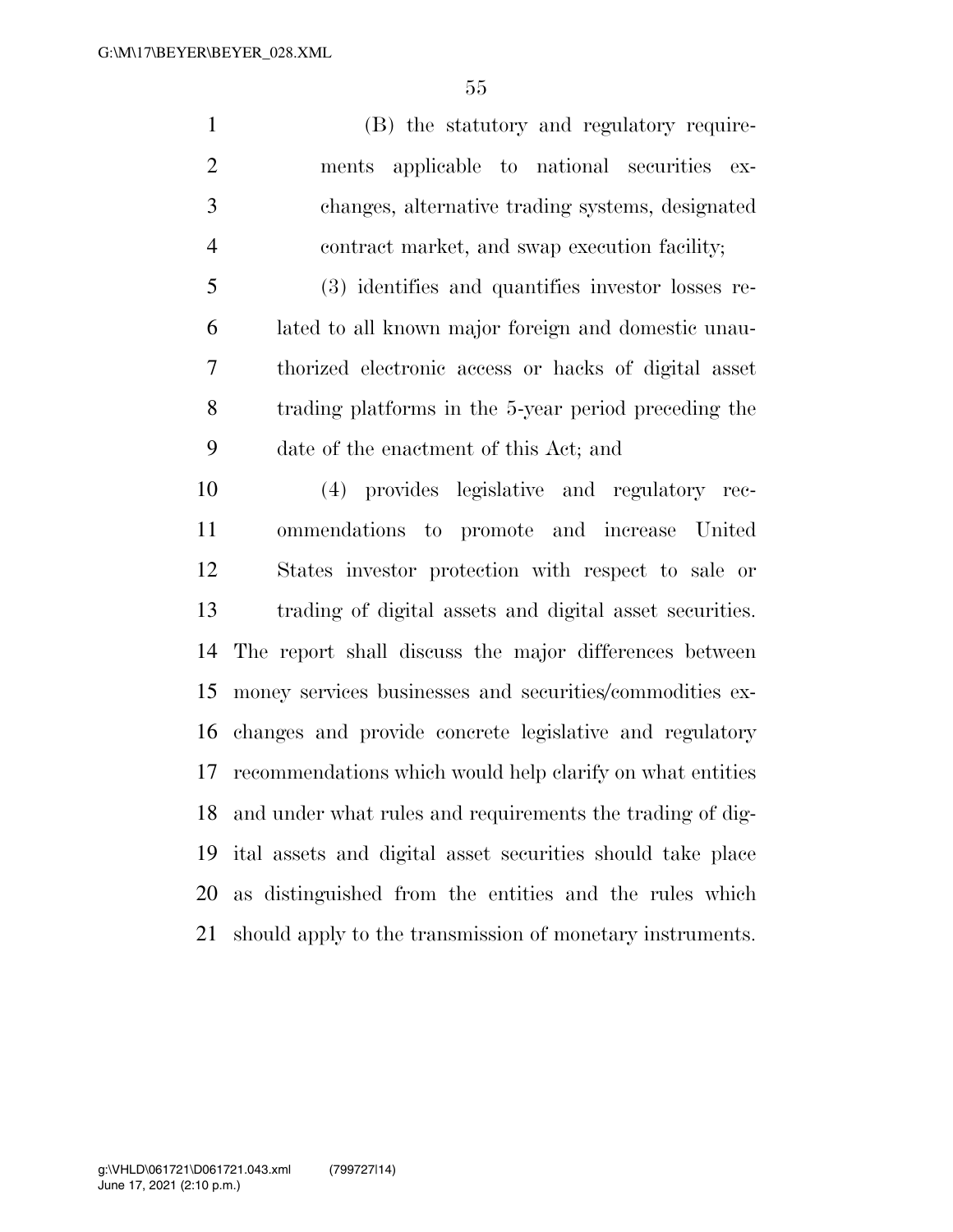# **SEC. 506. REPORT ON FALSE TRADE REPORTING, WASH TRADING, AND OFF-CHAIN TRANSACTION ON DIGITAL ASSET TRADING PLATFORMS.**

 Not later than 270 days after the date of the enact- ment of this section, the Commodity Futures Trading Commission, the Secretary of the Treasury, and the Fi- nancial Crimes Enforcement Network, in consultation with such Federal and State regulators and market par- ticipants as the Commission determines appropriate, shall jointly submit to the relevant committees a report on false trade reporting, wash trading, and off-chain transactions with respect to contracts of sale of digital assets in inter-state commerce that—

 (1) with respect to the 5-year period preceding the date of the enactment of this section, examines each public report regarding false trade reporting and wash trading of digital assets on digital asset trading platforms;

 (2) identifies the US and foreign digital asset trading platforms which have engaged in significant false trade reporting and wash trading;

 (3) quantifies and estimates the amount of false trade reporting and wash trading for each year of the last five years;

 (4) discusses the use of omnibus accounts by digital asset trading platforms to hold customer as-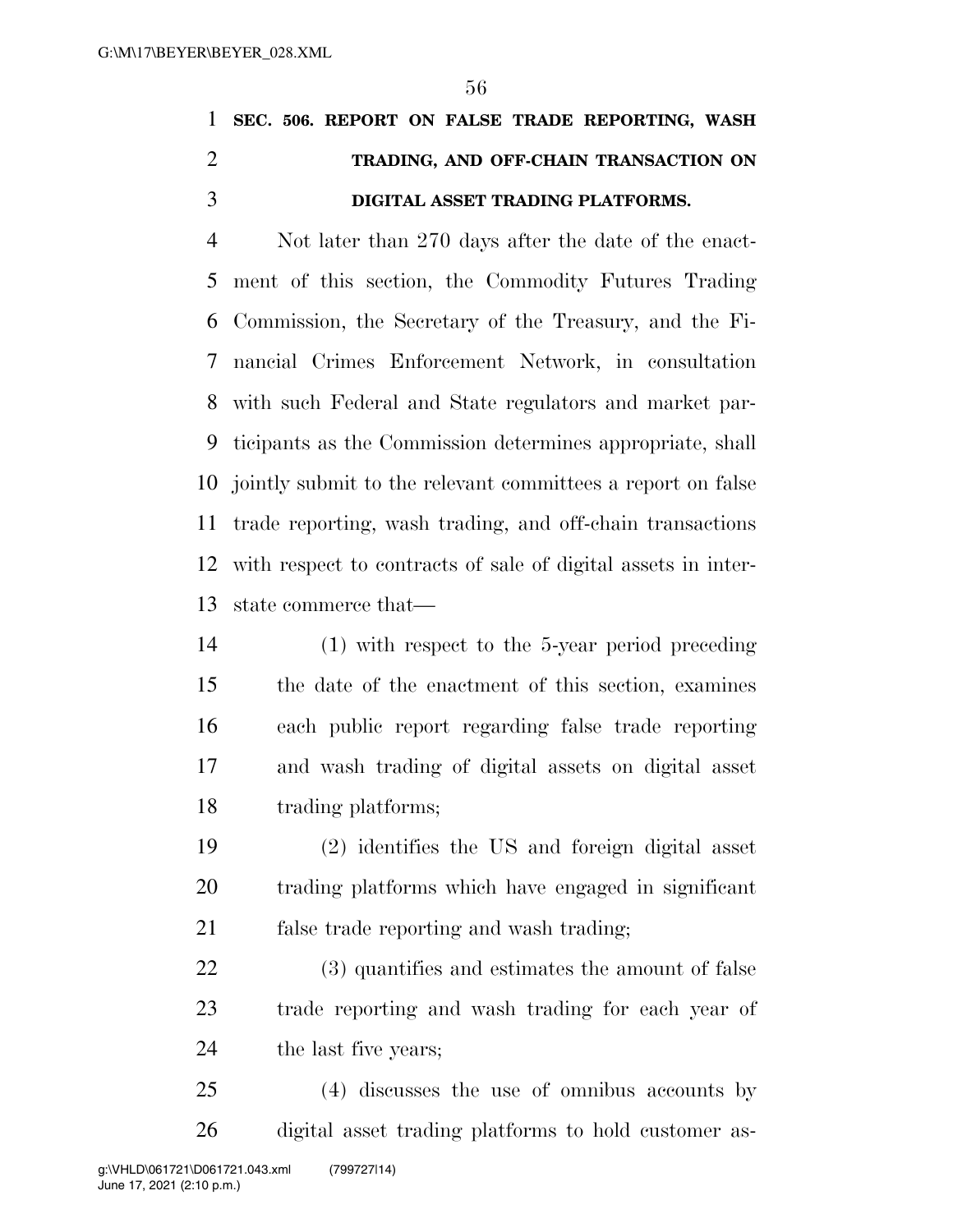| $\mathbf{1}$   | sets and whether internalization of digital asset       |
|----------------|---------------------------------------------------------|
| $\overline{2}$ | transactions by digital asset trading platforms cre-    |
| 3              | ates transparency issues related to the public distrib- |
| $\overline{4}$ | uted ledger having an up to date record of all trans-   |
| 5              | actions and current ownership of digital assets;        |
| 6              | (5) quantifies the amount and average daily             |
| 7              | trading volume of off-chain digital asset transactions  |
| 8              | occurring on United States digital asset trading        |
| 9              | platforms which are not reported to the public dis-     |
| 10             | tributed ledger for the digital asset for each of the   |
| 11             | last five years;                                        |
| 12             | (6) identifies the entities which have facilitated      |
| 13             | false trade reporting; and                              |
| 14             | (7) provides legislative and regulatory rec-            |
| 15             | ommendations to promote and increase United             |
| 16             | States investor protection with respect to digital as-  |
| 17             | sets.                                                   |
| 18             | SEC. 507. RELEVANT COMMITTEES DEFINED.                  |
| 19             | The term "relevant committees" means—                   |
| 20             | (1) the Committee on Financial Services of the          |
| 21             | House of Representatives;                               |
| 22             | (2) the Committee on Banking, Housing, and              |
| 23             | Urban Affairs of the Senate;                            |
| 24             | (3) the Committee on Agriculture of the House           |
| 25             | of Representatives; and                                 |